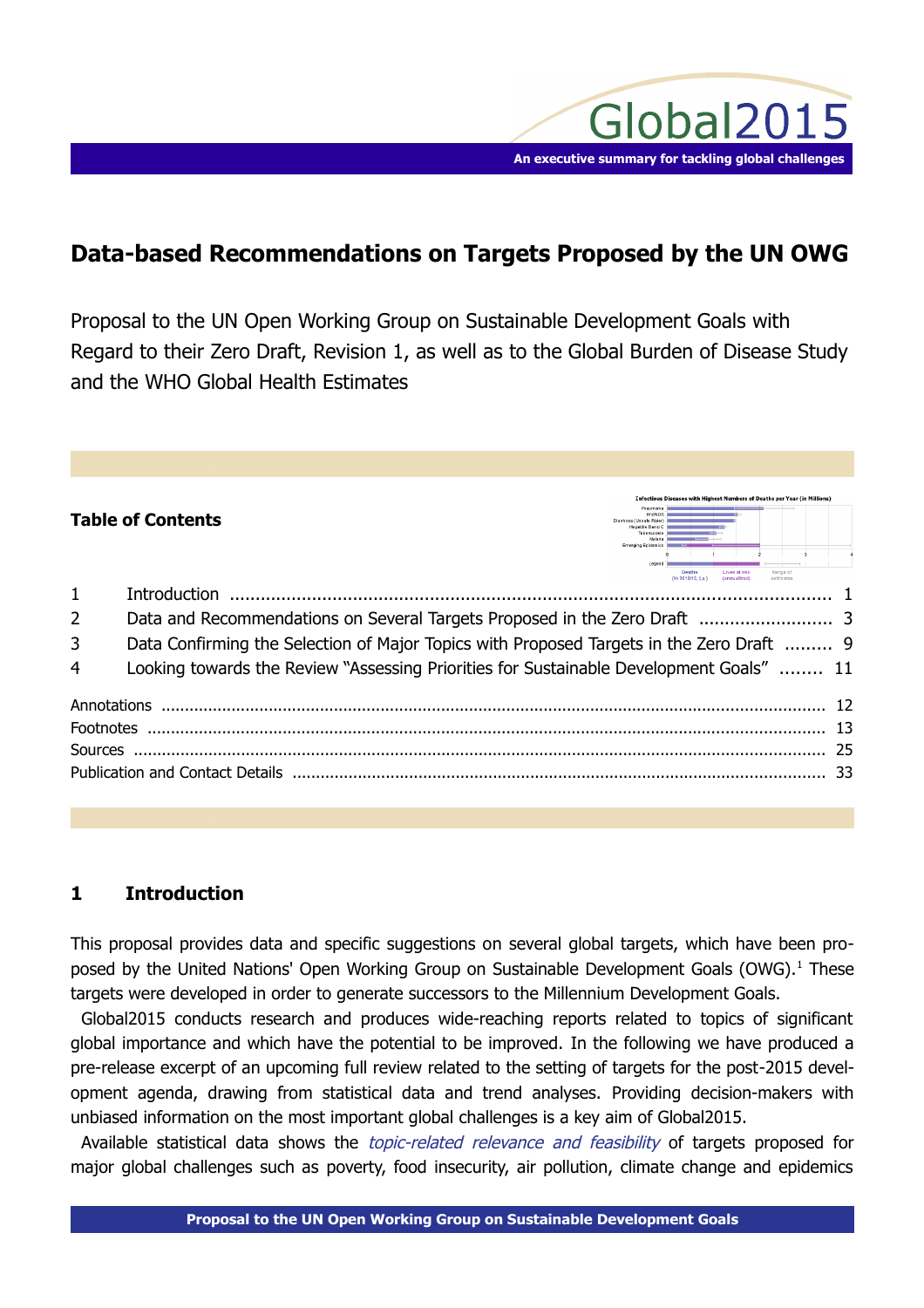(for details, see section 3). Nevertheless, some targets could reflect current trends or the scale of impacts to humans in a more appropriate manner (see section 2). This ties into the work of our upcoming review, which indicates that topics supplied with a target show more improvement than those without a target.

The proposal utilizes data from the latest version of the Global Burden of Disease study (GBD), which covers 291 diseases and injuries as well as 67 risk factors to human health, in collaboration with sci-entific institutes and the WHO (GBD).<sup>[2](#page-12-1)</sup> The latest data available from UN organizations and scientific publications has also been considered. This includes the WHO Global Health Estimates of June 2014, covering 16[3](#page-12-2) diseases and injuries (WHO). $^{3}$ 



### <span id="page-1-0"></span>**Progress Diagram: Reduction in Numbers of Annual Deaths 1990–2010**

The progress diagram above indicates best improvements on undernutrition  $-$  with a decrease by more than 2 million annual deaths since  $1990^4$  $1990^4$  – and diarrhoeal diseases (which are related to unsafe water). On the other hand, mortality has worsened the most in relation to road accidents and hepatitis B and C (except for HIV/AIDS, for which deaths have increased in comparison to 1990, but decreased by 0.7 million since 200[5](#page-12-4) [UNAIDS]<sup>5</sup>).

All topics with a time-bound and quantifiable MDG target demonstrated a reduction in numbers of deaths between 1990 and 2010, except for HIV/AIDS and malaria if compared to 1990 (since 2000, malaria deaths also decreased, by 0.25 million [WHO]). [6](#page-12-5) The covered MDG topics are presented in the diagram in different shades of green. Topics which have no target (or only a recently set target which would not have affected 2010 data) show a smaller reduction in numbers of deaths or even an increase in mortality. These topics are displayed in different shades of red or blue, respectively. The *relationship* between target setting and progress can also be seen when further topics are included or other data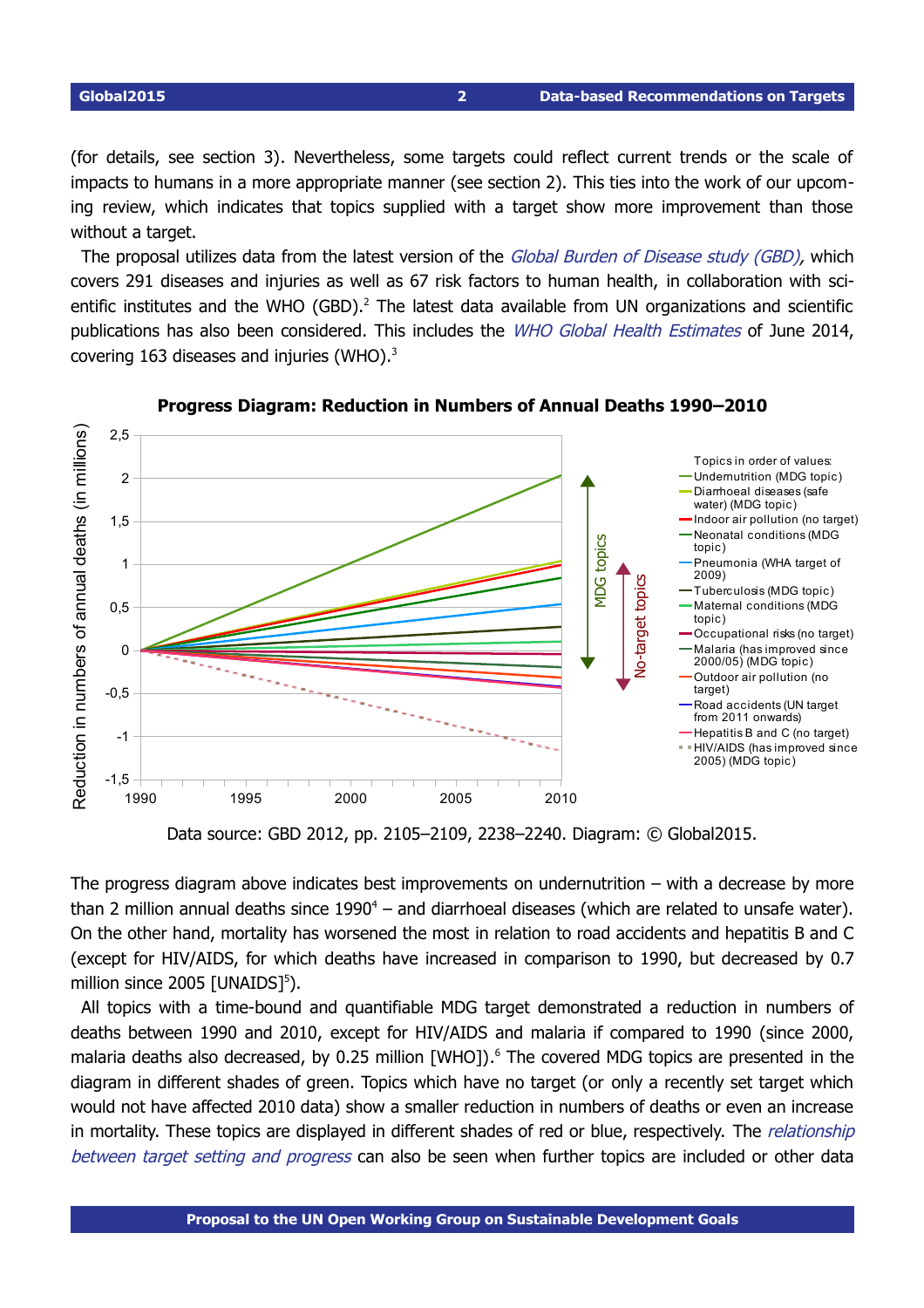sources are used. Several topics have more data points in a series which indicate that progress acceler-ated after the time-bound MDG targets were set (Wang et al.; Kassebaum et al.; i.a.).<sup>[7](#page-12-6)</sup> The relation is not necessarily one of causation, instead there is probably an interaction of multiple causes, but targetsetting appears to have an influence on the outcomes. Targets matter.

# <span id="page-2-1"></span><span id="page-2-0"></span>**2 Data and Recommendations on Several Targets Proposed in the Zero Draft**

The UN Open Working Group proposed a number of global targets for the post-2015 development agenda (OWG).<sup>[8](#page-12-7)</sup> In the following, we consider several proposed targets which have a target year and can be quantified (e.g. a reduction by say 50% or a stabilization), or the provision of such. We selected seven targets according to data on their severity as well as options to improve them.

Applicable to all targets having a target year, a *general base year* of the SDG targets should be defined in the final outcome document (e.g. 2015, in order to directly continue from the MDG targets).

# **Proposed Target 3.3**

"by 2030 end the epidemics of HIV/AIDS, tuberculosis, malaria, and neglected tropical diseases"

Available data affirms the importance of ending the above mentioned epidemics, but also indicates issues of similar severity that need to be addressed, namely pneumonia, hepatitis B and C as well as emerging epidemics. The target is right to again include a compelling reference to single diseases, which have been very useful for the MDGs as a whole. Among the MDGs, the health topics are among the most successful in terms of mobilization and target achievement. However, the MDGs do not consider all of the most severe epidemics, those of which deserve more attention in the new set of goals and targets. They are not fresh topics, but we are still far from closing the book on them. On a further note, ending HIV/AIDS may not make it superfluous to refer to universal access to treatment.



### **Infectious Diseases with Highest Numbers of Deaths per Year (in Millions)**

Data sources: GBD 2012, pp. 2105–2107; WHO 2014; UNAIDS 2013; i.a.<sup>[9](#page-12-8)</sup> Diagram: © Global2015.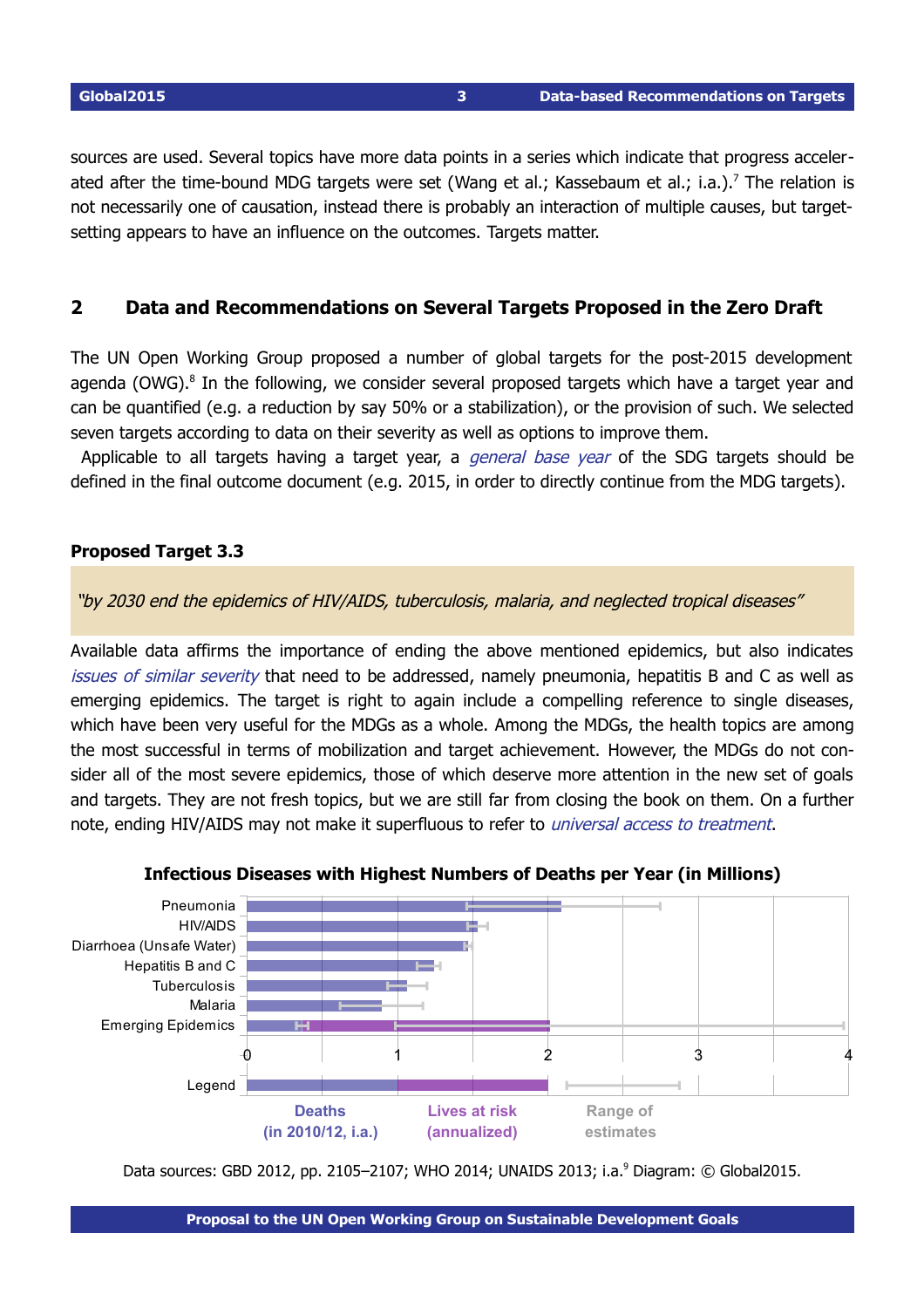**Pneumonia** kills between 585 000 and 1.3 million children under the age of five per year, and 1.46– 2.7 million people in total (GBD; Fischer Walker et al.; derived from WHO).<sup>[10](#page-13-0)</sup> Pneumonia most likely claims the highest death toll of all infectious diseases. Among the fatalities, children under five make up  $40.7\%$  (GBD).<sup>[11](#page-14-0)</sup> Total deaths from the three most common types of pneumonia decreased by approxim-ately 27.0% between 1990 and 2010 (GBD).<sup>[12](#page-14-1)</sup> The World Health Assembly (WHA) agreed upon targets, which are limited to children under the age of five: to reduce mortality from pneumonia by 65% and to reduce the incidence of severe pneumonia by 25% by 2015, using 2000 as a baseline.<sup>[13](#page-14-2)</sup> Correspondingly, under-5 deaths from lower respiratory infections, mainly pneumonia, $14$  decreased by 40.2% between 2000 and 2012 (WHO).<sup>[15](#page-14-4)</sup> This progress is not on track to meet the WHA target. UNICEF and WHO called pneumonia "the forgotten killer of children" (UNICEF et al.).<sup>[16](#page-14-5)</sup> For these reasons, pneumonia should be considered in the set of post-2015 targets.

- The inclusion of a *percentage reduction* could use a figure considerably larger than 20% over the 15 year time frame from 2015 to 2030 in order to encourage improvement upon the current trend of a 27% reduction in total deaths seen over the 20 year period from 1990 to 2010 (GBD).<sup>[17](#page-14-6)</sup>
- If limited to under-5 deaths, the percentage should be significantly larger than 50% over the 15 year time frame by 2030 if the current trend seen over the 12 year period from 2000 to 2012 is to be surpassed.
- Alternatively, the target could refer to *improving by a given percentage upon the current trend* (without taking into account figures on current trends directly).

**Hepatitis B and C** result in 1.03-1.29 million deaths per year (WHO; GBD),<sup>[18](#page-14-7)</sup> a higher number of deaths than the figures for malaria or tuberculosis (GBD; WHO). [19](#page-14-8) Annual deaths from hepatitis B and C escalated by approximately 432 000 or 50.6% between 1990 and [20](#page-14-9)10 (GBD) $^{20}$ , and the number of people carrying a hepatitis C infection increased by about 51.6% from 1990 to 2005 (Mohd Hanafiah et al.).<sup>[21](#page-15-0)</sup> Since most deaths occur decades after infection, hepatitis B and C are projected to become a higher ranked global cause of death over the next two decades  $-$  a "viral time-bomb" (WHO).<sup>[22](#page-15-1)</sup> A vac-cination for hepatitis B is available and its use is being extended.<sup>[23](#page-15-2)</sup> Hepatitis B and C are suggested to be included, though as a chronic disease which does not allow for a rapid change, it could be addressed in terms of *stabilization* rather than a reduction. Governments should not hesitate in addressing long-term issues, in particular in the context of sustainable development.

**Emerging epidemics** is a further health issue of importance, similar to those mentioned above. At least 328 000–405 000 people perish per year from *multidrug-resistant (MDR) bacteria*, such as MDR-TB, MRSA or types of E.coli and pneumonia (WHO; ECDC; i.a.).<sup>[24](#page-15-3)</sup> Antimicrobial resistance is also seen in gonorrhoea, influenza and malaria (WHO).<sup>[25](#page-15-4)</sup> New cases of multi-drug resistant tuberculosis (MDR-TB) increased by 65% from 2000 to 2012 (Dye et al.; WHO).<sup>[26](#page-15-5)</sup> Furthermore, there is the risk of a severe pandemic occurring. The next pandemic is inevitable (WHO), $^{27}$  $^{27}$  $^{27}$  and a new, mutated or resistant patho-gen could trigger a pandemic (Spellberg et al.).<sup>[28](#page-15-7)</sup> Vice versa, the increasing drug-resistance of patho-gens could substantially worsen the impact of a pandemic (Morens et al.; WHO).<sup>[29](#page-15-8)</sup> An event similar to the 1918–20 influenza pandemic ("Spanish flu") could at present result in a death toll of between 62 and 360 million (Murray et al.; McKibbin et al.; Taubenberger et al.; Osterholm). [30](#page-15-9) Immediate economic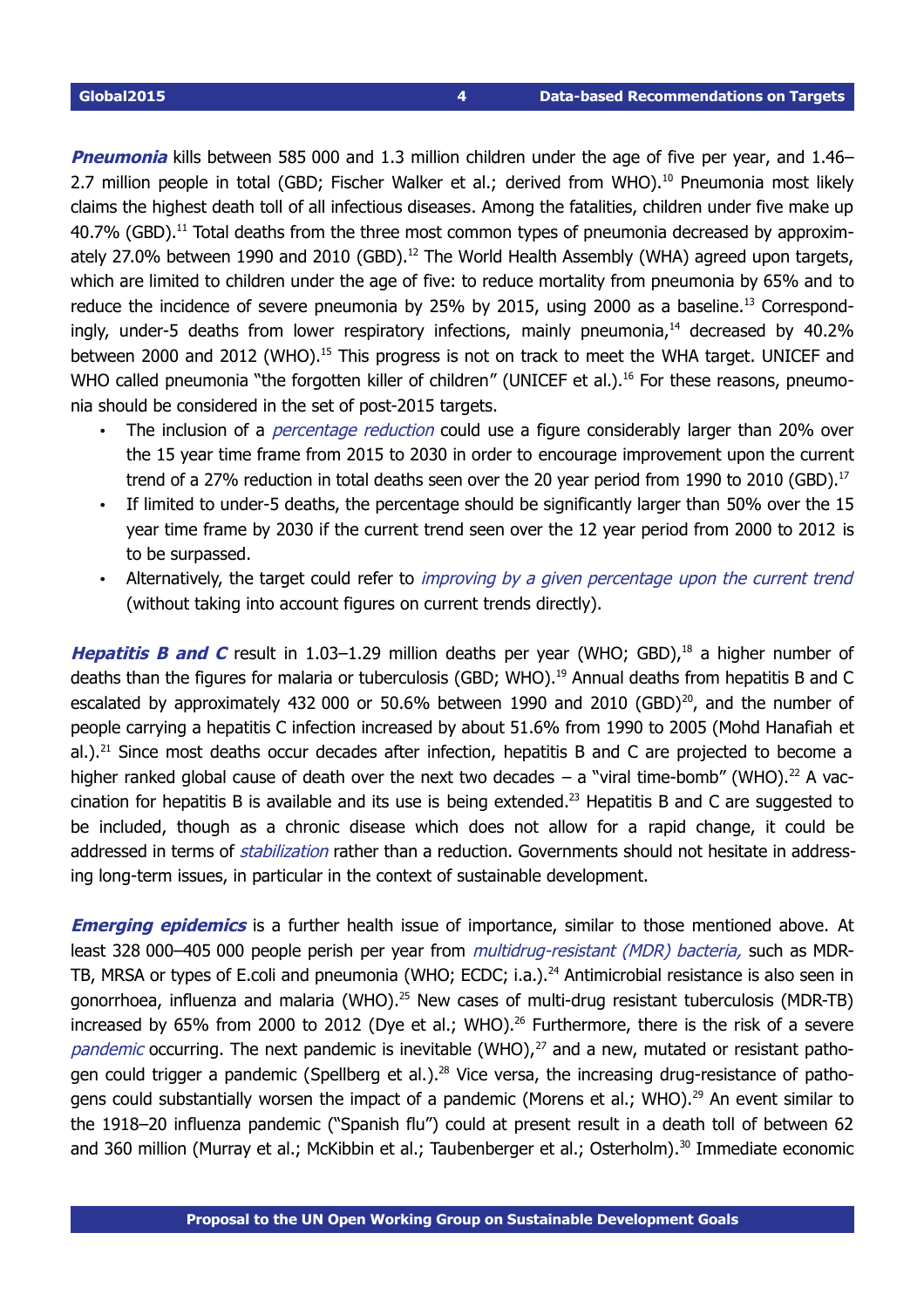losses from a severe flu pandemic would range from 3.1% to 12.6% of world gross product, averaging 5.57% (Brahmbhatt [WB]; Burns et al. [WB]; CBO; McKibbin et al.).<sup>[31](#page-15-10)</sup> All such risk estimates show high uncertainties, but sustainable development is about the management of future risks and their corresponding uncertainties.

For these reasons it is suggested to consider a limitation or reduction of new cases and deaths due to multi-drug resistance by 2030 and an enhancement of pandemic preparedness by 2020.

On **HIV/AIDS**, even if we achieve ending the spread of incidence by 2030, those already infected will need access to treatment in the run-up to 2030, including antiretroviral treatment. Because antiretrovirals contribute to the prevention of HIV transmission, they will be an important tool to ending HIV/AIDS, but this does not necessarily imply universal access. Therefore the proposed target does not make it superfluous to renew the time-bound MDG target of universal access to treatment. The provision of antiretroviral therapy has been multiplied, reaching 10.6 million people worldwide in 2012, among them 9.7 million people in low- and middle-income countries (UNAIDS).<sup>[32](#page-15-11)</sup> This scale-up of lifesaving treat-ment is an unprecedented global health effort (Chan [WHO]; WHO et al.).<sup>[33](#page-15-12)</sup> Nevertheless, in low- and middle-income countries antiretroviral treatment in 2012 covered only 34% of those requiring it (UNAIDS).<sup>[34](#page-15-13)</sup> Currently, there is no internationally agreed upon target to provide access to lifesaving treatment beyond 2015.

Hence it is suggested to add the provision of *universal access to treatment* for all those who need it by, e.g., 2020.

According to available mortality data, the above-mentioned proposals are the most important ones in this paper, together with the following suggestions on the proposed target 3.7.

# **Proposed Target 3.7**

 "by 2030 substantially reduce the number of deaths and illnesses from air (indoor and outdoor), water and soil pollution"

Depending on how the meaning of "substantially" is interpreted, the proposed target may not offer a change to the current trends. Trend data on the number of deaths from indoor air pollution and drinking water pollution already shows a decrease of 22.2% and 52.9% respectively, between 1990 and 2010. Available data is as follows:

The number of deaths from **indoor air pollution** decreased by 22.2% between 1990 to 2010, from a figure of approximately 4.47 million to 3.48 million (GBD).<sup>[35](#page-15-14)</sup> According to this trend, a considerable reduction in numbers of deaths can be expected by 2030, without any additional activity. Therefore in order for the target to trigger a positive impact, a reduction by  $x\%$  should be considered for indoor air pollution (x% should be larger than 17% over the 15 year time frame [2015–2030] in order to improve upon the 22.2% reduction seen over the 20 year period  $[1990-2010]$ .<sup>[36](#page-15-15)</sup> Alternatively, the target could refer to improving by x% upon the current trend.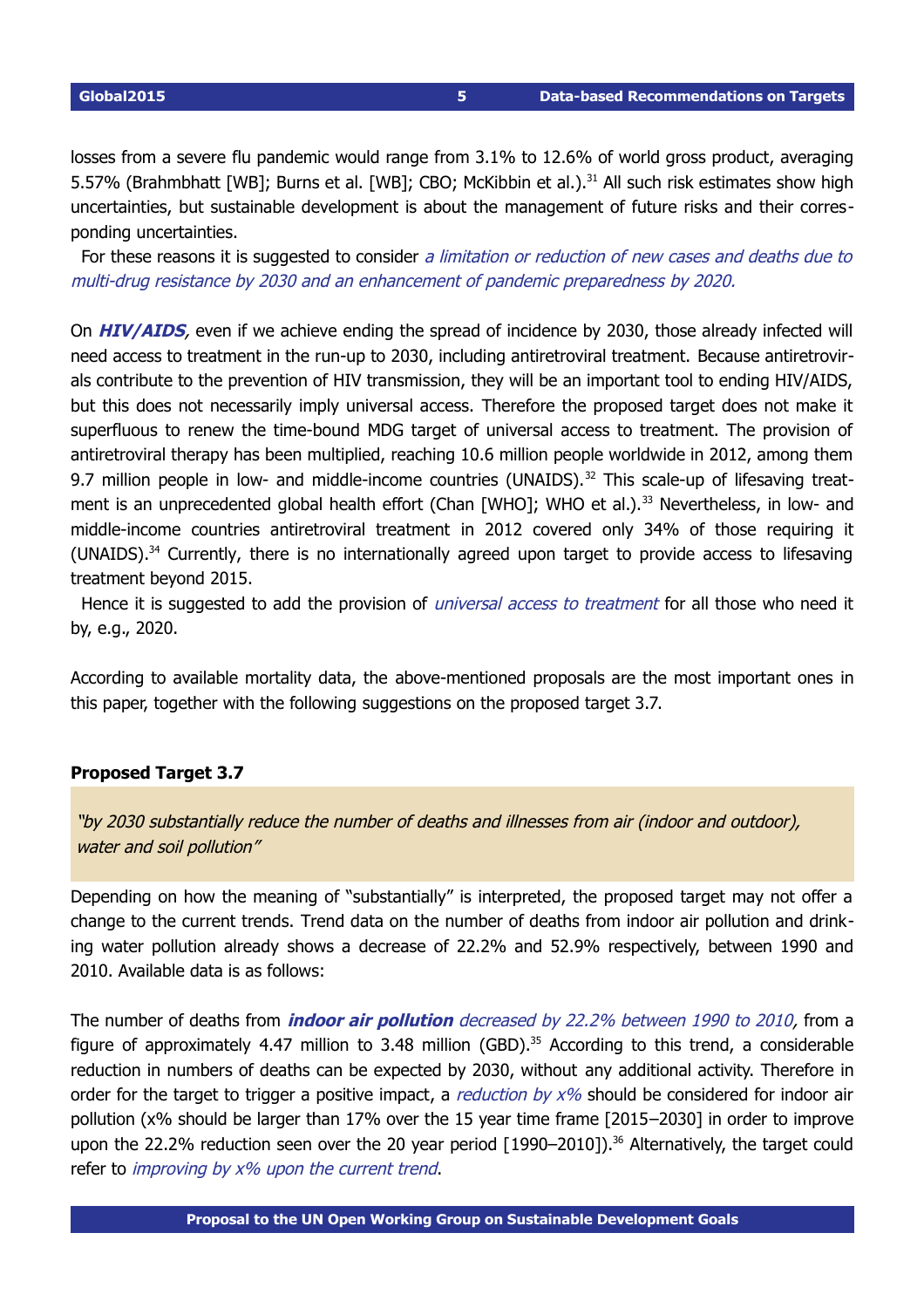There is only one increase in current trends regarding this target, which refers to the number of deaths from **outdoor air pollution**. Numbers of deaths rose from 2.91 million to 3.22 million, or by 10.8%, between 1990 and 2010 (GBD). [37](#page-15-16) By 2030, annual deaths from outdoor air pollution in cities alone are projected to increase by 831 000 (OECD).<sup>[38](#page-15-17)</sup> Therefore, to prevent this further increase and to reverse the trend by 2030 would represent an achievement which is substantial, but can also be considered feasible (in comparison to actual achievements on the MDGs, as shown in section 1 above).

If indoor and outdoor air pollution were to be treated as a combined issue, a similar conclusion could be drawn. Since the decrease in deaths from indoor air pollution is bigger than the increase regarding outdoor air pollution, deaths from air pollution altogether would be expected to decrease without any additional activity.

Data on numbers of deaths due to **soil** and **water pollution** (except for drinking water) is lacking. With regards to unsafe drinking water and sanitation, attributable deaths went down between 1990 and 2010 by an estimated 52.9% (GBD).<sup>[39](#page-15-18)</sup> Deaths from related diarrhoeal disease decreased from 2.49 million in 1990 to 1.45 million in 2010, or by 41.9%, from 1990 to 2010 (GBD). [40](#page-15-19) Between 2000 and 2012, the decrease was  $31.0\%$  – a high figure for the much shorter time frame (WHO).<sup>[41](#page-16-0)</sup> By 2030, the loss of life due to diarrhoeal diseases is projected to decrease by 10.6%, based on current trends (WHO). $^{42}$  $^{42}$  $^{42}$  Even more than in the case of indoor air pollution, the proposed target would be attained by business as usual. Therefore, a *percentage reduction* should be considered for drinking-water pollution to inspire action, orienting from the latest trends and projections (improving upon 10.640% for the 15 year time frame, or improving by x% upon the current trend).

Considering the potential effect on mortality reduction, the proposals above and the previous ones on the proposed target 3.3 are of the most relevance. $43$ 

### **Proposed Target 5.6**

 "ensure universal access to sexual and reproductive health and reproductive rights in accordance with the Programme of Action of the ICPD and the Beijing Platform for Action"

The MDG target of providing **universal access to sexual and reproductive health** by 2015 has not seen sufficient progress in order for the deadline to be met. As the SDG proposal continues on from the time-bound MDG target and its unfinished business, a *target year* should be considered. Between 1990 and 2012/13 there was a 28.6% increase in the proportion of deliveries attended by skilled health per-sonnel,<sup>[44](#page-16-3)</sup> and in this time frame, the proportion of women who received antenatal care from skilled health personnel at least once, also increased by 28.6% (UN).<sup>[45](#page-16-4)</sup> The estimated percentage of women who have an unmet need for family planning has been reduced by 19.6% (UN).<sup>[46](#page-16-5)</sup> A deadline is a useful parameter to monitor and promote progress; for example the pace of progress on maternal as well as neonatal deaths accelerated after the time-bound MDG target on maternal health was set (Wang et al.; Kassebaum et al.). $47$  Moreover, the MDG target on reproductive health is one of only two such targets which are not proposed to be renewed by a time-bound SDG target in the Zero Draft.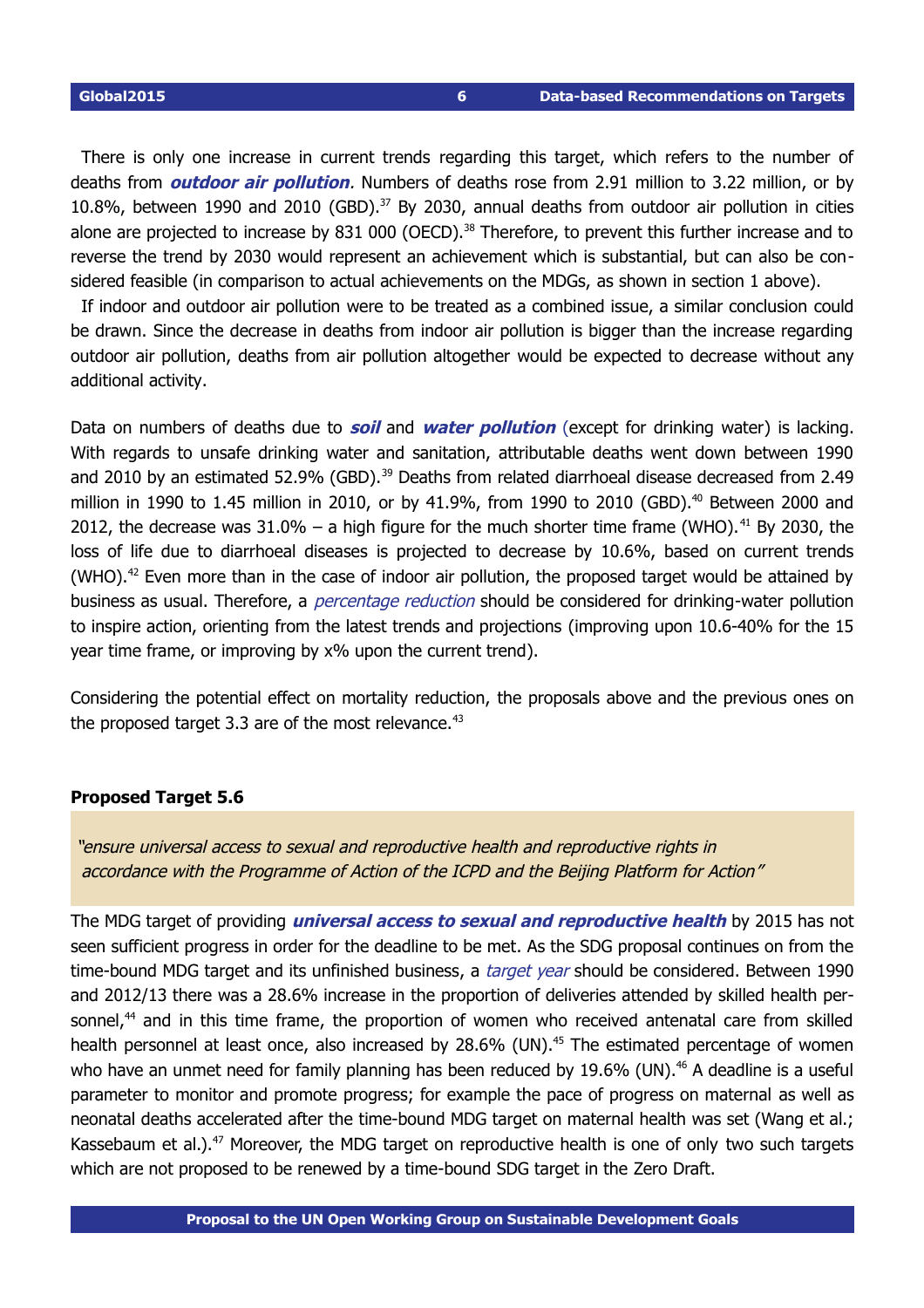### **Proposed Target 8.3**

 "achieve progressively through 2030 global resource efficiency, and endeavour to decouple economic growth from environmental degradation and resource use"

To make the **use of resources** more sustainable it would be advisable for the target to mention a minimum increase in resource efficiency. Annual global resource extraction has increased by 63.8% from about 41.6 billion tonnes in 1990 to 68.1 billion tonnes in 2009 (Krausmann et al.).<sup>[48](#page-16-7)</sup> Over the same time frame, material intensity has decreased by 11.8% from 1.53 to 1.35 kg per \$ in GDP (dto.).<sup>[49](#page-16-8)</sup> Therefore, gains in resource efficiency were outweighed by a more than 5-times increase in absolute resource extraction. If current trends continue, by 2050 we could see a further increase in resource extraction of 106%, taking the total to approximately 140 billion tonnes (UNEP).<sup>[50](#page-16-9)</sup> The target could refer to *doubling the global rate of improvement in resource efficiency by 2030*, similar to target 7.3 on energy efficiency.

### **Proposed Targets 8.5 and 8.6**

 "take immediate and effective measures to secure the prohibition and elimination of the worst forms of child labour, and by 2020 end child labour in all its forms" "protect the rights and ensure safe and secure working environments of all workers, including migrant workers and those in precarious employment in accordance with ILO norms and standards"

The Zero Draft rightly refers to hazardous child labour as well as to safe and secure working environments, but in terms of a time-bound and quantifiable target it does not refer to the more comprehensive issue of the two: the safety of working environments. **Occupational diseases and accidents** claim between 852 000 and 2.34 million lives per year (GBD; WHO; Hämäläinen et al.; ILO).<sup>[51](#page-16-10)</sup> From 1990 to 2010, deaths from occupational diseases and accidents slightly increased by 5.05% (GBD).<sup>[52](#page-16-11)</sup> Approximately 477 million people per year fall sick from an occupational disease or suffer an occupa-tional accident (ILO).<sup>[53](#page-16-12)</sup> They represent 7.1% of the world's population.<sup>[54](#page-16-13)</sup> This issue should not be disregarded in the build-up of a sustainable and inclusive economy.

The topic could be addressed by a target to *reduce deaths from occupational diseases and accidents* by  $x\%$  by 2030 (or to *improve upon current trends by*  $x\%$  *by 2030*). Recalling the ILO standards regarding occupational safety and health without a time-bound target may not be sufficient to improve their implementation and reduce health impacts.

According to available mortality data, the severity of this topic is similar to those of the above-men-tioned epidemics or pollution of drinking-water.<sup>[55](#page-16-14)</sup>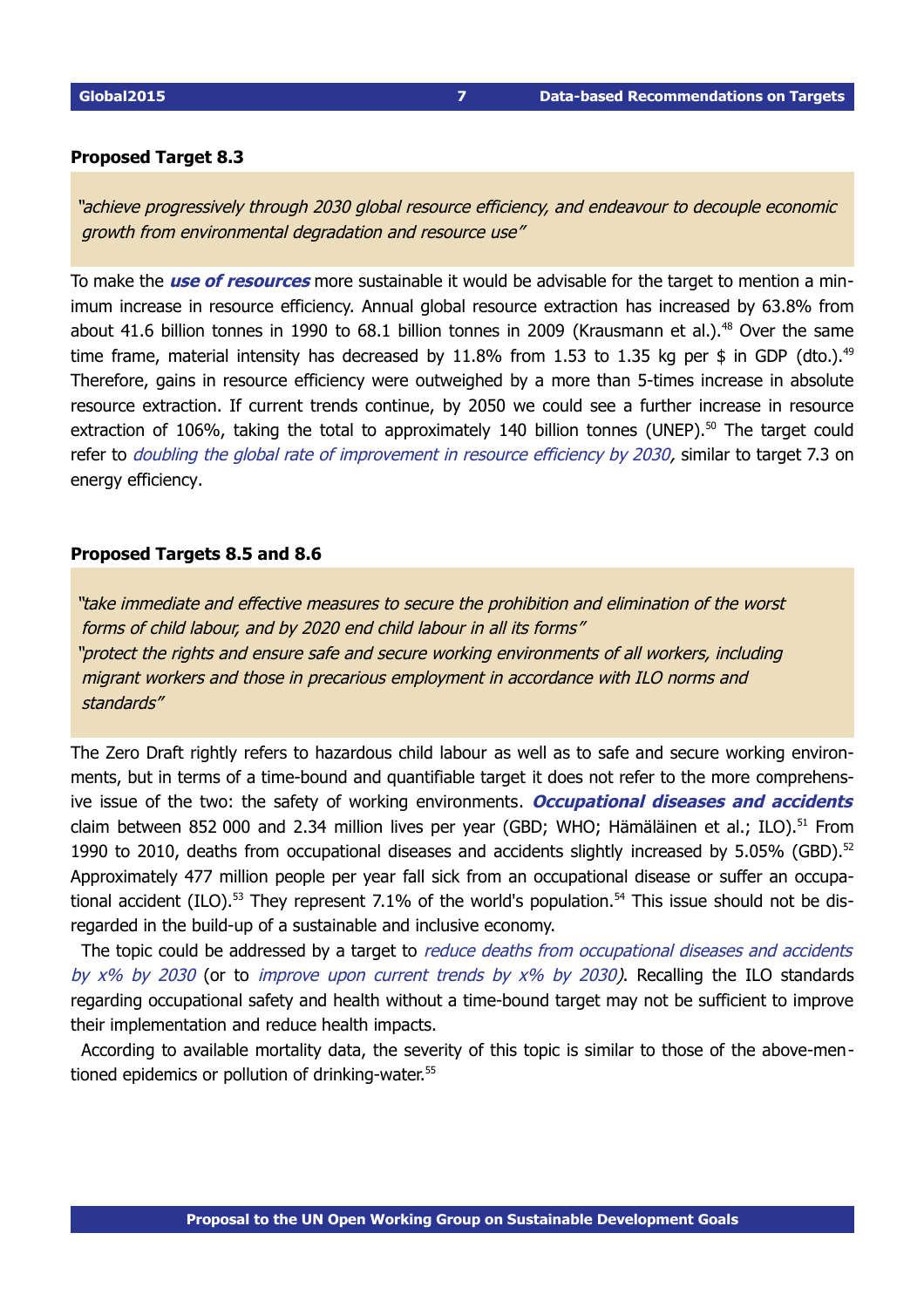### **Proposed Target 10.5**

 "improve regulation and monitoring of global financial markets and institutions and strengthen implementation of such regulations"

A time reference could add weight to existing commitments to *financial stability*. The G-20, the Financial Stability Board (FSB), the Bank for International Settlements (BIS), the International Monetary Fund (IMF), central banks and governments are very active in implementing the regulation proposed after the climax of the global financial crisis in 2008 (IMF). [56](#page-16-15) By January 2019, the final step of the Basel III regulation on the capital requirements for banks and other financial institutions will have come into force.[57](#page-16-16)

Therefore, without causing any interference to this ongoing process of negotiation and implementation, an early target year should be realistic and feasible (e.g. 2020). This could fortify existing commit-ments to preventing a re-occurrence of the financial crisis,<sup>[58](#page-16-17)</sup> which has exacted and still exacts a detrimental impact on many goals and targets of the international agenda. Increased financial stability would facilitate the proposed SDGs, many of which have a target year of 2030.

### **Proposed Targets 11.b and 13.a**

 "by 2020, increase by x% the number of cities and human settlements adopting and implementing integrated policies and plans towards inclusion, resilience, mitigation and adaptation to climate change and natural disasters" "ensure the fulfilment of the commitment undertaken by developed country Parties to a goal of mobilizing jointly USD100 billion annually by 2020 from all sources to address the needs of developing countries in the context of meaningful mitigation actions and transparency on implementation"

The Zero Draft recognizes the need for financial and policy-oriented action towards the challenge of **climate change**, but does not reaffirm targets to control global warming. Global mortality is expected to increase as a result of climate change (IPCC).<sup>[59](#page-16-18)</sup> The changing climate already causes related food insecurity, diseases and disasters which together claim 141 000–400 000 lives per year (WHO; GHF; DARA),<sup>[60](#page-16-19)</sup> projected to increase by 2030 to 632 000 (DARA).<sup>[61](#page-17-0)</sup> There is fear of a further mortality increase if no further action is taken to limit climate change.<sup>[62](#page-17-1)</sup> Although humankind will need growth in mean crop yields, they are expected to decline from 2030 onwards due to extreme climate and weather events by 1% per decade (IPCC).<sup>[63](#page-17-2)</sup> Business as usual will lead to global warming between 3.2° and 5.4 $\degree$  C above pre-industrial levels by 2100 (IPCC), $\degree$  and to projected economic losses ranging from 2.9% to 23% of the gross world product, averaging 7.92% (Nordhaus; Stern; Roson et al.; Kemfert [DIW]; Evans et al.; Ackerman et al.; Kemfert et al. [DIW]).<sup>[65](#page-17-4)</sup> However, keeping global warming below 2.5° C above pre-industrial levels will limit economic losses to 0.2–2% of income (IPCC).<sup>[66](#page-17-5)</sup> The SDG time frame by 2030 will decide on whether global warming can be limited to staying below this temper-ature level (IPCC; UNEP; IEA; OECD).<sup>[67](#page-18-0)</sup>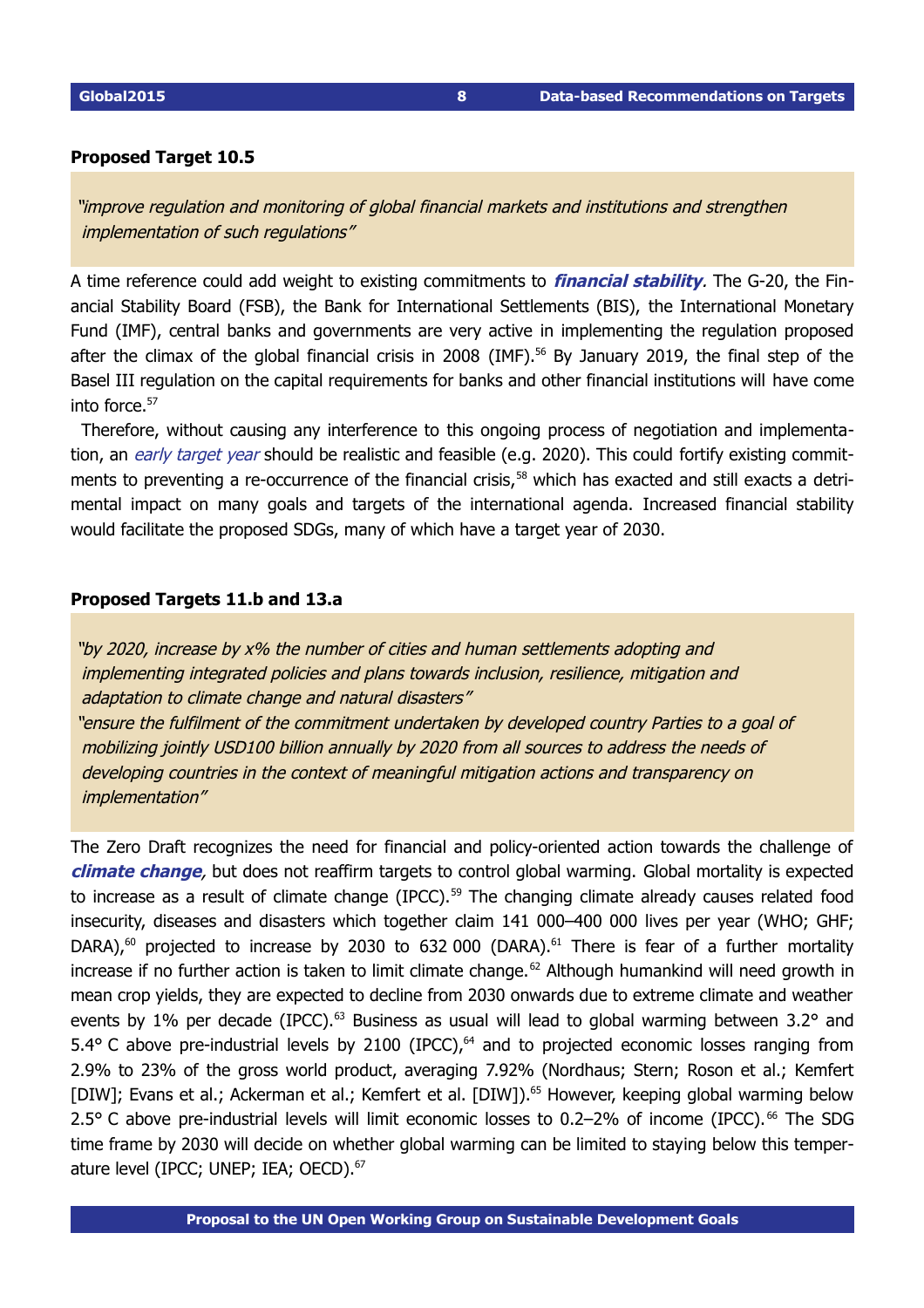For these reasons, it may be advisable to reaffirm – without any interference with the UNFCCC process – the target to maintain the increase in global average temperature at *less than 2° C* (3.6° F) above pre-industrial levels by 2100, as agreed upon by 191 countries in 2010 (UNFCCC). $^{68}$  $^{68}$  $^{68}$ 

# <span id="page-8-1"></span><span id="page-8-0"></span>**3 Data Confirming the Selection of Major Topics with Proposed Targets in the Zero Draft**

The following diagrams provide an overview of the topics which inflict the biggest impacts to humankind in terms of deaths and economic losses. The same topics can be found in other data showing the biggest impacts in terms of health losses (disability-adjusted life-years, DALYs) and affected natural resources. The diagrams cover only challenges which result from a limited or lack of access to vital resources, such as water or medical treatment.

Available data displayed in the diagrams below gives good reason to keep the time-bound and quantifiable targets proposed for the following topics. These topics have been assessed as belonging to the most important global challenges, and are a result of lack of access to vital resources (such as food, clean air or health care): $69$ 

- food insecurity (targets 2.1, 2.2, 12.2)
- unsafe birth conditions (targets 3.1, 3.2)
- indoor air pollution (targets 3.7, 7.1, see comment in section 2 above)
- outdoor air pollution (target 3.7, see section 2)
- climate change (targets 7.2–4, 11.b, 13.a, see section 2)
- pneumonia (no target proposed, see section 2 on target 3.3)
- road accidents (target 3.5)
- financial instability (target 10.5, not time-bound, see section 2)
- poverty in consumption levels (\$ per day) (targets 1.1, 1.2)
- biodiversity and ecosystem degradation (targets 14.1–4, 15.2, 15.4)
- occupational diseases and accidents (targets 8.5 and 8.6, see section 2)
- HIV/AIDS (target 3.3)
- unsafe water and diarrhoeal diseases (targets 6.1, 6.2, 11.1)
- unsustainable resource use (targets 8.3, 12.4, see section 2)
- emerging epidemics (no target proposed, see section 2 on target 3.3)
- malaria (target 3.3)
- hepatitis B and C (no target proposed, see section 2 on target 3.3)
- tuberculosis (target 3.3)
- soil degradation (target 15.3).

These targets refer to the topics which have the biggest human impacts (similar to those of the MDG topics) and should be kept as quantifiable and time-bound targets. Poverty, as a in a broad sense, goes beyond consumption levels (expressed in \$ per day) and encompasses most, if not all of the topics mentioned above.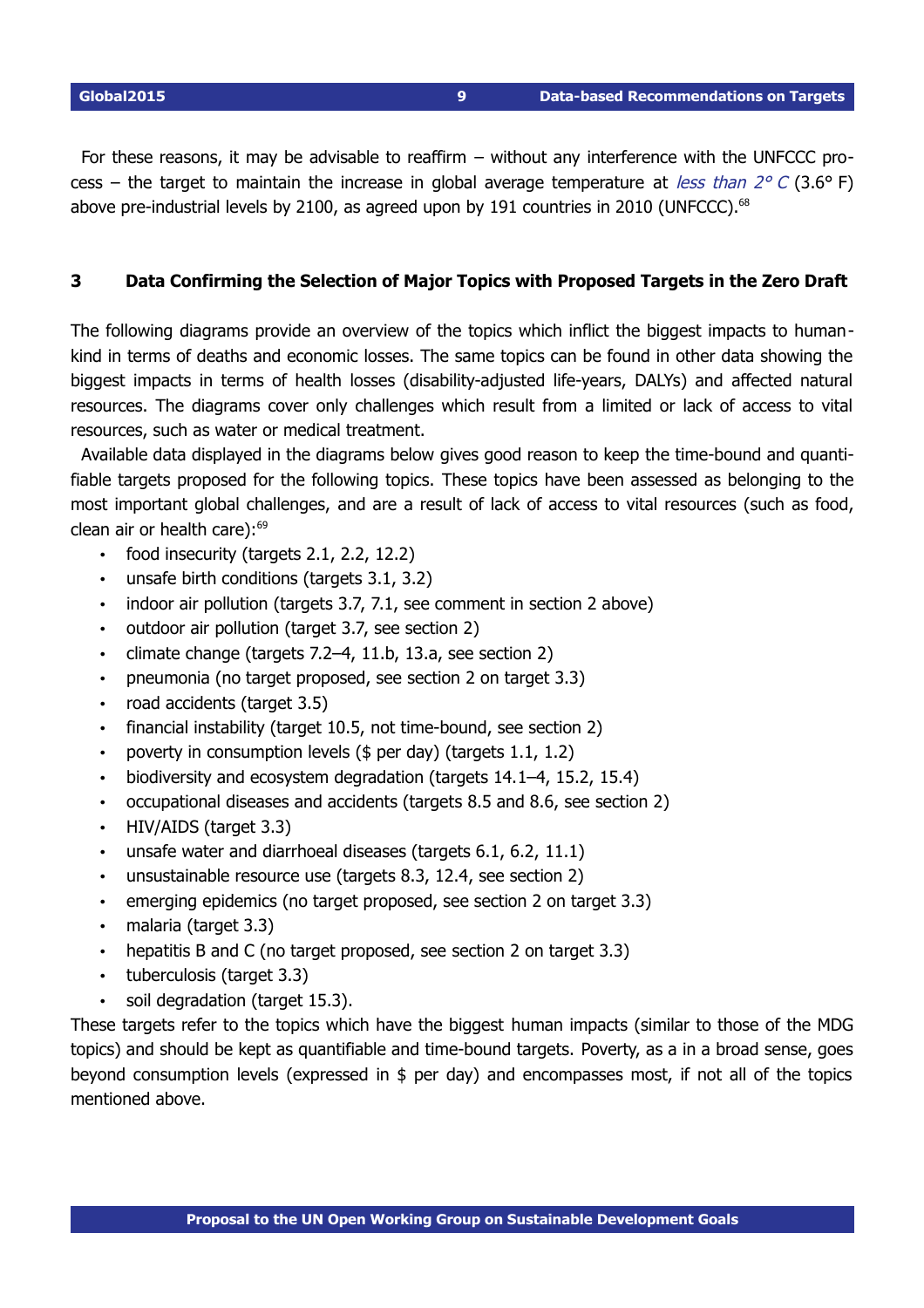# **Issues Related to Limited Access to Vital Resources (Food, Clean Air, Health-Care, etc.)**

Focus should be given to the magnitude of and large differences between the various impacts.



# <span id="page-9-0"></span>**The Million-Killers Among the Global Challenges (Deaths per Year)**

Data sources: GBD 2012; WHO 2014; i.a.<sup>[70](#page-18-3)</sup> Diagram: © Global2015.

\* Lives at risk: estimated deaths from risk events (famines, pandemics) divided by frequency of occurrence.



# **Global Challenges with Biggest Economic Losses per Year (% of GDP)**

Data sources: Nordhaus; Stern; Kemfert et al. [DIW]; IPCC; WB; Pimentel; Braat; IMF; WHO; FAO; i.a.<sup>[71](#page-20-0)</sup> On climate change, future losses at below 2.5° C (above pre-industral levels); future losses which will occur by 2100 if business as usual is continued; on resources, scenarios over 20 years in the case of a decline in oil supply.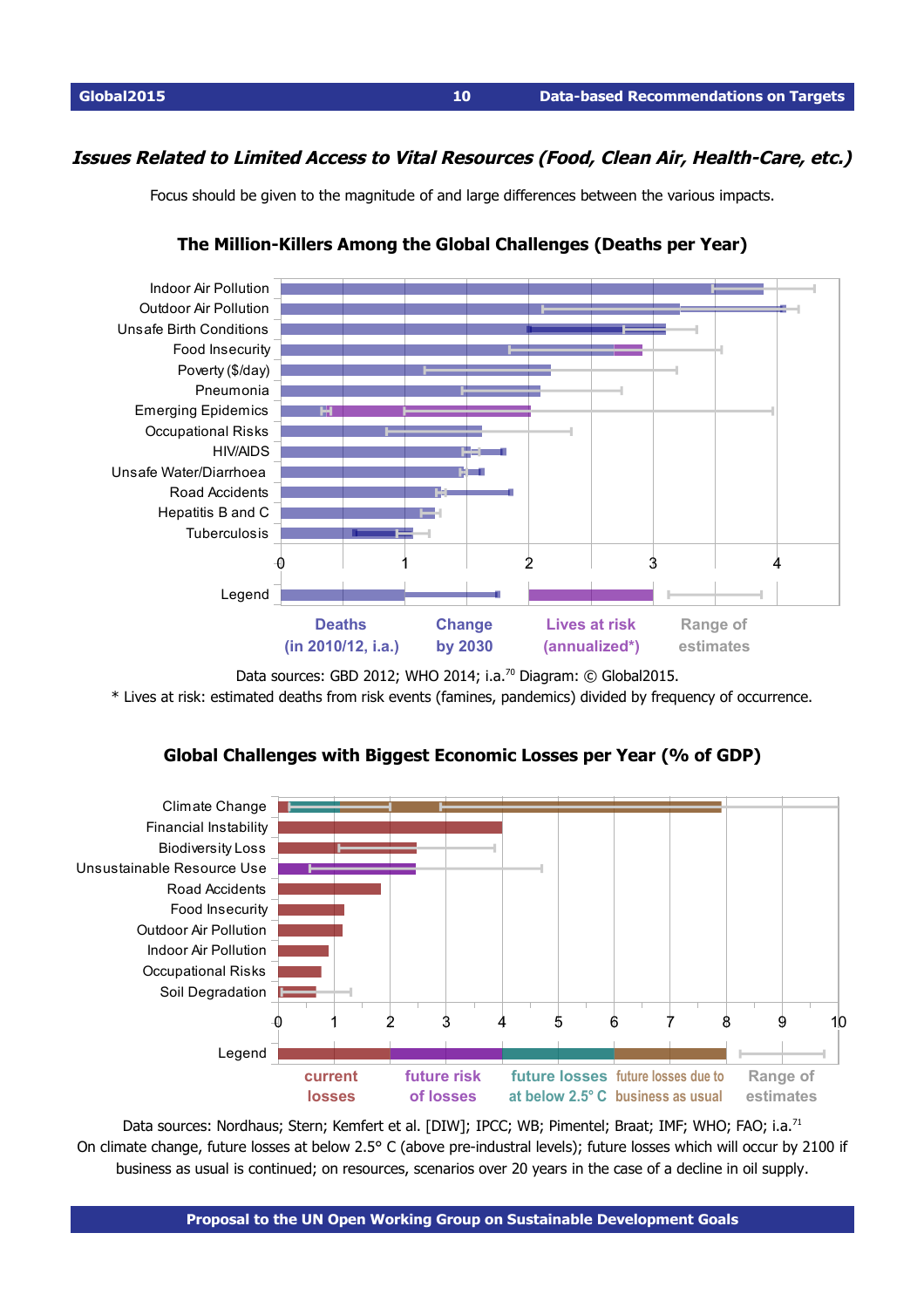Furthermore, there are cross-over topics and topics which can help to address above-mentioned topics:

- cooperation, citizenship and democracy (targets 10.7, 16.3–6, 17.4)
- human rights and gender equality (targets 4.2, 4.5, 5.b, not time-bound, see section 2)
- information and education, research and innovation (targets 4.1, 4.4, 4.b, 7.b, 9.5, 12.c).

Moreover, the gaps and quality issues of available data justify the target 17.15 to improve data capacities in order to identify, tackle and monitor global challenges in an effective and cost-efficient manner.

# <span id="page-10-1"></span><span id="page-10-0"></span>**4 Looking towards the Review "Assessing Priorities for Sustainable Development Goals"**

The review will provide a data-based set of major global challenges, which are due to a lack of access to vital resources. It will provide trend data and target achievements since 1990. Available trend data indicates that topics supplied with a target show more improvement than those without a target, and that the MDG targets performed better than other targets agreed upon worldwide by states. There are many topics which are of a severity similar to the MDG topics but have no target so far. Several important topics do not only show insufficient improvement but a worsening trend.

The review will be an update of our proposal "Assessing Priorities for Rio+20" from November 2011, using the latest data and more advanced methods. This update will be released before the next session of the UN General Assembly on the SDGs. The next publication thereafter will also include topic-related human rights standards, recommended activities and interventions, as well as costs and benefits of these measures, as far as is available. Global2015 will continue to monitor developments on the most important global challenges and related target achievements. We will also collaborate with governments, businesses, NGOs and scientific institutions to strengthen action to address the most relevant global challenges.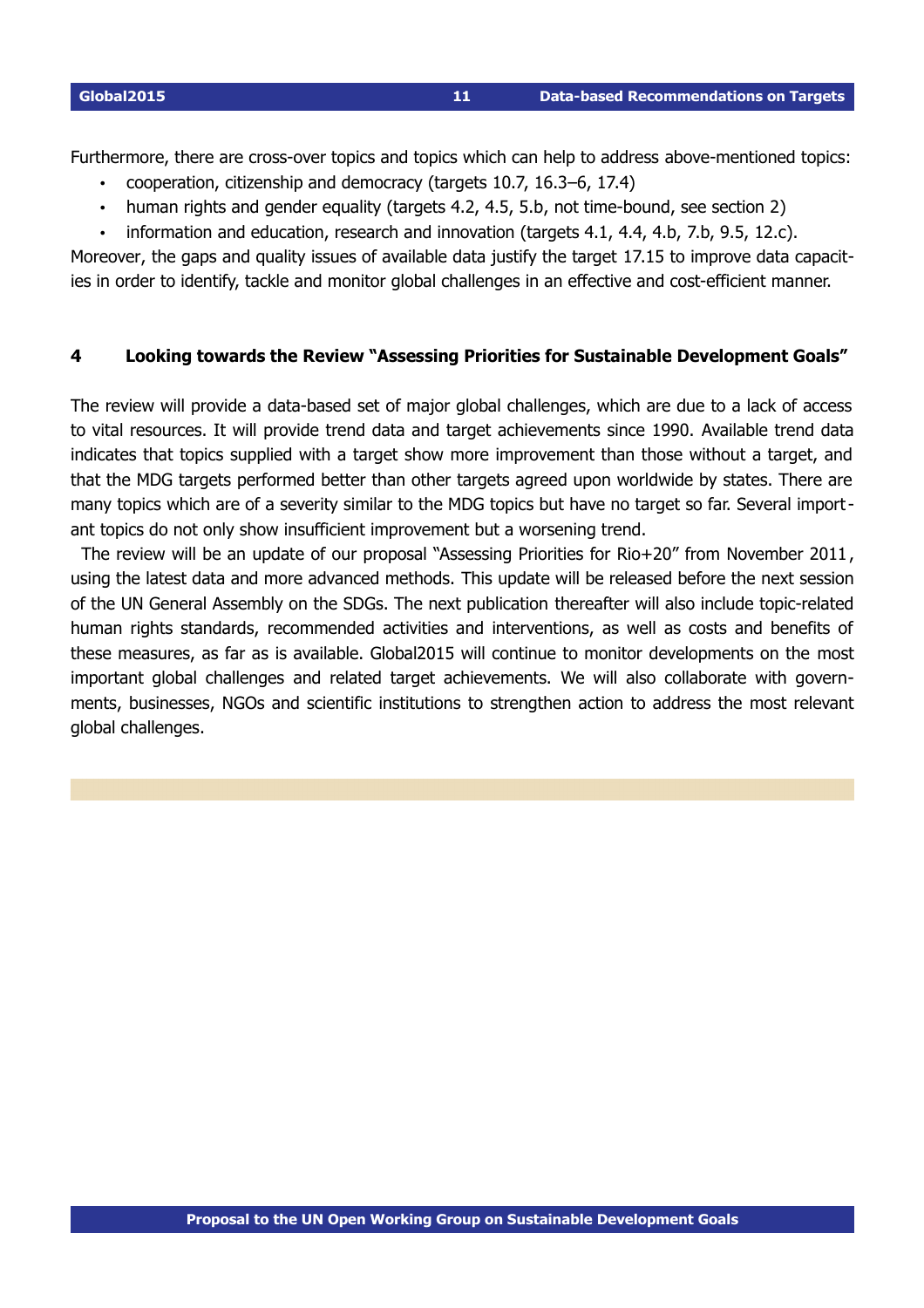# <span id="page-11-0"></span>**Annotations**

For numeric names the short scale is used: 1 billion = one thousand million =  $10^9$  = 1 000 000 000 1 trillion = one thousand billion = 10<sup>12</sup> = 1 000 000 000 000

All numbers are shown to three significant figures, if available (no matter if and where the decimal point may appear). Nevertheless, all calculations are based on unrounded numbers.

All figures in dollars refer to US dollars, unless otherwise stated. To account for inflation, all monetary figures are adjusted to 2012\$ (using WB 2013, 'Inflation, GDP deflator (annual %)'; the World Bank deflator was not available for 2013, hence 2013 prices were deflated to 2012\$ assuming the same inflation rate as in 2012).

Terms on regions or country groups are used according to the source referred to and are usually specified there.

All percentages of world population are taken from the referred source, or in substitution to that calculated from data provided in WB 2013, according to the respective year.

Almost all available data on global conditions is of low precision. Most data on the largest problems facing mankind are only partially taken from actual measurements of specific cases. More often, estimates are based on modelling and extrapolation. As a result, the data base is far from meeting the motto of the WHO Report 2005:

"Make every mother and every child count".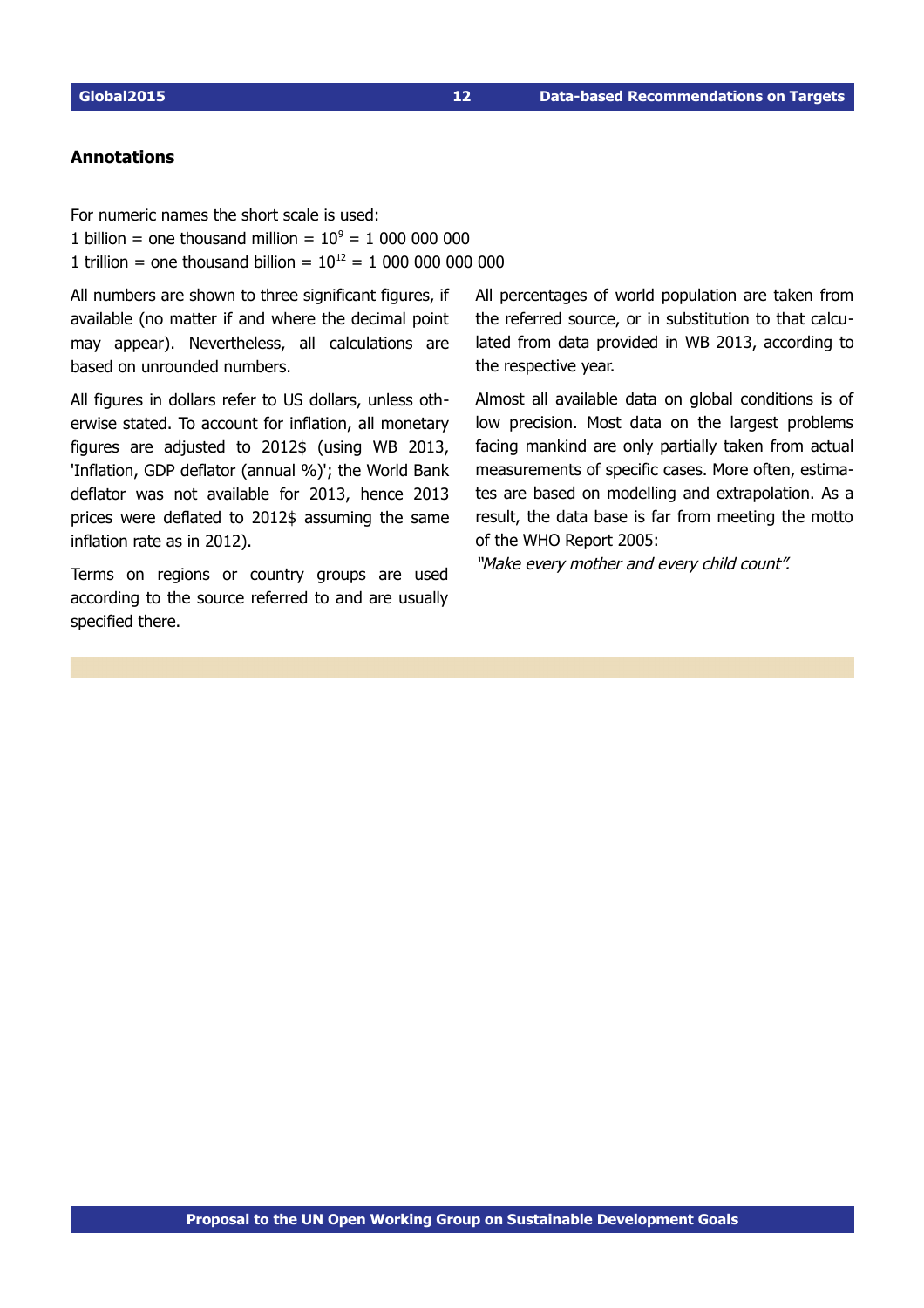- <span id="page-12-0"></span>1 OWG 2014 – see full references in the sources list at p. [25.](#page-24-0)
- <span id="page-12-1"></span>2 GBD 2012.
- <span id="page-12-2"></span>3 WHO 2014; WHO 2014a.
- <span id="page-12-3"></span>4 A decrease from approximately 3.47 million deaths in 1990 to 1.44 million deaths in 2010 attributable to the risk factor undernutrition, which aggravates the susceptibility to diseases (GBD 2012, pp. 2238); this figure takes into account deaths only in children under the age of five years, hence the total progress may be even higher.
- <span id="page-12-4"></span>5 Decrease from a peak of 2.3 million [2.1–2.6 million] in 2005 to an estimated 1.6 million [1.4–1.9 million] in 2012 (UNAIDS 2013, p. 4); difference: review's calculation.
- <span id="page-12-5"></span>6 From 881 000 deaths due to malaria in 2000 (lower and upper bound 670 000 to 1 113 000) to 627 000 (473 000–789 000) in 2012 (WHO 2013e, 62–63); similarly, from 875 000 deaths in 2000 to 618 000 in 2012 (WHO 2014, sheet "Summary", row 29); differences: review's calculations.
- <span id="page-12-6"></span>7 Inter alia, this has been demonstrated for the decrease in maternal as well as neonatal deaths; Wang et al. 2014, 20, 5 (table 2), 4 (fig. 2); Kassebaum et al. 2014, 21, 5 (fig. 3).
- <span id="page-12-7"></span>8 OWG 2014, 4–15.
- <span id="page-12-8"></span>9 **Pneumonia:** see fn. [10](#page-13-0) below.
	- **HIV/AIDS:** 1.47–1.6 million deaths in 2010/12, averaging 1.53 million (GBD; WHO; UNAIDS). Current estimates:
		- 1.47 million deaths due to HIV/AIDS in 2010 (95% uncertainty interval 1.33–1.61 million) (GBD 2012, 2105)
		- 1.53 million deaths in 2012 (WHO 2014, sheet "Global2012")
		- 1.6 million deaths in 2012 (1.4–1.9 million) (UNAIDS 2013, 4).

Mean: review's calculation. The difference between the GBD and UNAIDS figures is mainly due to the adjustment of causespecific deaths to the estimated total of all deaths in the GBD study (GBD 2012, 2120).

**Diarrhoeal diseases (related to unsafe water):** 1.45–1.50 million deaths in 2010/12 (GBD; WHO). Latest estimates:

• GBD 2012, 2105 (1.45 million deaths from diarrhoeal diseases in 2010 [95% uncertainty interval 1.28–1.61 million])

• WHO 2014, sheet "Global2012", row 21 (1.50 million deaths from diarrhoeal diseases in 2012).

Data on the risk factor related to safe water released by the latest Global Burden of Disease (GBD) study was not used here since it does not cover the topic of safe water as comprehensively as the previous GBD studies. Risk factors are estimated against a theoretical minimum exposure. This minimum exposure was changed from "Absence of transmission of diarrhoeal disease through water and sanitation" (WHO 2009, 43) to: "All households use an improved water source (household connection, a public tap or standpipe, a tubewell or borehole, a protected well or spring, or rainwater collection)" (GDB 2012, 2227; or the use of improved sanitation facilities, respectively). This change is not consistent with the more comprehensive definitions of minimum exposures of other topics in the latest GBD study, which affects comparability between topics. The new, more narrow scope leads to a lower risk estimate, since not the entire contribution of unsafe water and sanitation to diarrhoeal disease is estimated, but rather only the risk reduction achieved by improved water sources and improved sanitation facilities. These only achieve a reduction of 6–25% or 32% in the risk of transmitting diarrhoeal disease, respectively (Fewtrell et al. 2005, 44, 48; transformation of relative risks into percentages of risk reduc tion: review's calculations [100 − (relative risk × 100)]). Only 43–89% of improved water sources actually provide safe water (WHO/UNICEF 2011, 35; WHO/UNICEF 2012, 5), and 10% of improved water sources may be contaminated at "high risk" level [with ≥100 E. coli or TTC per 100 ml] (Bain et al. 2014, 1). This is insufficient in the field as well as in a risk analysis. Moreover, the latest GBD study seems to have focussed on "quasi-experimental" research on water treatment at the source (GBD 2012, 2252) which is known to achieve only a risk reduction of 11% (Fewtrell et al. 2005, 44). Additionally, hygiene interventions and disinfection at the point of use were not included (GBD 2012, 2252) which are the most effective measures (28–44% or 35% risk reduction, respectively; Fewtrell et al. 2005, 44, 48; see also fn. 346 below). For these reasons the latest GBD figures on unsafe water have underestimated the risks and are not used in this review. Moreover, also the previous GBD estimates on the risk factor unsafe water, sanitation and hygiene in 2004 have also not been used, instead the latest GBD estimate on diarrhoeal disease in 2010 was preferred in this review in order to draw on the most up-to-date data available.

An underestimation of the numbers of deaths due to unsafe water and sanitation also leads to an underestimation of the reduction of deaths achieved between 1990 and 2010. To avoid drawing such an unrealistically negative picture, only the GBD data on diarrhoeal diseases was shown in the progress diagram on p. [2.](#page-1-0)

**Hepatitis B and C:** see fn. [18](#page-14-7) below.

**Tuberculosis:** 935 000 to 1.20 million deaths in 2010/12, averaging 1.07 million (WHO; GBD). Latest estimates: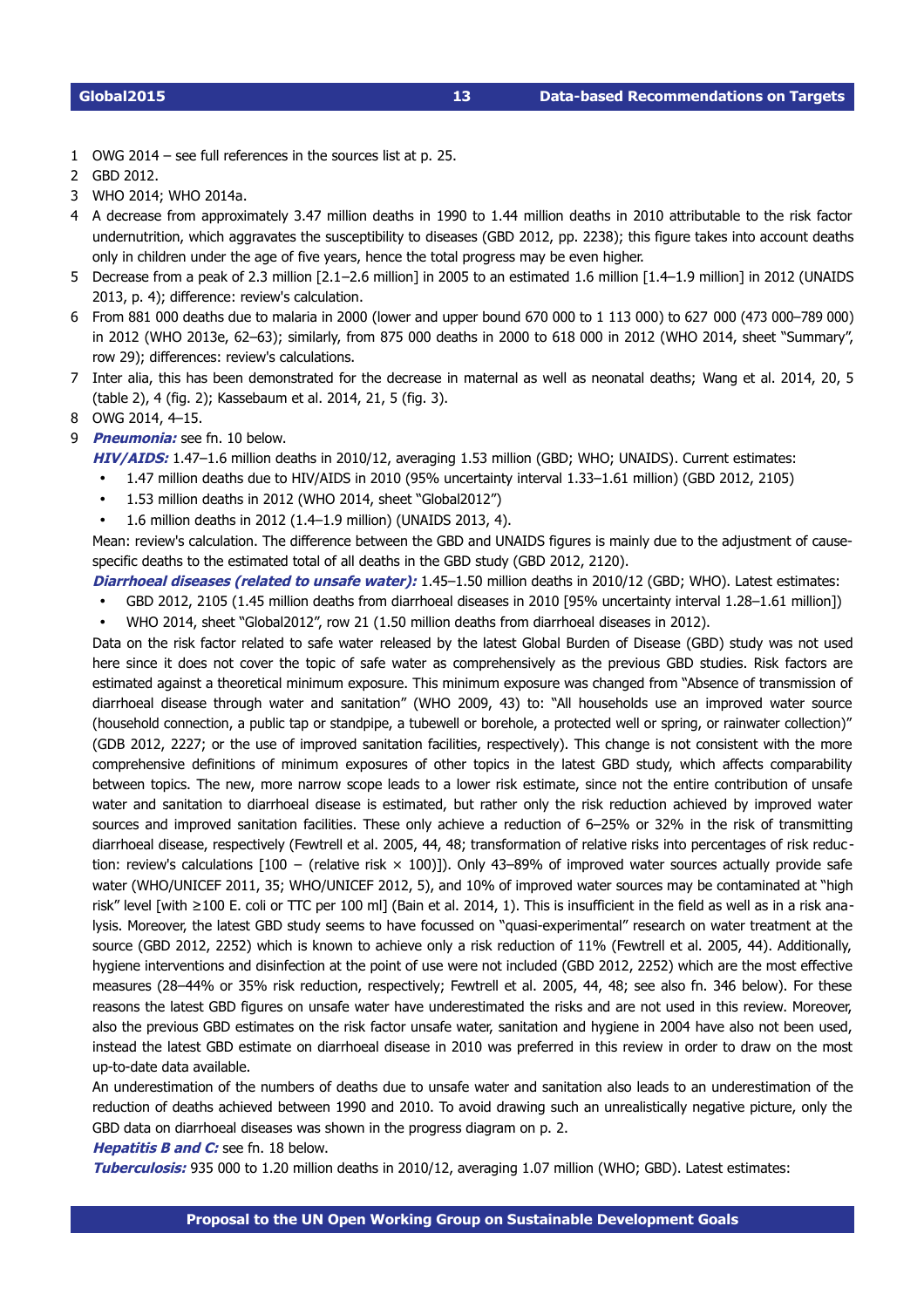- WHO 2013 (935 000 deaths in 2012, not including deaths from HIV/AIDS co-infection [WHO 2013f, 43], in accordance with WHO causes of deaths definitions)
- WHO 2013c, 6, 149 (0.94 million deaths in 2012 [95% uncertainty interval 0.79–1.1 million], not including 320 000– 336 000 deaths in 2012 from HIV/AIDS co-infection [pp. 6 and xi, fn. 1])
- GBD 2012, 2105 (1.20 million deaths in 2010 [95% uncertainty interval 0.924–1.38 million], not including 257 000 deaths in 2010 [232 000-284 000] from HIV/AIDS co-infection).

Weighted mean: review's calculation, giving the GBD and WHO estimates together the same weight, so 50% for the GBD estimate and 25% for each of the two WHO estimates,

 $(((935\,000 + 940\,000) / 2) + 1.20$  million)  $/ 2 = 1.07$  million.

**Malaria:** 0.618–1.17 million deaths in 2010/12, averaging 896 000 (WHO; GBD). Current estimates:

- WHO 2014, sheet "Global2012", row 32 (618 000 deaths in 2012)
- WHO 2013e, 1, 61 (table 8.3 b) (627 000 deaths [lower and upper bound: 473 000–789 000] in 2012 [the previous version of the WHO fact sheet did not replace the figure from the WHO World Malaria Report 2012 by the figure in the WHO Global Health Estimates 2013, therefore there are two WHO estimates on malaria])
- GBD 2012, 2105 (1.17 million deaths [95% uncertainty interval 0.917–1.53 million] in 2010).

Weighted mean, weighting the two WHO estimates together to count the same as the GBD estimate: review's calculation,  $(((618\,000 + 627\,000) / 2) + 1.17 \,$  million $)/ 2 = 896\,000$ .

The large difference between the WHO and GBD estimates stems from partially different methods: the GBD estimate is based entirely on verbal autopsy (medical interviews in the field), while the WHO estimate is based on, for the most affected countries (and for the largest part of the result) verbal autopsy solely on child mortality (whereas no information is provided on death estimates of individuals from five upwards), and for less affected countries it is based on applying fixed case fatality rates to the estimated number of malaria cases (WHO 2011, 73; WHO 2012, 218; WHO 2013e, 22). The WHO claims that adults in most affected countries should have developed a high level of immune defence and that verbal autopsy leads to overestimation since it cannot differentiate severe malaria from other severe febrile illnesses (WHO 2012, 59 [box 8.2]). The GBD study claims that such overestimation only occurs in situations where malaria is not common; if malaria is common, verbal autopsy tends to underestimate mortality (GBD 2012, 2120). Hence the WHO estimates could be too low and the GBD estimate too high.

**Emerging epidemics:** see below fn. [24](#page-15-3) and [30](#page-15-9) (for the latter, figures are divided by 100, assuming a severe pandemic to be a once-in-a-century event).

<span id="page-13-0"></span>10 Child deaths from pneumonia:

GBD 2012a, Supplementary appendix to Lozano et al., 149–150: 585 000 deaths in children under five in 2010 from the three main types of pneumonia (pneumococcal pneumonia, H influenzae type B pneumonia, and respiratory syncytial virus pneumonia; age groups comprising 0 days to 4 years); the proportion of under-5 deaths among all deaths from the three main types of pneumonia was 40.7% in 2012; sums and percentage: review's calculations.

WHO 2014, sheet "Global2012", row 49, 0-27 days and 1-59 months, male and female (sum: review's calculation): 996 000 deaths in children under five in 2012 due to lower respiratory infections, which are "mainly pneumonia" (WHO 2008, 14, 111). The corresponding proportion of pneumonia is approximately 90% according to personal email communication by Colin D. Mathers, WHO, in August 2011. This equates to about 900 000 child deaths from pneumonia; review's calculation. The proportion of under-5 deaths among all deaths from lower respiratory infections was 32.7% in 2012; percentage: review's calculation (using unrounded numbers).

WHO 2013b: 1.1 million pneumonia deaths in children under five in 2012.

Fischer Walker et al. 2013: 1.3 million pneumonia deaths in children under five. No total deaths estimate given. Referring this figure to the total given by other sources would result in a higher percentage than those percentages calculated for data from the same study only.

# Total deaths from pneumonia:

GBD 2012, 2105 (pneumococcal pneumonia: 827 000 deaths [95% uncertainty interval 718 000–900 000], Haemophilus influenzae type B pneumonia: 380 000 [337 000–421 000], respiratory syncytial virus pneumonia: 254 000 [215 000– 297 000]); these are the three most common types of pneumonia, corresponding to the three most common infectious agents (WHO 2013b). Further types of pneumonia are only considered under the category "other lower respiratory infections" (which does not include influenza) comprising 846 000 deaths [95% uncertainty interval 734 000–928 000] (GBD 2012, 2105).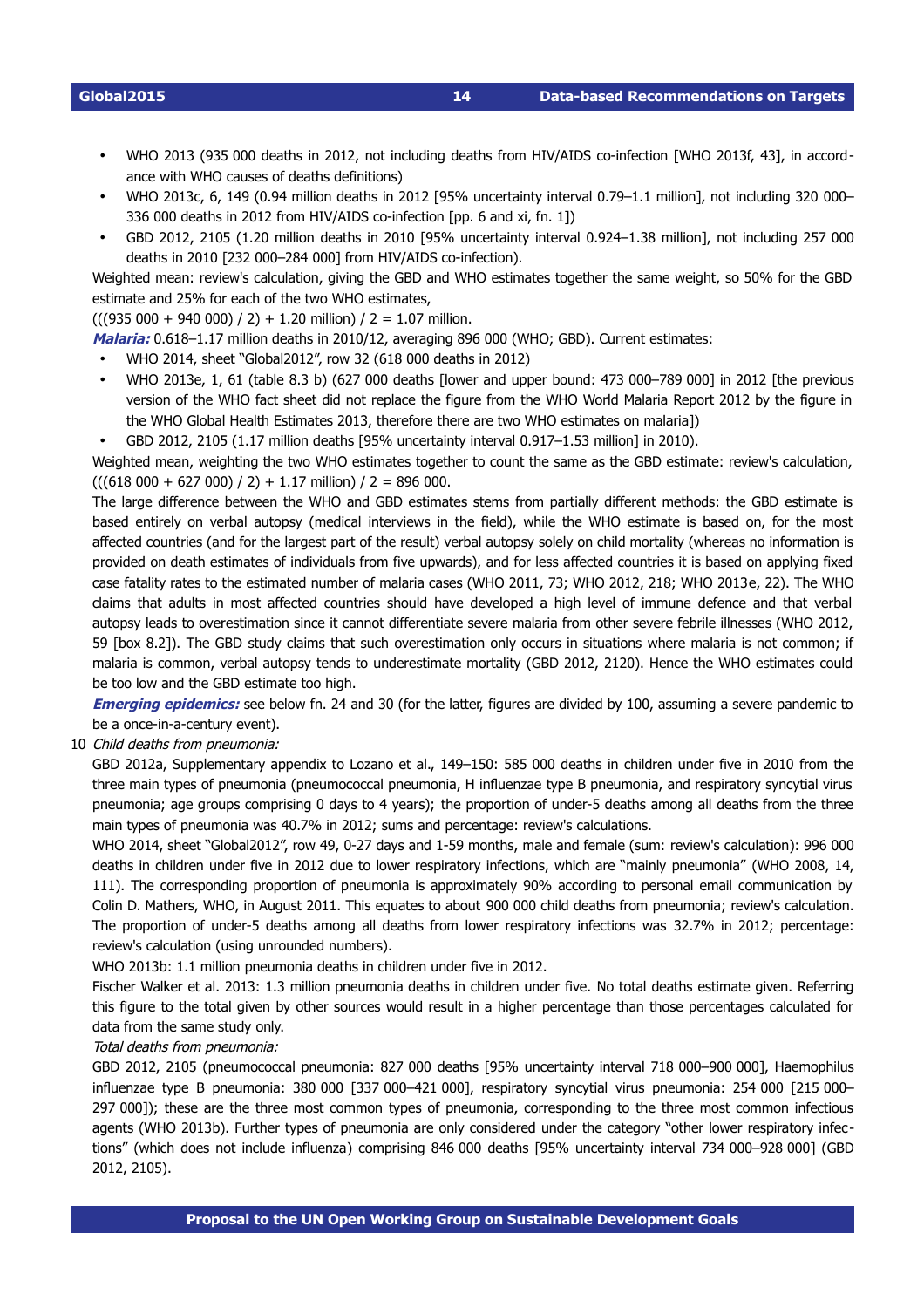Of the 1.46 million deaths from the three most common types of pneumonia, 585 000 occurred in children under five and 875 000 in individuals aged five upwards (GBD 2012a, Supplementary appendix to Lozano et al., 149–150 [deaths from the 3 main types of pneumonia: pneumococcal pneumonia, H influenzae type B pneumonia, and respiratory syncytial virus pneumonia; age groups comprising 0 days to 4 years, remaining age groups]).

However, on children aged under five substantially higher estimates are also available, which state 1.1 million in 2012 (WHO 2013b) and 1.3 million in 2011 (Fischer Walker et al. 2013). These were combined with the above-mentioned GBD figure on deaths in people from five onwards to reflect all available estimates, resulting in 1.98 and 2.18 million total deaths, respectively. These figures are still not comprehensive since they do not cover all types of pneumonia in people aged five upwards.

Furthermore, there is an estimate of 3.05 million deaths in 2012 from lower respiratory infections which are "mainly pneu monia" (WHO 2014, sheet "Summary", row 46 [3.05 million]; WHO 2008, 14, 111 [mainly pneumonia]). The corresponding proportion of pneumonia is approximately 90% according to personal email communication by Colin D. Mathers, WHO, in August 2011. This equates to about 2.7 million pneumonia deaths; review's calculation.

Sums and mean of all four total estimates: review's calculations,

 $(1.4607 + 1.975 + 2.175 + (3.05199 \times 0.9)) / 4 = 2.09$ .

Data issues on pneumonia may stem from a lot of misdiagnosing and data coding issues of lower respiratory infections (according to WHO experts).

<span id="page-14-0"></span>11 GBD 2012a, 149–150 (deaths from the three most common types of pneumonia, pneumococcal pneumonia, H influenzae type B pneumonia and respiratory syncytial virus pneumonia, in 2010 in all age groups from 0–6 days to 1–4 years); sums and percentages: review's calculations.

Similarly, the proportion of under-5 deaths of all deaths due to lower respiratory infections in 2012 was 32.7% (WHO 2014, sheet "Global2012", row 39, age groups 0–27 days and 1–59 months); sums and percentages: review's calculations (using unrounded numbers).

<span id="page-14-1"></span>12 From 2.00 million deaths in 1990 to 1.46 million in 2010 (GBD 2012, 2105; on 1990: pneumococcal pneumonia: 858 000 [95% uncertainty interval 779 000–932 000], H influenzae type B pneumonia: 607 000 [542 000–670 000], respiratory syncytial virus pneumonia: 535 000 [463 000–608 000]); sums and percentage: review's calculations.

Between 2000 and 2012, the numbers of deaths from lower respiratory infections (mainly pneumonia) decreased from 3.49 million to 3.05 million, or by 12.6% (WHO 2014, sheets "Global2000" and "Global2012", row 46); percentage: review's calculation.

- <span id="page-14-2"></span>13 WHO/UNICEF 2009, 3; WHO 2010d (resolution of the World Health Assembly), § 1 (5).
- <span id="page-14-3"></span>14 WHO 2008, 14, 111.
- <span id="page-14-4"></span>15 From 1.67 million deaths among children under five in 2000 to 996 000 in 2012 (WHO 2014, sheets "Global2012" and "Global2000", age groups 027 days and 159 months, male and female); sums and percentage: review's calculations (using unrounded numbers). No data available on the change in incidence since 2000.
- <span id="page-14-5"></span>16 UNICEF et al. 2006.
- <span id="page-14-6"></span>17 This calculation assumes a linear pattern of change.
- <span id="page-14-7"></span>18 WHO 2014e (more than 780 000 deaths every year due to the consequences of hepatitis B) and WHO 2014f (350 000– 500 000 deaths each year from liver diseases related to hepatitis C); minimum: review's calculation.

GBD 2012, 2106, 2107 (each in 2010: about 132 200 deaths from acute hepatitis B [95% uncertainty interval 91 100– 170 000]; 16 000 [11 600–21 400] deaths from acute hepatitis C; 341 400 [290 000–403 000] from liver cancer secondary to hepatitis B; 195 700 [165 000–222 000] from liver cancer secondary to hepatitis C; 312 400 [271 000–378 000] from cirrhosis of the liver secondary to hepatitis B; and 287 400 [245 000–331 000] from cirrhosis of the liver secondary to hepatitis C); sum (1.29 million): review's calculation.

Mean (used in the diagram): review's calculation,

<span id="page-14-8"></span> $((780\ 000 + ((350\ 000 + 500\ 000) / 2)) + 1.29$  million) / 2 =  $(1.21$  million + 1.29 million) / 2 = 1.25 million.

- 19 See diagram and fn. [9](#page-12-8) above.
- <span id="page-14-9"></span>20 From 854 000 deaths in 1990 to 1.29 million deaths in 2010 (GBD 2012, 2106, 2107; data on 1990: about 6 8 600 deaths from acute hepatitis B [95% uncertainty interval 46 700-84 400]; 8 100 [4 900-11 600] deaths from acute hepatitis C; 210 000 [177 000–239 000] from liver cancer secondary to hepatitis B; 113 000 [96 600–129 000] from liver cancer secondary to hepatitis C; 242 000 [199 000–271 000] from cirrhosis of the liver secondary to hepatitis B; and 212 000 [181 000–241 000] from cirrhosis of the liver secondary to hepatitis C; data on 2010: see fn. [18](#page-14-7) above); sums, difference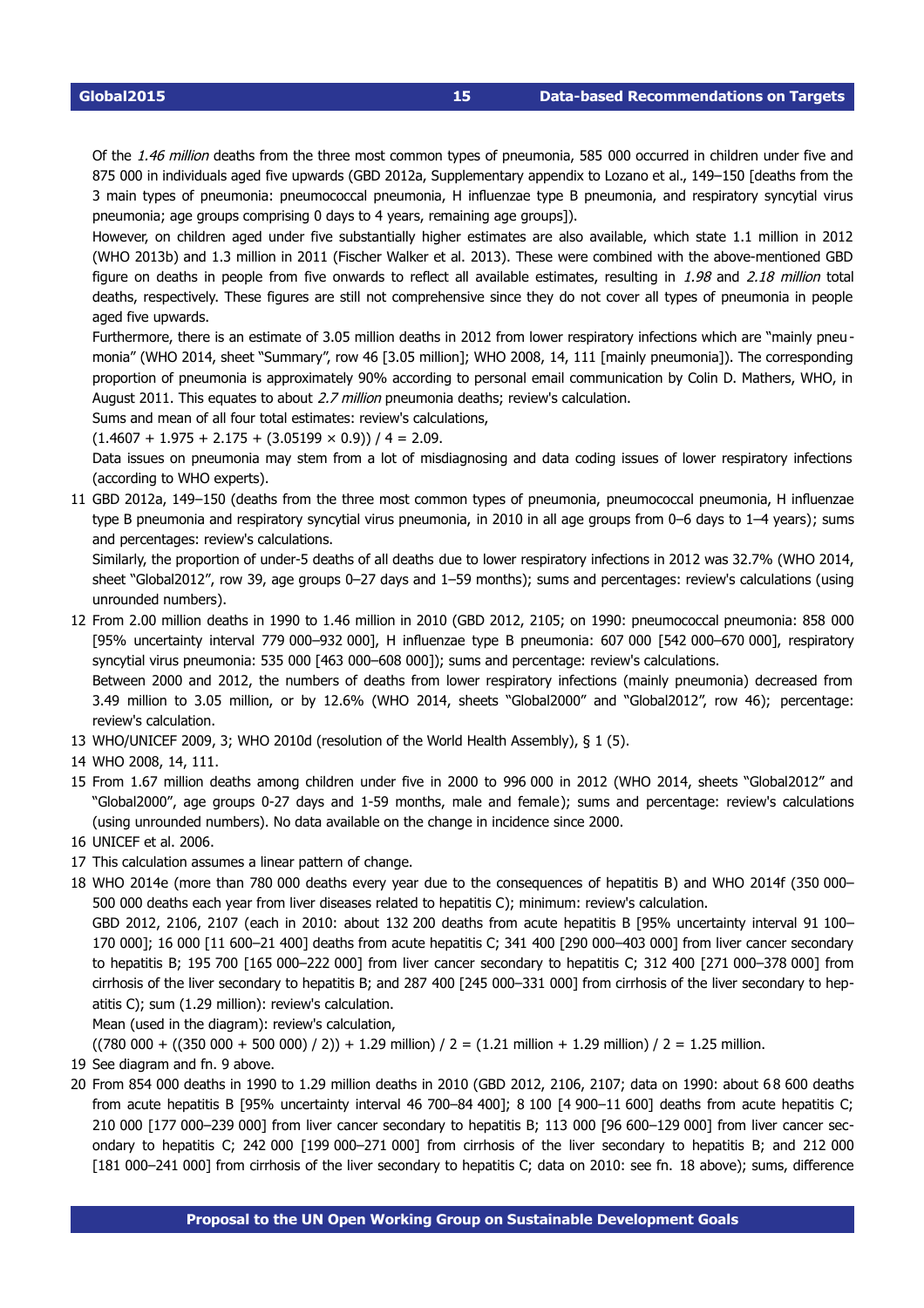<span id="page-15-0"></span>and percentage: review's calculations.

- 21 From 122 million people in 1990 with hepatitis C antibodies to 185 million in 2005 (Mohd Hanafiah et al. 2013; the prevalence rate increased from 2.3% [95% uncertainty level 2.1–2.5%]] to 2.8% [2.6–3.1%], respectively); percentage increase: review's calculation, (1 − (185 / 122)) = 0.516 = 51.6%.
- <span id="page-15-1"></span>22 WHO 2010a, § 1; referring to hepatitis C.
- <span id="page-15-2"></span>23 WHO 2014e; the hepatitis B vaccine is available since 1982.
- <span id="page-15-3"></span>24 No comprehensive data:
	- 170 000 people died in 2012 from multidrug-resistant tuberculosis (WHO 2013c, 6; WHO 2013b)
		- annually from other infections resistant to multiple drugs:
			- between 23 000 and 100 000 people died in the USA (CDC 2013, 13; Lo Fo Wong [WHO] 2013)
			- 80 000 in China and
			- 30 000 in Thailand (Lo Fo Wong [WHO] 2013)
			- as well as 25 100 people in the EU, Iceland and Norway in 2007 (ECDC et al. 2009, 14, 4).

Sums: review's calculations (no overlap).

- <span id="page-15-4"></span>25 WHO 2014b (gonorrhoea, influenza); WHO 2007, 23 (malaria).
- <span id="page-15-5"></span>26 From 273 000 new cases in 2000 (95% uncertainty interval 185 000–414 000) (Dye et al. 2002, 1198; Zignol et al. 2006, 479) to 450 000 (300 000–600 000) in 2012 (WHO 2014h, 49, 43; WHO 2014b); percentage: review's calculation.
- <span id="page-15-6"></span>27 WHO 2007, xxi, 50 (referring to avian H5N1 influenza).
- <span id="page-15-7"></span>28 Spellberg et al. 2008, 155.
- <span id="page-15-8"></span>29 Morens et al. 2008, 2, 7; WHO 2007, 1.
- <span id="page-15-9"></span>30 Murray et al. 2006, 221, 2214 (62 million  $[10<sup>th</sup>-90<sup>th</sup>$  percentile range 51–81 million]); McKibbin et al. 2006, 15, 26, 57 (two scenarios; severe: 71.1 million [also used by Burns et al. [WB] 2008, 4]; ultra [without the anomalously high elderly survival rates of the 1918 pandemic]: 142 million); Taubenberger et al. 2006, 15, 21 (>100 million); Osterholm 2005, 1824 (180–360 million); the mean of the 5 estimates is 129 million deaths (review's calculation). A further, less detailed estimate puts the figure at even 2.8 billion deaths (Leggett 2006, 794).
- <span id="page-15-10"></span>31 Available estimates:
	- 3.1% of global GDP (Brahmbhatt [WB] 2006, 10, and WB 2006)
	- 3.1% (Burns et al. [WB] 2008, 4)
	- 4.25% (CBO 2006, 1, 12)
	- 4.8% (severe pandemic; McKibbin et al. 2006, according to Burns et al. [WB] 2008, 3)
		- 12.6% (ultra pandemic; McKibbin et al. 2006, 1, 26).
	- Mean of the 5 estimates: review's calculation.
- <span id="page-15-11"></span>32 UNAIDS 2013, 46–47.
- <span id="page-15-12"></span>33 Chan [WHO] 2013; WHO et al. 2013, 13.
- <span id="page-15-13"></span>34 The percentage of 34% (uncertainty range 32–37%) refers to those who were eligible for antiretroviral treatment in lowand middle-income countries according to the WHO guidelines of 2013; according to the previous guidelines, it was 61% (57–66%) (UNAIDS 2013, 6, 46–47).
- <span id="page-15-14"></span>35 From around 4.47 million deaths in 1990 (95% uncertainty interval 3.65–5.21 million) to 3.48 million in 2010 (GBD 2012, 2238; considering the GBD data correction on this topic from April 12, 2013).
- <span id="page-15-15"></span>36 16.7%: review's calculation, (15 years / 20 years)  $\times$  22.2% = 0.75  $\times$  22.2% = 16.7%. This proposal assumes a linear pattern of change.
- <span id="page-15-16"></span>37 GBD 2012, 2238, referring to airborne particulate matter pollution in urban and rural areas in total (95% uncertainty interval regarding 1990: 2.55–3.29 million; 2010: 2.83–3.62 million); percentage: review's calculation (using unrounded figures).
- <span id="page-15-17"></span>38 From 1.43 million in 2010 to 2.26 million in 2030 (and 3.56 million in 2050); OECD 2012a, sums of OECD, BRIICS and rest of the world; projected deaths due to airborne particles in cities with more than 100 000 inhabitants; sums and percentages: review's calculations. Since this projection refers to urban air pollution only, it may be an underestimation of the total impact.
- <span id="page-15-18"></span>39 From 716 000 deaths attributable to unimproved water and sanitation in 1990 (95% uncertainty interval 36 800–1.28 million) to 337 000 (13 200–648 000) in 2010 (GBD 2012, 2238).
- <span id="page-15-19"></span>40 From 2.49 million in 1990 (95% uncertainty interval 2.31–2.66 million) to 1.45 million in 2010 (1.28–1.61 million) (GBD 2012, 2105).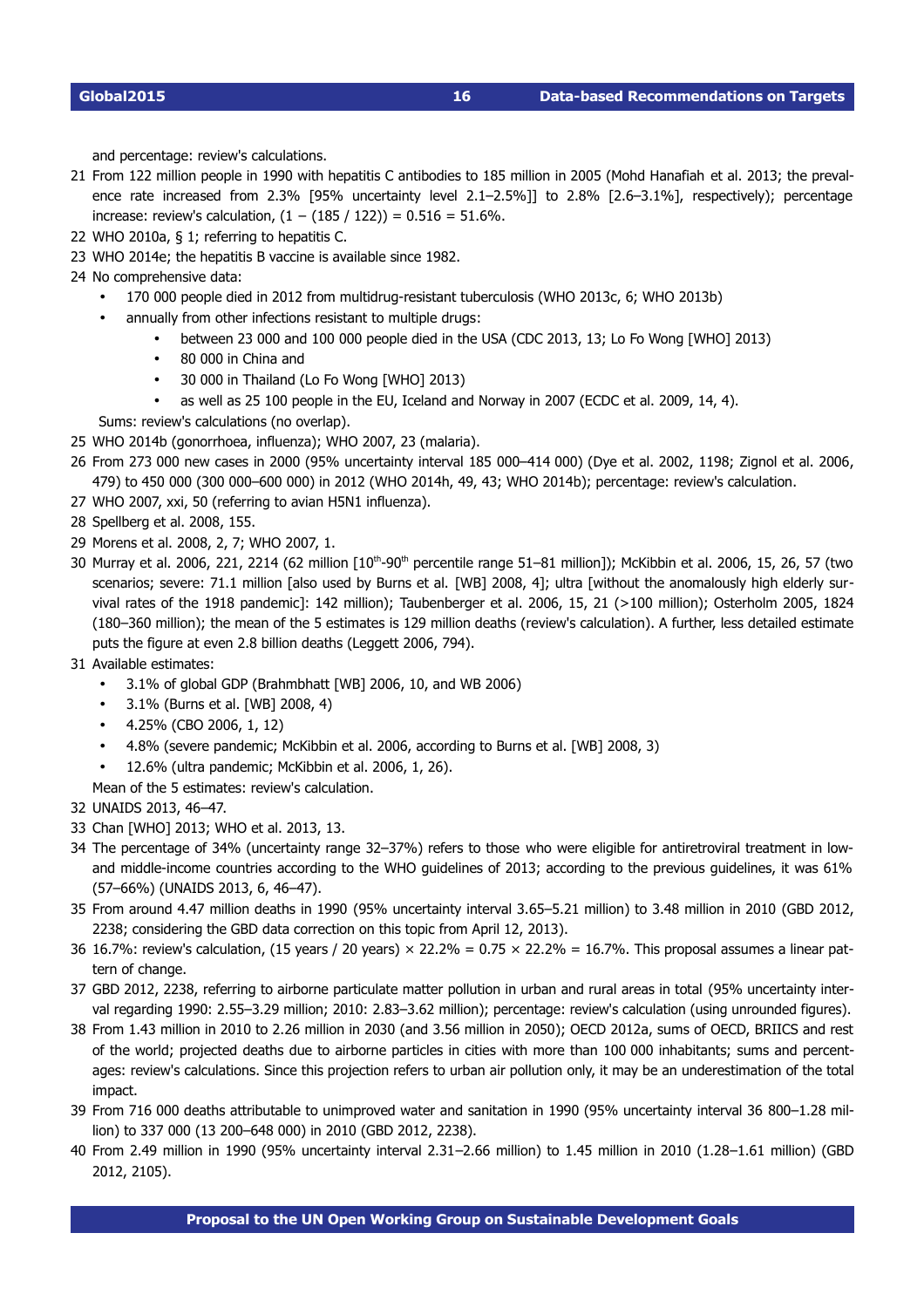<span id="page-16-0"></span>41 From 2.171 million deaths due to diarrhoeal diseases in 2000 to 1.498 million in 2012 (WHO 2014, sheets "Global2000" and "Global2012"); percentage: review's calculation.

- <span id="page-16-1"></span>42 WHO projection ftom 2013: a decrease from 1.81 million deaths due to diarrhoeal diseases in 2015 to 1.62 million in 2030 (WHO 2013g, sheet "World2030", row 21); percentage: review's calculation (using unrounded numbers). This is a projection on "business as usual" and provides a baseline between "optimistic and pessimistic scenarios" (sheet "Notes"). However, in 2014 the WHO corrected their estimate of current deaths from diarrhoeal diseases downwards from 1.89 million in 2011 to 1.50 million in 2012 (WHO 2013; WHO 2014). Hence, the scale of the projected figures were likely be affected from the according change in methodology and/or underlying data. Therefore only the percentage change was presented here in the main text (which may be less affected or not affected).
- <span id="page-16-2"></span>43 For comparison, see diagram on the million-killers on p. [10.](#page-9-0)
- <span id="page-16-3"></span>44 UN 2013a, Indicator 5.2 (referring to MDG target 5.B), World (56% in 1990); WHO 2014d, 114, 'Births attended by skilled health personnel (%)', global (72% in 2006–13); WHO 2014c, 3, proportion of births attended by skilled personnel, global (72% in 2012); percentage of proportional change: review's calculation,  $1 - (72\% / 56\%) = 0.286 = 28.6\%$ .
- <span id="page-16-4"></span>45 UN 2013a, Indicator 5.5 (referring to MDG target 5.B), World (from 63% in 1990 to 81% in 2011); WHO 2014d, 114, 'Antenatal care coverage (%)', 'At least 1 visit', global (81% in 2006–13); percentage of proportional change: review's calculation,  $1 - (81\% / 63\%) = 0.286 = 28.6\%$ .
- <span id="page-16-5"></span>46 UN 2013b, table 'P\_Region\_Model\_UnmetNeed', world, median estimate (related to MDG target 5.B) (from 15.3% in 1990 [95% uncertainty interval 14.1–16.8%] to 12.3% [10.7–14.2%] in 2012); similarly: WHO 2014d, 114 (12% in 2006–13, referring to UN 2013b); the unmet need for family planning is defined as "the percentage of women aged 15 to 49, married or in union, who report the desire to delay or avoid pregnancy but are not using any form of contraception", based on survey data (UN 2013, 32); percentage of proportional change: review's calculation,  $1 - (12.3\% / 15.3\%) = 0.196 =$ 19.6%.
- <span id="page-16-6"></span>47 Wang et al. 2014, 20, 5 (table 2), 4 (fig. 2); Kassebaum et al. 2014, 21, 5 (fig. 3).
- <span id="page-16-7"></span>48 Krausmann et al. 2011, table on material flow data; percentage: review's calculation (using unrounded numbers).
- <span id="page-16-8"></span>49 Krausmann et al. 2011, table on figure 2.c; similarly, energy intensity decreased by 22.7% from 13.2 to 10.2 MJ/\$ in the same time frame (referring to 1990 international dollars;  $1 \text{ MJ} = 1$  megajoule = 0.278 kWh); percentages: review's calculations.
- <span id="page-16-9"></span>50 UNEP 2011, 28, 73; percentage: review's calculation.
- <span id="page-16-10"></span>51 GBD 2012, 2239 (852 000 deaths from occupational risks in 2010 [95% uncertainty interval 660 000–1.06 million]); WHO 2009, 50 (987 000 deaths from occupational risks in 2004; sum: review's calculation); Hämäläinen et al. 2009, 129 (2.30 million in workrelated fatal diseases in 2002 [1.95 million] and fatal accidents in 2003 [356 000]); ILO 2011, 10 (2.34 million in 2008). The large differences between the estimates derive from under-reporting and different but plausible estimation methods.
- <span id="page-16-11"></span>52 From 811 100 in 1990 (95% uncertainty interval 624 000–1.01 million) to 852 100 in 2010 (GBD 2012, 2239); percentage: review's calculation.
- <span id="page-16-12"></span>53 About 317 million work-related accidents in 2008 (ILO 2011, 11), and 160 million people suffering from work-related diseases (ILO 2009, 54; ILO 1999; referring to cases of disease contracted as a result of an exposure to risk factors arising from work, for example exposure to asbestos in the workplace); sum: review's calculation (assuming no overlap).
- <span id="page-16-13"></span>54 Review's calculation from above-mentioned ILO data, using WB 2013: world, 'Population (Total)', 2008.
- <span id="page-16-14"></span>55 For comparison, see diagram on the million-killers on p. [10.](#page-9-0)
- <span id="page-16-15"></span>56 IMF 2013, 47–49.
- <span id="page-16-16"></span>57 The Basel III target refers to strengthening minimum capital requirements for banks to 8% of total capital asset value by 2013 and in annual steps to 10.5–13% by 2019 (BCBS 2011, 69, 57). The Basel III rules have been endorsed by the G20 and implemented by the European Commission and other governmental bodies (BIS 2012, 1, 10).
- <span id="page-16-17"></span>58 G20 2008, § 2.
- <span id="page-16-18"></span>59 IPCC 2007a, 791; IPCC 2014, 20: climate change related impacts on human health will increase the risk of injury, disease and death as a direct cause of extreme heat waves, fires and other extreme weather events (very high confidence) as well as a result of increased risks of water- and food-borne diseases (very high confidence) and vector-borne diseases (medium confidence) and under-nutrition resulting from decreased food production (high confidence).
- <span id="page-16-19"></span>60 Most recent estimates: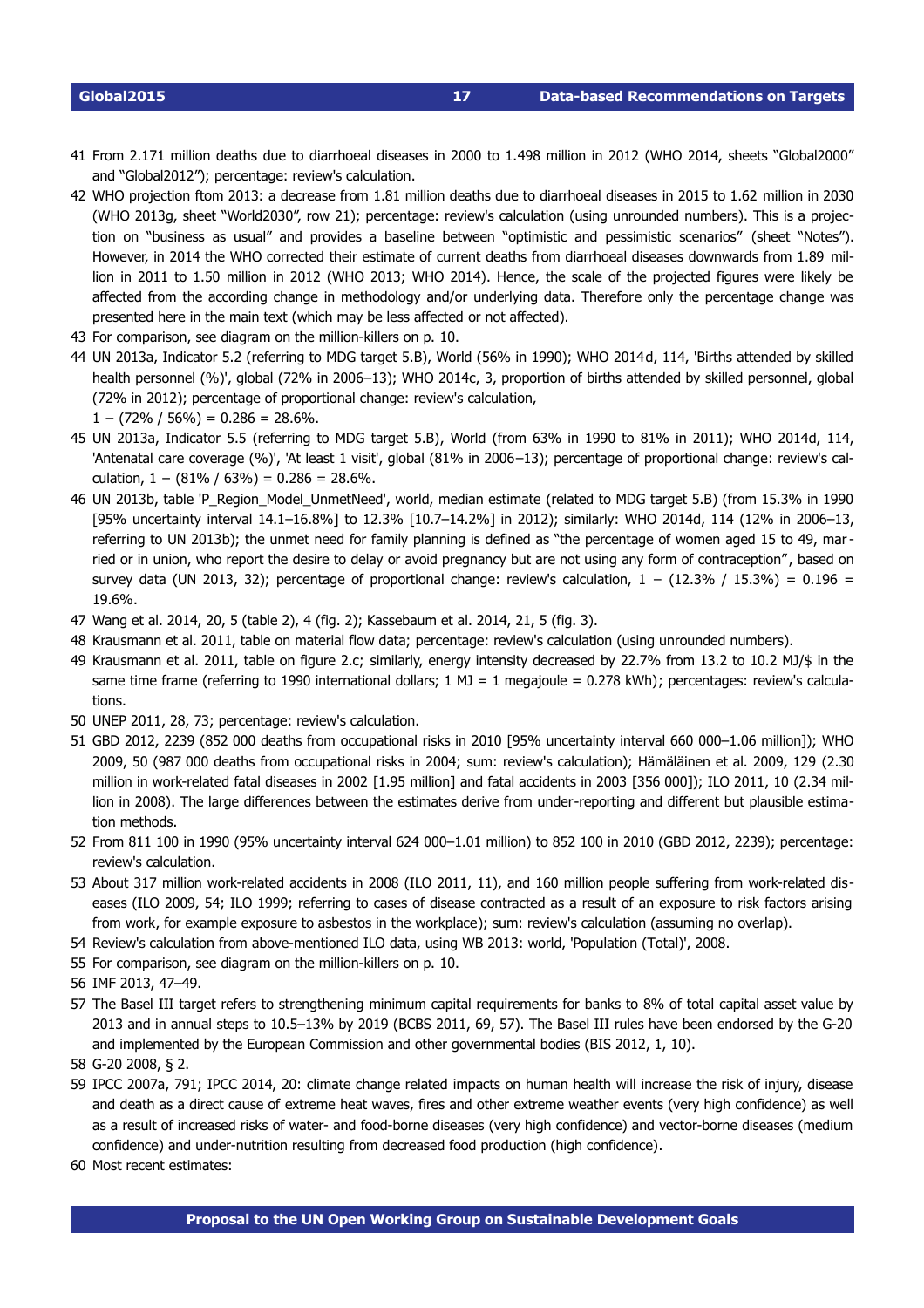- WHO 2009, 50 (141 000 in 2004) (similar: WHO 2013d [over 140 000])
- GHF 2009, 1, 3, 11, 30, 84–90 (315 000 annually in 2004–08)
- DARA 2012, 17 (400 000 in 2010). .
- <span id="page-17-0"></span>61 Approximately 380 000 projected climate-related deaths due to hunger, 150 000 from diarrhoeal infections, 40 000 from meningitis, 35 000 from heat and cold illnesses, 20 000 from malaria and other vector-borne diseases, and 7 000 from environmental disasters (DARA 2012, 17); sum: review's calculation.
- <span id="page-17-1"></span>62 Christian Aid 2006, 9.
- <span id="page-17-2"></span>63 IPCC 2014b, 3, 22 (medium confidence; likelihood 66–100% [IPCC 2014, 4 (fn. 2)]).
- <span id="page-17-3"></span>64 IPCC 2013, 20 (scenario RCP8.5 [see fn. [69](#page-18-2) below]), 19 (0.61°C difference between the averages of the periods 1850– 1900 and 1986–2005).
- <span id="page-17-4"></span>65 Business-as-usual scenarios for 2100 (the year for which the most projections are available), including non-market impacts and referring to 2.6–4.8° C above 1986–2005 levels (or 3.2–5.4° C above 1850–1900 levels, which are close to pre-industrial levels) in 2100 according to the scenarios in IPCC 2013, 20 (scenario RCP8.5 [see fn. [69](#page-18-2) below]), 19 (0.61°C difference between the averages of the periods 1850–1900 and 1986–2005), and WB 2012d, 23–24:
	- Nordhaus 2008, 13, 181 (2.9% in losses of global GDP at 3.1° C above pre-industrial levels in 2100; included because the projected temperature level is very close to the range suggested by the IPCC)
	- Stern 2006, 156–159 (2.9% at 4.3° C in 2100 and for high climate sensitivity, 5.9% at 3.5° C)
	- Roson et al. 2012, 11, 15 (4.6% at approximately 5.5° C [4.9° C above 2000 levels] in 2100; also cited in Tol 2013, 11 [table 1]; included because the projected temperature level is very close to the range suggested by the IPCC)
	- Kemfert [DIW] 2005, 135, 139, 140 (6.40% or \$15.4 trillion at 3.5° C in 2100 with no policies by 2025, 8.33% or \$20 trillion at 4.3° C in 2100 with no policies by 2100 [second temperature level taken from figure 3 (p. 139); percentages: review's calculations from the data provided (\$12 trillion equal to around 5% of the projected global GDP [p.140],  $(5/12) \times 15.4 = 6.40\%$  (first percentage),  $(5/12) \times 20 = 8.33\%$  (second percentage)])
	- Evans et al. 2009, 22 (6.4% at 3.9° C in 2100, considering catastrophe risks and increased damages)
	- Ackerman et al. 2008, 10, abstract (10.8% in 2100; no temperature level provided, but referring to a high climate sensitivity and therefore high global warming [similar to Stern 2006])
	- Kemfert et al. [DIW] 2005, 35–38, 31, 32 (23% at 4.3° C in 2100, considering feedbacks with trade and investment, and ancillary costs due to air pollution; also in OECD 2008, 281).

Mean of these 9 projections and percentage: review's calculation (using unrounded numbers). Since the purpose of the indicator is not a cost-benefit analysis, no discounting was applied to future losses (see WB 2010, 49).

The current and future losses mentioned above do not include the recent estimates by DARA 2012 and Tol [CC] 2011 for the following reasons. The DARA 2012 estimate and projection on 2030 is very detailed but provides little reasoning for its figures – these could also be seen as an overestimation if the small temperature increase expected by 2030 is taken into account. The opposite may apply to the Tol [CC] 2011 estimate and projection, which are based on a projected 3.4° C temperature level in 2100, but this level may not refer to pre-industrial levels and is only approximately 1.6° C above the average  $20<sup>st</sup>$  century's level modelled by Tol and therefore does not meet the inclusion criteria derived from the IPCC mentioned above (2.6° C above pre-industrial levels or  $2.1$ °C above 1980–99 levels) (Tol [CC] 2011, 7 [fig. 1]; the temperature increase projected for 2100 is 3.4° C [with no reference point defined], but the mean for the values 1900–1995 [as read from the diagram] is approximately 1.8° C, and the difference is only 1.6° C; similarly, if the 0° C level of the diagram were to refer to pre-industrial temperature levels, the  $20<sup>st</sup>$  century's level would be substantially overestimated, with an average 2.3° C in 1980–95 instead of 0.61° C in 1986–2005 (above pre-industrial levels); means and difference: review's calculations). The assumed low warming from the  $20<sup>st</sup>$  century to 2100 would lead to overestimate past and present impacts and/or to underestimate future losses relative to past and present impacts (creating an artificially optimistic picture of the future). Compared to empirical data on the global temperature change during the  $20<sup>st</sup>$  century, the simulation by Tol's FUND model shows a threefold variation in temperature, higher relative temperature levels from 1915 to 1930 and, most importantly, a much smaller overall increase in temperature (comparing Tol [CC] 2011 to IPCC 2013, 6 [fig. A]). Furthermore, the Tol [CC] 2011 projection does not make explicit in which way societal costs (e.g. what kind of health-related costs) were included.

<span id="page-17-5"></span>66 IPCC 2014a, 4, and IPCC 2014, 19 (±1 standard deviation around the mean; medium evidence, medium agreement); according to personal email communication by Eric Kissel (IPCC WG2 TSU), the "additional temperature increases of  $\sim$ 2°C" in the summary (IPCC 2014, 19) refers to 1986–2005 levels and the "global mean average temperature rise of 2.5C" in the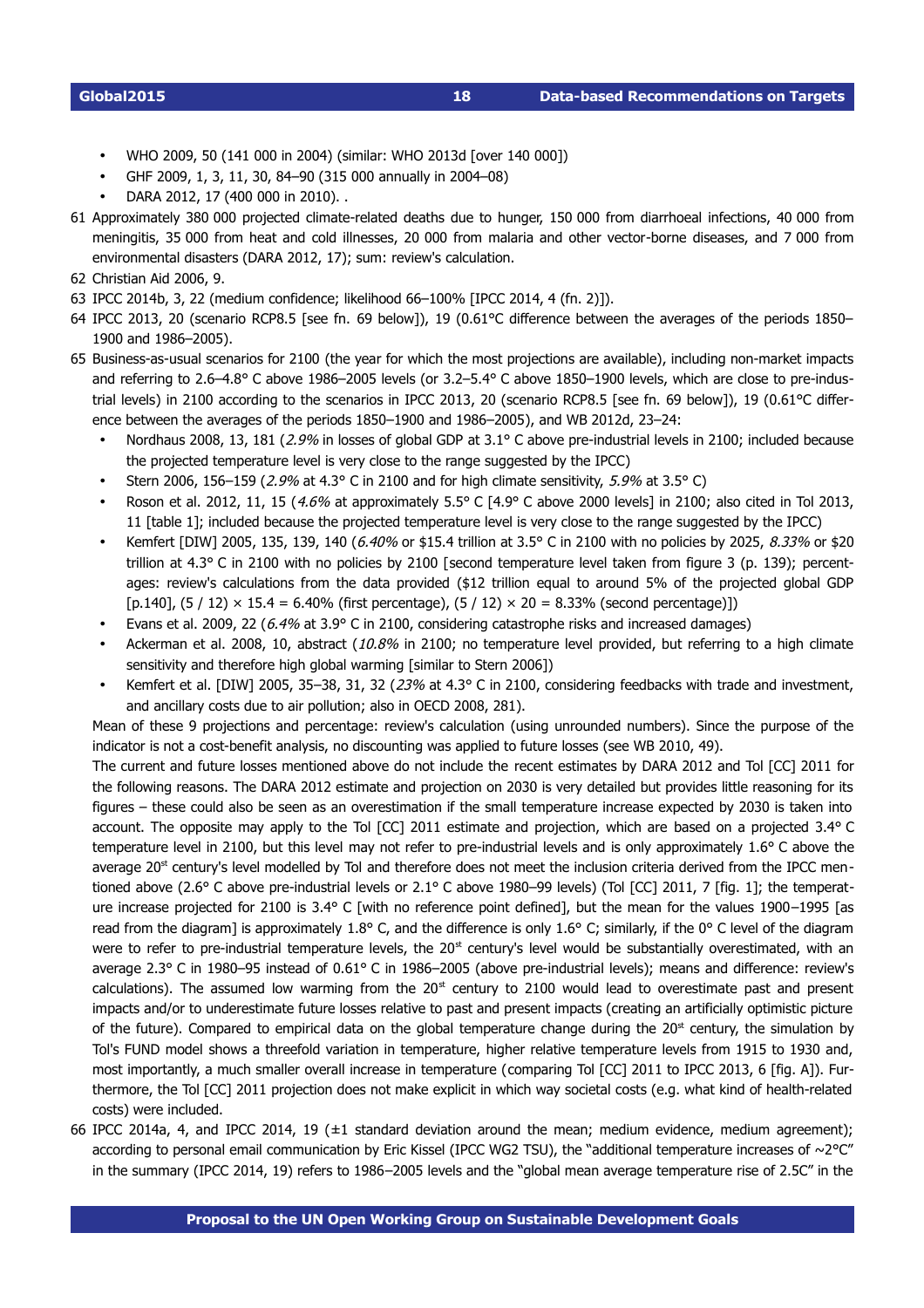report chapter (IPCC 2014a, 4) to pre-industrial levels. "Losses are more likely than not to be greater, rather than smaller than this range (limited evidence, high agreement)" (IPCC 2014, 19). This projection has not been included in the diagram on economic losses (since it is not based on current trends and policies, and the year of occurrence is not specified). For a global warming of up to  $2.5^{\circ}$  C above pre-industrial levels, there are many projections within the economic losses range given by the IPCC, but one projection below it (Mendelsohn et al. 2000, 46, taking into account market impacts only) and two projections above it (Evans et al. 2009, 21; Kemfert et al. [DIW] 2005, 41). Scenarios on an exact 2.0° C increase above pre-industrial levels range from 1.0 to 1.41% in losses of global GDP, including market and non-market impacts (Nordhaus et al. 2000 [taken from fig. 20.3a in IPCC 2007a, 822]; Kemfert [DIW] 2005, 139–140 [\$3.39 trillion by 2100; percentage: review's calculation from the data provided (\$12 trillion equal to around 5% of the global GDP [p. 140]),  $(5/12) \times 3.39 = 1.41\%$ ]).

- <span id="page-18-0"></span>67 IPCC 2013a, 57–58; IPCC 2007b, 5, 12; IPCC 2007a, 213; IPCC 2007c, 774–775; UNEP 2013, xiii; IEA 2012, 1; IEA 2013, 2; OECD 2012, 3.
- <span id="page-18-1"></span>68 UNFCCC 2010, § 1 (4). This date has been assumed from the context, as the two degree target was proposed by the IPCC, and refers to 2100.
- <span id="page-18-2"></span>69 The selection and order of topics is derived from a composite indicator which uses the single indicators displayed in the diagrams above. The single indicators are combined according to their overall ratio to the DALY indicator (disability-adjusted life-years; data mainly from GBD 2012 and WHO 2012; not presented in this proposal). Results and methodological details will be provided in the full review on "Assessing Priorities for Sustainable Development Goals" by Global2015.
- <span id="page-18-3"></span>70 **Indoor air pollution:** GBD 2012, 2238 (3.48 million deaths in 2010 attributable to household air pollution from solid fuels [uncertainty interval 2.64–4.39 million]; considering the GBD data correction on this topic from April 12, 2013) (also referred to in SE4ALL 2013, 103, 104); WHO 2014j, 1, and WHO 2014k (4.3 million deaths in 2012 attributable to air pollution in households cooking over coal, wood and biomass stoves; the joint effects of indoor and outdoor air pollution are estimated at 7 million deaths in 2012 [WHO 2014l, 1 (p. 7 in the PDF file)]).

**Outdoor air pollution** from airborne particles and ground-level ozone:

- Silva et al. 2013, 6 (table 1) and 8 (2.11 million [95% uncertainty interval 1.3–3.0 million] deaths from cardiopulmonary diseases (93%) and lung cancer (7%) attributable to anthropogenic PM2.5 [particulate matter less than 2.5 micrometres in diameter], 472 000 deaths [95% uncertainty interval 140 000–900 000] attributable to anthropogenic ozone  $[O_3]$
- GBD 2012, 2238 (3.22 million deaths attributable to ambient particulate matter pollution [95% uncertainty interval 2.83–3.62 million] and 152 000 deaths attributable to ambient ozone pollution [52 300–267 000] in 2010)
- WHO 2014i, 1, and WHO 2014g (3.7 million deaths attributable to ambient air pollution in 2012, due to exposure to particulate matter of 10 microns or less in diameter  $[PM_{10}]$  [according to data provided in a diagram, the figure is 3.73 million (WHO 2014i, 1 [fig. 1]; sum: review's calculation); the joint effects of indoor and outdoor air pollution are estimated to cause 7 million deaths in 2012 [WHO 2014l, 1 (p. 7 in the PDF file)]).

All estimates include urban and rural air pollution; ground-level ozone (or tropospheric ozone) is formed in the air by other pollutants such as hydrocarbons and nitrogen oxides; sums and means: review's calculations (considering possible overlaps between different risk factors, but assuming no overlaps between deaths from different diseases attributable to the same risk factor; for the maximum, only the highest figure on deaths due to ground-level ozone [472 000] was added to the WHO estimate, which refers to particulate matter only; for the mean, the range of deaths due to ground-level ozone [152 000-472 000] was added to the WHO estimate).

Projection on 2030: increase by 0.831 million deaths until 2030; deaths from urban air pollution due to airborne particles in cities with above 100 000 inhabitants, increasing from 1.43 million in 2010 to 2.26 million in 2030 (OECD 2012b, sum of OECD, BRIICS and rest of the world; diagrams and explanations: OECD 2012, 286–287); sums and difference: review's calculation.

**Unsafe birth conditions:** 2.76–3.35 million deaths per year, comprising neonatal and maternal conditions:

- WHO 2014, sheet "Global2012", row 53 (2.48 million neonatal deaths in 2012 [deaths due to neonatal conditions within the first 28 days]).
- Wang et al. 2014, 1, 5 (table 2) (2.61 million in 2013 [2.00 million early neonatal (0–6 days) deaths (95% uncertainty interval 1.92–2.08 million) and 0.611 (0.579–0.646) million late neonatal (7–28 days) deaths; sum: review's calculation]; this estimate of 2014 stems from the team of the GBD study and is considered in this review to replace the estimate by GBD 2012, 2106).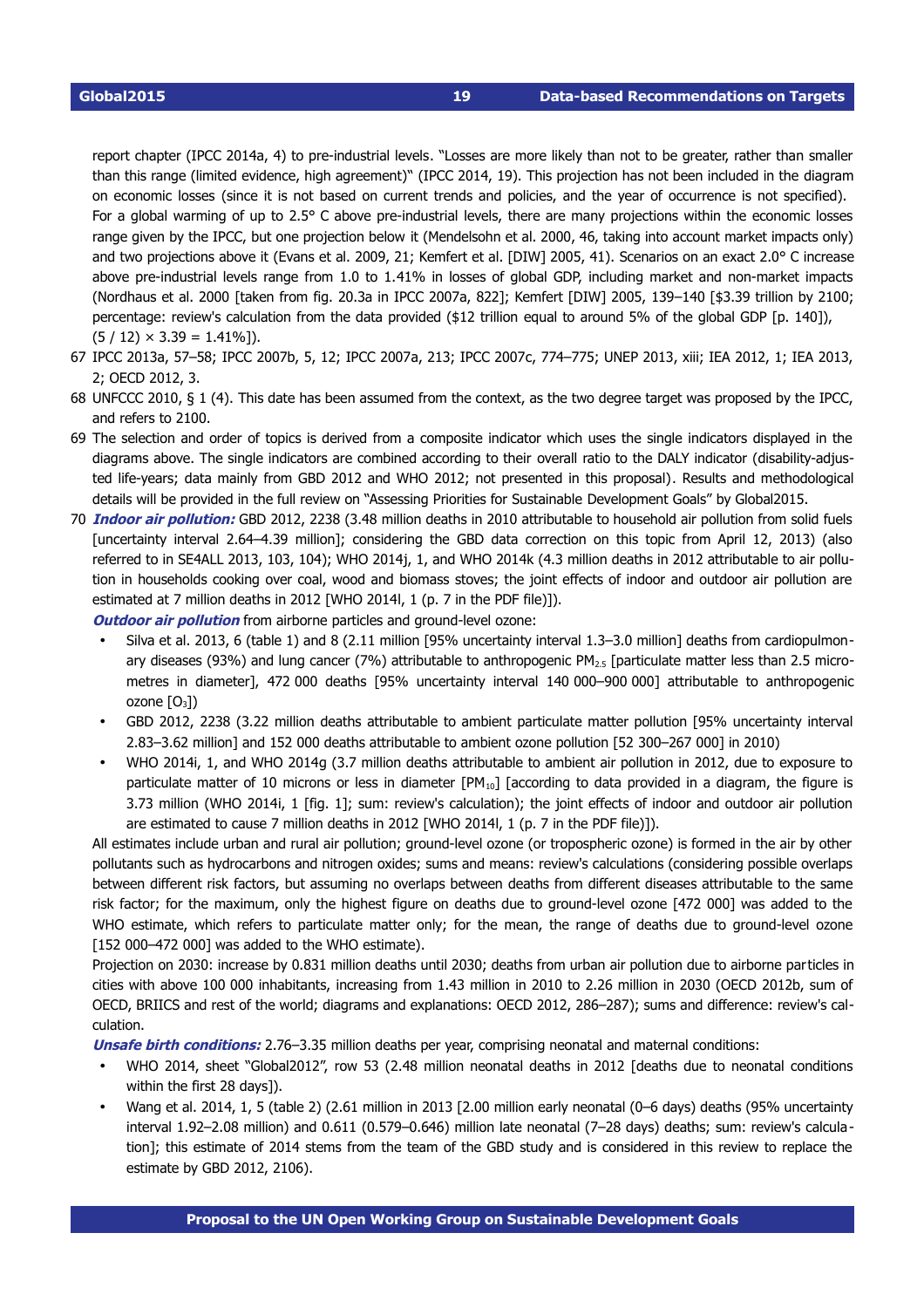- UNICEF 2013, 50, World (2.85 million neonatal deaths in 2012).
- WHO 2013a, 14 (3.0 million neonatal deaths in 2011).
- UNFPA et al. 2012, 16 (3.06 million neonatal deaths in 2012, category "2012 contraceptive use", which describes the current conditions).
- WHO et al. 2014, 1, 25 [table 4], 26 (289 000 maternal deaths in 2013)
- Kassebaum et al. 2014, 2, 6 (table 1), 14 (293 000 maternal deaths in 2013 [95% uncertainty interval 261 000– 328 000]; this estimate from 2014 stems from the team of the GBD study and is considered in this review to replace the estimate by GBD 2012, 2106)
- WHO 2014, sheet "Global2012", row 52 (296 000 maternal deaths in 2012).

Projections on deaths in 2030: approximately 1.7–1.91 million newborns and 184 000–201 000 women; sources:

- Wang et al. 2014, 15–17 (1.7 million neonatal deaths in 2030, derived from 44.9% neonatal deaths [p. 17] among all 3.8 million under-5 deaths in 2030 [p. 16] expected if country-level rates of change do not accelerate; absolute figure: review's calculation, 44.9%  $\times$  3.8 million = 1.71 million). If country-level rates of change assume the rate of the fastest improving 95<sup>th</sup> percentile of countries, total child mortality is expected to decrease to 2.4 million by 2030 (instead of 3.8 million) (p. 16, 17 [fig. 6]). This would further reduce neonatal deaths.
- Kassebaum et al. 2014, 19 (184 000 maternal deaths in 2030 [95% uncertainty interval 134 000–245 000], a "fairly optimistic forecast scenario").
- WHO 2013g, sheet "World 2030", rows 52 and 53 (1.91 million neonatal and 201 000 maternal deaths in 2030).

**Food insecurity:** at least 1.84–3.55 million deaths per year. The available mortality figures consider two groups: children under the age of five (mortality due to undernutrition as a risk factor for direct causes of death) and individuals aged five years or over (mortality directly caused by nutritional deficiencies; which is much less comprehensive than data on all mortality due to undernutrition as a risk factor):

a) On children aged' under five:

- approximately 1.44 million deaths attributable to child and maternal undernutrition in 2010 (95% uncertainty interval 1.18–1.71 million) (GBD 2012, 2238 [joint effects of childhood underweight, suboptimal breastfeeding, and vitamin A, iron and zinc deficiencies])
- 3.10–3.15 million deaths under five attributable to child and maternal undernutrition in 2011 (Black et al. 2013, 433 [UN-based and NIMS-based figures], 442 [joint effects of stunting, wasting, fetal growth restriction, suboptimum breastfeeding, and vitamin A and zinc deficiencies] [this figure is also cited in UNICEF 2013, 27]).

Neither estimate considered neonatal vitamin A deficiency (in the first month of life) or insufficient dietary folic acid (GBD 2012, 2252; Black et al. 2013, 441, 444, 433). The lower estimate did not consider intrauterine growth restriction (low birthweight) (GBD 2012, 2255) – which accounts for 0.817 million deaths in the upper estimate (Black et al. 2013, 433). The upper estimate excluded deaths attributable to vitamin A deficiency not only in the first month, but in the first six months of life (Black et al. 2013, 441). Iron deficiency in mothers contributing to low birthweight and related mortality is also covered, but it was assessed not to lead to death itself in children – both unlike in the lower estimate (Black et al. 2013, 427, 431, 439; GBD 2012, 2238, 2243). For indicators on undernutrition, the two estimates chose between using underweight or using stunting and wasting. The lower estimate included the 0.860 million deaths from childhood underweight in 2010, but excluded the 0.9 million deaths from childhood stunting and the 0.7 million deaths from childhood wasting (the two figures cannot simply be added, due to overlap) (GBD 2012, 2253, 2238). The upper estimate was created the opposite way, including the 1.02 million deaths from stunting and 0.875 million deaths from wasting (compensating for overlap), but excluding the 0.999 million deaths from underweight (Black et al. 2013, 433, 442, 444). This choice of indicators marks the biggest difference between the two estimates, besides the exclusion of low birthweight from the lower estimate. Particularly because of this exclusion, and the exclusions made in both estimates, the lower estimate appears to be more likely an underestimate than the upper estimate an overestimate.

b) On individuals aged five years or over, data is only available on nutritional deficiencies as a direct cause of death. This does not include mortality from diseases attributable to undernutrition as a risk factor. Among all deaths caused by nutritional deficiencies (approximately 684 000 in 2010 [95% uncertainty interval 546 000–790 000]),280 000 occurred in children under five and 404 000 in adults and children from five onwards (GBD 2012, 2106, and appendix GBD 2012a, 151; sums and difference: review's calculation). The latter figure (404 000) was added to the above-mentioned under-5 deaths due to undernutrition (sums and mean: review's calculation). However, that figure does not consider all mortality due to undernutrition among individuals from the age of five upwards. In children under five, the number of above-mentioned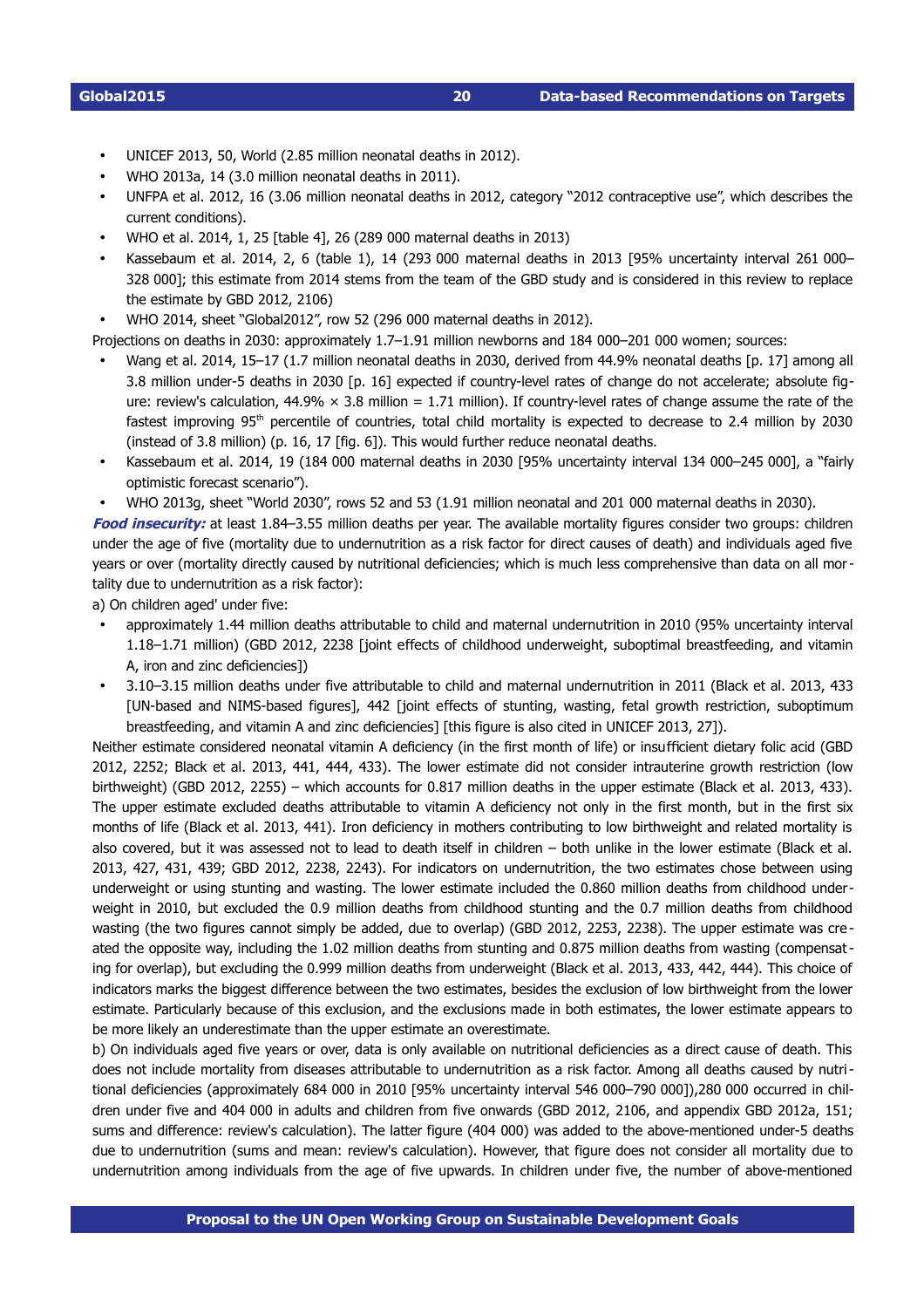deaths due to the risk factor undernutrition is several times the number of deaths due to nutritional deficiencies (1.44 million compared to 280 000). Therefore the total mortality due to undernutrition in people aged five or over is likely underestimated here. – Similar data on deaths related to nutritional deficiencies is also available from WHO (in 2011: approximately 619 000 deaths, of which 204 000 occurred in children under five and 415 000 in adults and children from five on; WHO 2013; sums and difference: review's calculation). For consistency reasons, the latter figure (415 000) was not considered for the total number of deaths. Instead, the figure from the GBD study (404 000) was used.

**Poverty in consumption levels:** 1.16–3.19 million deaths per year, derived as follows: Income poverty below \$2 per day has strong associations with

- inadequate water and/or sanitation (36%-51%)
- indoor air pollution (33-50%) and
- underweight children (23–37%) (Blakely et al. [WHO] 2004, 1942, 2068–2069 [36–51%, 1/3–1/2, and 23–37%, respectively]; WHO 2002, 51 [51%, 50% and 37%, respectively]).

This data describes how the risk percentage for people who have a daily income below 2\$ would be reduced if they had the same risk factor prevalence as people living on more than 2\$ per day. Referring to current mortality data on these issues, this equals an approximate 1.16–3.19 million deaths annually, attributable to consumption level poverty (likely to be an underestimate due to incompleteness); review's calculations using GBD 2012, 2238, Black et al. 2013 and WHO 2014. Corresponding figures:

- On unsafe water and sanitation, for consistency the estimate from the same study cited in the poverty research was used (88% of all diarrhoeal diseases; Prüss-Üstün et al. [WHO] 2004, 1322) and applied to the latest estimates on diarrhoeal diseases (upper estimate: 1.50 million deaths in 2012 [WHO 2014, sheet "Global2012", row 21]; lower estimate: 1.45 million deaths in 2010 [95% uncertainty interval 1.28 to 1.60 million; GBD 2012, 2105]; the estimate on unimproved water and sanitation of GBD 2012, 2241, 2252, seems to follow a more narrow concept than Blakely et al. [WHO] 2004 and also seems to prefer studies which apply restrictive assumptions, possibly leading to an underestimate; see section on diarrhoeal diseases in fn. [9\)](#page-12-8).
- 3.48–4.3 million deaths in 2010/2013 were attributable to household air pollution from solid fuels (GBD 2012, 2238; WHO 2014k).
- Underweight in children aged under five represents only a part of child undernutrition and claimed 860 000 to 999 000 lives in 2010/11 (GBD 2012, 2238 [860 000 in 2010, 95% uncertainty interval 716 000 to 1.03 million]; Black et al. 2013, 433, 444 [999 000 in 2011]).

Review's calculations of minimum (considering possible overlaps):  $0.33 \times 3.48$  million = 1.16 million (regarding poverty-related indoor air pollution only, since this results in the highest single factor, assuming complete overlap); maximum (assuming no overlap):  $(0.51 \times 0.88 \times 1.50 \text{ million}) + (0.50 \times 4.3 \text{ million}) + (0.37 \times 999 \text{ 000}) = 3.19 \text{ million}$ . This range of figures was calculated for the purpose of replacing missing data only and should not be used or quoted for other purposes, due to its uncertainties.

**Pneumonia:** see fn. [10](#page-13-0) above.

**Emerging epidemics:** see fn. [24](#page-15-3) and [30](#page-15-9) above (for the latter, figures are divided by 100, assuming a severe pandemic to be a once-in-a-century event).

### **Occupational diseases and accidents:** see fn. [51](#page-16-10) above.

**HIV/AIDS:** current deaths: see fn. [9](#page-12-8) above; projection: 1.79 million deaths in 2030 (WHO 2013g, sheet "World2030" [based on projections by the UN Population Division and UNAIDS]).

**Diarrhoeal diseases/unsafe water:** current deaths: see section on diarrhoeal diseases in fn. [9](#page-12-8) above; projection: 1.62 million in 2030 (WHO 2013g, sheet "World2030", row 21 [projection on business as usual]).

**Road accidents:** 1.25–1.33 million deaths in 2010/12 (WHO 2014, sheet "Global2012", row 157 [1.25 million deaths due to road injury in 2012]; GBD 2012, 2109 [1.33 million deaths in 2010; also WB et al. 2014, 23]).

Projection: 1.85 million deaths in 2030 (WHO 2013g, sheet "World2030", row 157); projection on business as usual. **Hepatitis B and C:** see fn. [18](#page-14-7) above.

**Tuberculosis:** current deaths: see section on tuberculosis in fn. [9](#page-12-8) above; projection: 595 000 deaths in 2030 (WHO 2013x, sheet "World2030" [projection on business as usual]).

In some cases there were two estimates by the WHO; then a weighted mean was calculated, giving the two WHO estimates together the same weight as each other estimate; review's calculations.

<span id="page-20-0"></span>71 **Climate change:**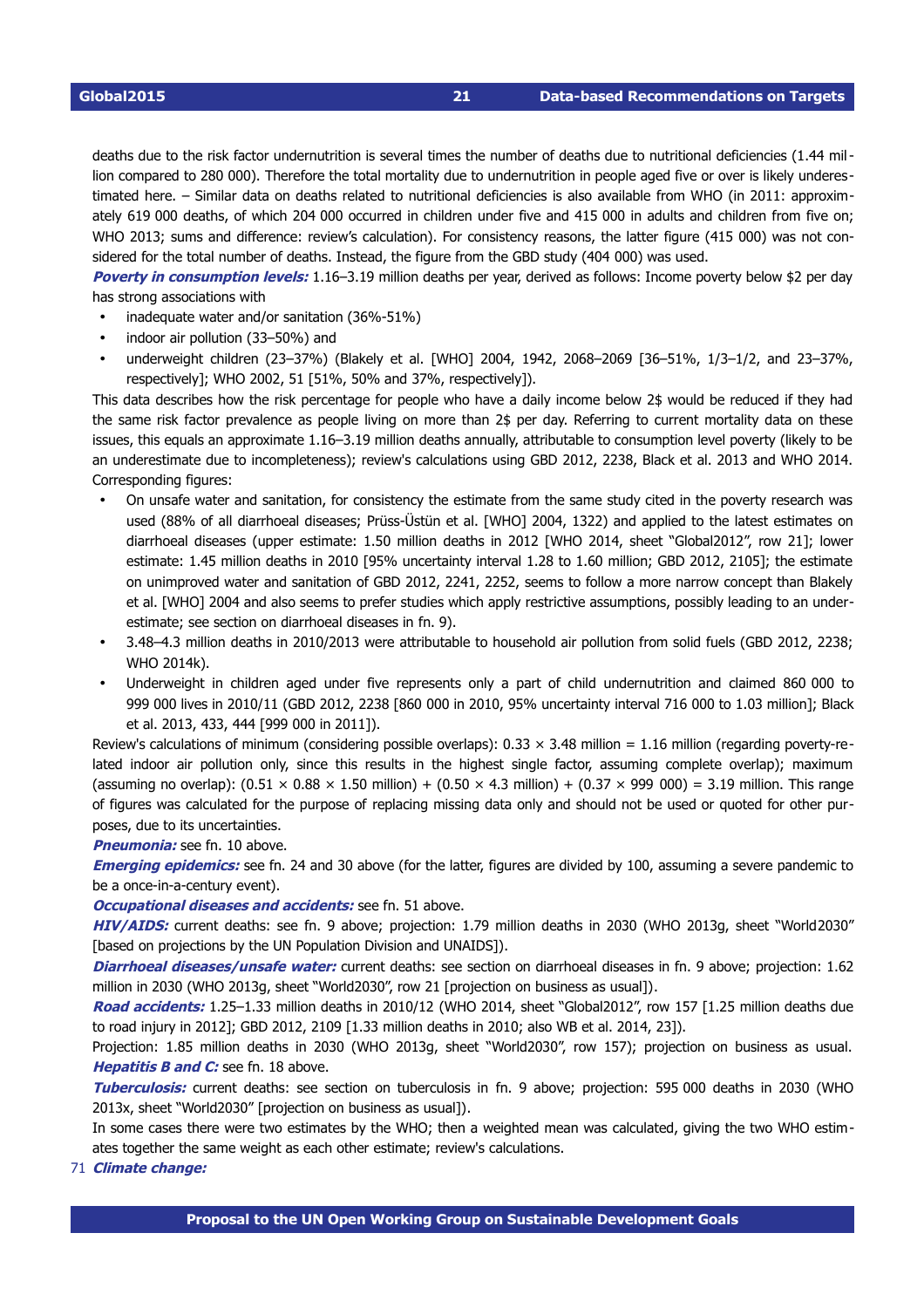- Current losses: US\$137 billion (0.189% of global GDP); GHF 2009, 92 (\$126 billion in 2010 [90% confidence interval \$4.1–951 billion], presumably in 2010\$; adjusted to 2012\$ using WB 2013, World: 'Inflation, GDP deflator (annual %)'); percentage: review's calculations using WB 2013, World: 'GDP (current US\$)', 2012.
- Future losses at below 2.5° C: 0.2–2% of global income if global warming is kept below 2.5° C above pre-industrial levels; IPCC 2014a, 4, and IPCC 2014, 19 (see details at fn. [66](#page-17-5) above); it needs to be emphasized that this estimate assumes strong efforts to curb global warming, including "negative emissions" through reafforestation, etc.; therefore much higher losses are already locked in.
- Future losses in 2100 in the case of business as usual: 2.9–23% of global GDP in 2100 (averaging 7.92%); see fn. [65](#page-17-4) above (Nordhaus 2008; Stern 2006; Roson et al. 2012; Kemfert [DIW] 2005; Evans et al. 2009; Ackerman et al. 2008; Kemfert et al. [DIW]).

**Financial instability:** approximately 4.00% of global GDP in losses. The annual global average growth rate of real GDP from 1991 to 2007 was 2.96%, and over 2008–11 and 2008–12 it averaged at 1.54% and 1.70%, respectively. This accounts for 1.42% and 1.26% less annual growth, respectively (calculated with unrounded numbers). Figures for both periods, 2008–11 and 2008–12, are given as it is not clear so far whether the 2012 figure represents a second trough year within that time frame. The period 1991–2007 was chosen to serve as a long-term measurement of comparison, to cover several full periods or patterns of minimum and maximum annual growth rates (similar to business cycles), to provide a middle ground in estimating the long-term rate and level of GDP growth, and to compensate for the strong growth in the years before the crisis which is often considered bubble growth. From the average growth rate of the 1991–2007 period, a precrisis trend of GDP up until 2012 was calculated. To prevent the starting year from influencing the level of calculated GDP, the GDP level was adjusted to an average level derived from the 2001–2007 period (from each year of this period onwards, a trend based on the average growth rate 1991–2007 was calculated, and from the resulting 2007 GDP levels the average was taken as the starting point for the reference trend up until 2012; this averaging leads to a lower losses estimate [also in comparison to simply taking the 2007 or 2008 GDP as the starting point]). Actual GDP in 2012 was 3.91% below the GDP expected from the pre-crisis trend. Data: WB 2013, 'GDP growth (annual %)' (based on constant 2005 US Dollars) and 'GDP (constant 2005 US\$)' (both already adjusted for inflation); means, trend and percentages: review's calculations.

Additionally, fiscal losses of \$1.40 trillion were incurred due to banking crises, currency crises and sovereign debt crises in less developed countries, divided by 23 years, equalling \$66.6 billion or 0.0920% of global GDP per year (WB 2014: \$1 trillion amounting from 1980 to 2002 [years taken from the diagram], presumably in 2005\$; adjusted to 2012\$ using WB 2013, world, 'Inflation, GDP deflator (annual %)'); division and percentage: review's calculations (using WB 2013, world: GDP in current US\$).

The two losses amount to 4.00% of gross world product (assuming the second type of losses persisted); sum: review's calculation using WB 2013, World: GDP (in current US\$), 2012.

**Biodiversity and ecosystems degradation:** \$810 billion to \$2.83 trillion lost per year (1.12–3.90% of global GDP), comprising of:

- \$634 billion to \$2.64 trillion per year due to invasive species (Pimentel et al. 2001, 14: \$336 billion in six large countries of different income levels, extrapolated to \$1.4 trillion globally, presumably in 1998\$ [since referring to 1998 GNP]; adjusted to 2012\$ using WB 2013, 'Inflation, GDP deflator (annual %)' for the USA, the UK, Australia, South Africa, India and Brazil; adjustments for inflation and resulting sums: review's calculations)
- \$75 billion per year due to underperforming fish stocks (WB 2009, 41: \$51 billion in 2004 [80% confidence level \$37– 67 billion], presumably in 2004\$; adjusted to 2012\$ using WB 2013, world, 'Inflation, GDP deflator (annual %)')
- \$86 billion per year in lost services from land-based ecosystems, not considering invasive species (Braat et al.[TEEB] 2008, 11, 136: €50 billion in 2000 (annual cost continuing in 2050, including direct and indirect impacts on GDP: actual costs, income foregone and welfare costs [p.121]), in 2007€ [p. 122]; converted to \$68.6 billion (in 2007\$) using FRB 2011 and adjusted to 2012\$ using WB 2013, world, 'Inflation, GDP deflator (annual %)')
- \$15.5–23.3 billion per year due to illegal logging (WB 2004, 1: \$10–15 billion, presumably in 2003\$; adjusted to 2012\$ using WB 2013, world, 'Inflation, GDP deflator (annual %)').

**Unsustainable resource use:** 1.13–9.42% of annual global GDP (averaging 4.91%) at risk within 20 years; IMF 2011, 102–109: four scenarios on oil scarcity:

- decrease of annual GDP by 2.90% in the benchmark scenario (IMF 2011a, Real GDP, year 20)
- 1.13% decrease in the alternative scenario 1: greater substitution away from oil (IMF 2011b, Real GDP Upside scen-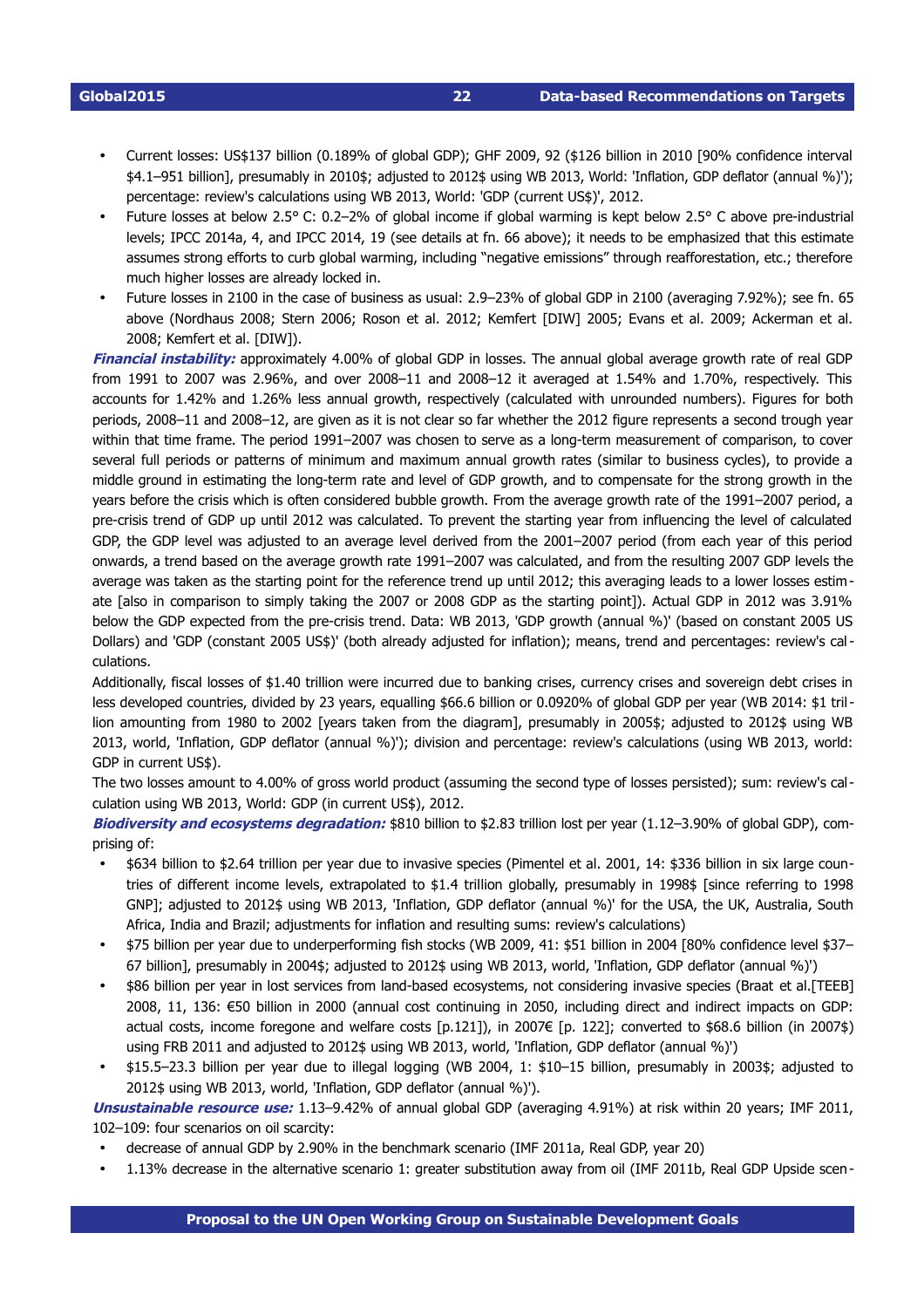ario, year 20)

- 9.42% decrease in the alternative scenario 2: greater decline in oil production (IMF 2011c, Real GDP Downside scenario, year 20)
- 6.20% decrease in the alternative scenario 3: greater economic role for oil (IMF 2011d, Real GDP Downside scenario, year 20); no estimates on the probabilities of occurrence for the scenarios available.

**Road accidents:** \$1.33 trillion in losses per year (1.84% of global GDP), according to WHO 2004, 15–16 (derived from TRL 2000, 11 [latest available data], see also WHO 2009d, 2), losses from road accidents comprise about 2% of gross national income (GNI, formerly GNP) in high-income countries, 1.5% of GNI in middle-income countries and 1% of GNI in low-income countries; review's calculation using the following figures from WB 2013, GNI (current US\$), 2012;

 $(\text{$49.9$ trillion in GNU} \times 0.02) + (\text{$21.9$ trillion} \times 0.015) + (\text{$0.512$ trillion} \times 0.01) = \text{$1.33$ trillion (in 2012$).}$ 

The percentage of total GNI is almost the same as in WHO 2004, 15 (table 5); percentage: review's calculation using WB 2013, GDP (current US\$), World, 2012.

Food insecurity: \$852 billion (1.18% of global GDP) per year in food losses and waste (FAO 2013, 55; \$750 billion lost in 2007, expressed in 2009 producer prices of about 180 agricultural products in more than 100 countries (excluding fish and seafood); adjusted to 2012\$ using WB 2013, world, 'Inflation, GDP deflator (annual %)'); percentage: review's calculation using WB 2013, World: 'GDP (current US\$)', 2012.

**Outdoor air pollution:** 1.15% of global GDP in 2010. This is the low estimate according to the data and methodology used in Hutton [CC] 2011:

- The estimated losses include premature mortality, building and other material damage, heath care costs, productivity losses from morbidity, natural resources and crop damage, and visibility damage resulting from anthropogenic outdoor air pollution (Hutton [CC] 2011, 7, 13, 28 [figure 18], 29 [figure 19]).
- Mortality is the main factor in this estimate and related economic losses are calculated in a way which is not directly comparable to most estimates on other topics used in this review. The estimate is based on the willingness-to-pay approach which usually results in much higher figures than deriving productivity losses from lost years of life. Since most estimates on mortality-related economic losses in this review use the latter method, comparison between topics would be affected by using an estimate based on the other method.

For this reason, this review uses the low estimate outlined by Hutton which is much closer to an estimate derived from productivity losses. Hutton uses for the baseline estimate a "value of statistical life" of \$3 million in developed countries and \$685 000 in less developed countries, reflecting different income levels (in 1990\$; p. 14–15, 31). For the low estimate, the figures are \$1 million and \$228 560, respectively (p. 15, 21). Correspondingly, Hutton provided different figures on economic losses due to air pollution (outdoor and indoor pollution combined), a baseline estimate of 5.4% of gross world product in 2010 and a low estimate of 2.1% (p. 31).

Such a figure is not provided for outdoor air pollution solely, but can be derived from the data provided as follows. The baseline estimate for outdoor air pollution is 2.7% of global GDP (2010) (p. 22 [table 6]). Mortality accounts for approximately 86% of these (p. 28 [fig. 18], 29 [fig. 19], read from the diagrams). This proportion can be changed according to the ratio between the low and the baseline value of statistical life (1/3). Then, the changed mortality-related proportion can be combined again with the (unchanged) losses not related to mortality (the remaining 14%). The review's calculation is as follows:

 $(2.7\% \times 86\% \times 1 / 3) + (2.7\% \times 14\%) = (2.7\% \times 0.86 / 3) + (2.7\% \times 0.14) = 0.774\% + 0.378\% = 1.15\%.$ 

For 2050 and with no change in policy trends, the same percentage of gross world product is projected to be lost (p. 22 [table 6]).

By using economic losses data this proposal in no way suggests the value of a human life is limited to economic dimensions nor that it is of a different value in different world regions.

Other available data on economic losses due to outdoor air pollution is not as comprehensive (and was therefore not used for the composite indicator):

- in the USA, \$91.7 billion from air pollution (Muller et al. 2007, 11, 8 [\$74.3 billion in the USA in 2002 (range between \$71 billion and \$277 billion), presumably in 2002\$; adjusted to 2012\$ using WB 2013, USA: 'Inflation, GDP deflator (annual %)'])
- in China, \$28.9 billion from air pollution (WB et al. 2007, 74–75 [5th %ile: 74.9 billion Yuan, 95th %ile: 231.8 billion Yuan, mean: 153 billion Yuan in China in 2003, presumably in 2003 Yuan; converted and adjusted to 2012\$ using PBC 2009, "Yuan per US Dollar (Period Average)" (annual mean of monthly data: review's calculation), and WB 2013,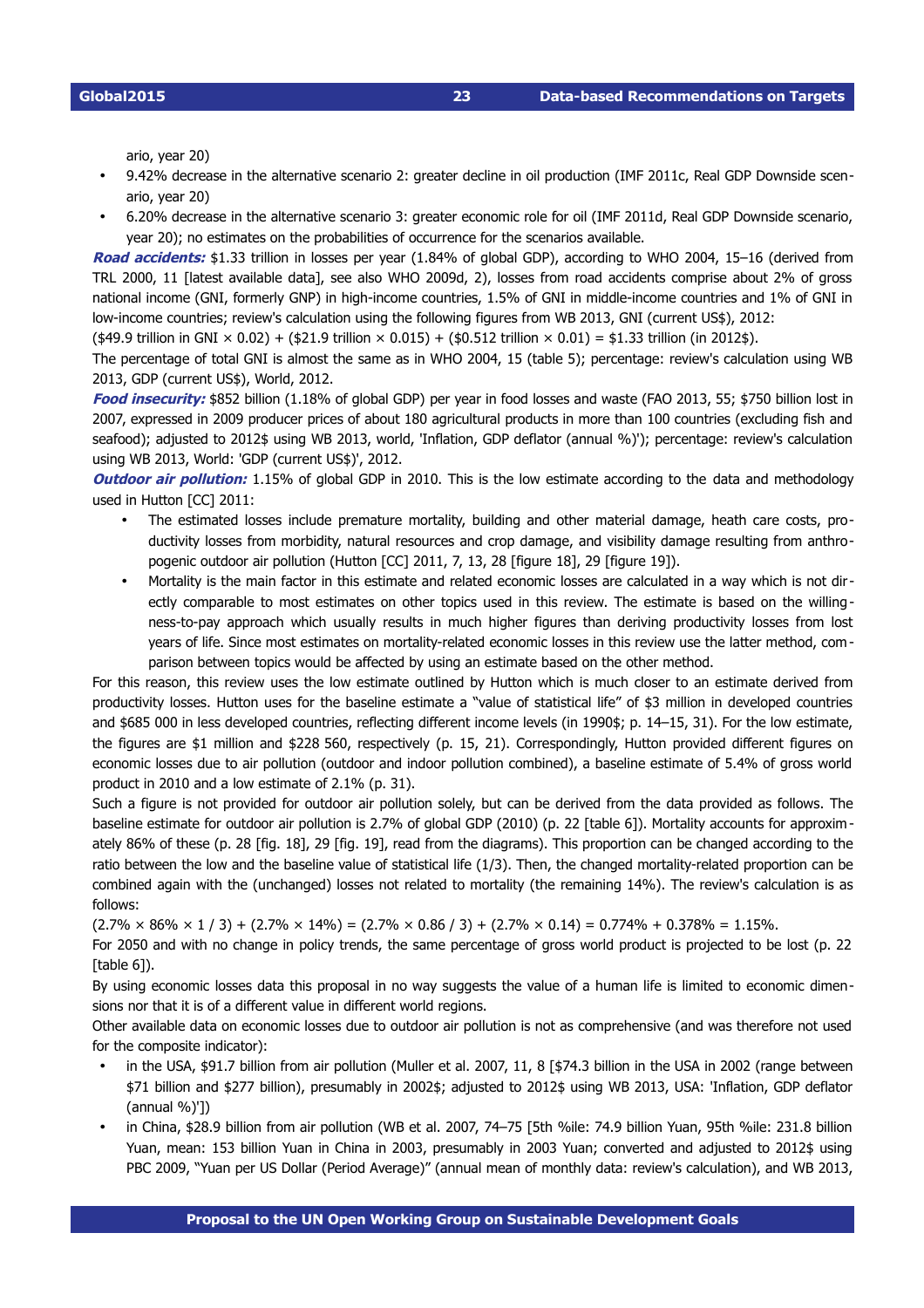**Global2015 24 Data-based Recommendations on Targets** 

China: 'Inflation, GDP deflator (annual %)'; for consistency within this review, the estimate according to the adjusted human capital approach, which is based on losses of healthy life-years, was chosen])

globally, \$22.7 billion due to reduced agricultural yields as a result of exposure to ground-level ozone (which is not considered in the estimates above) (HTAP 2010 [\$14–26 billion, presumably in 2009\$; inflated to 2012\$ (15.4–28.6 billion) using WB 2013, world: 'Inflation, GDP deflator (annual %)'; mean: review's calculation).

**Occupational diseased and accidents:** \$557 billion in annual losses (0.769% of global GDP), comprising:

- approximately \$270 billion in the USA (Leigh 2011, 728, 740: \$250 billion in 2007, in 2007\$ [p. 744]; adjusted to 2012\$ using WB 2013, USA, 'Inflation, GDP deflator (annual %)')
- \$287 billion in 14 EU countries (EU-OSHA 1998, 31: ECU143 billion, in 1995ECU [p. 30]; sum: review's calculation; converted to US\$185 billion using NBH 2013, annual average, and adjusted to 2012\$ using WB 2013, EU, 'Inflation, GDP deflator (annual %)').

Sums and percentage: review's calculations (using WB 2013, World: 'GDP (current US\$)', 2012).

**Indoor air pollution:** 1.29% of gross world product in 2010. This is the low estimate according to the data and methodology used in Hutton [CC] 2011 (see the section above on outdoor air pollution within this footnote). The baseline estimate for indoor air pollution is 2.9% of global GDP in 2010 (p. 22 [table 6]). Mortality accounts for approximately 83.1% of these (86% in less developed countries [p. 30 (fig. 21)] and only 32% in developed countries [29 (fig. 20, both figures taken from the diagrams)]; however, developed countries contributed only 5.6% to the losses in 2010 [share of total cost in %, p. 22 (table 6)], so the resulting weighted mean is 83.1%  $[(86\% + (32\% \times 5.6\%)) / (100\% + 5.6\%) = (86\% +$  $(32\% \times 0.056)$  /  $(1 + 0.056) = 83.1\%$ ; review's calculation). The mortality-related proportion can be changed according to the ratio between the low and the baseline value of a statistical life (1/3). Then, the changed mortality-related proportion can be combined again with the (unchanged) losses not related to mortality (the remaining 16.9%) by adding these together. The review's calculation is as follows:

 $(2.9\% \times 83.1\% \times (1/3)) + (2.9\% \times 16.9\%) = (2.9\% \times 0.831/3) + (2.9\% \times 0.169) = 0.803\% + 0.490\% = 1.29\%.$ **Soil degradation:** \$43.6–941 billion, averaging 0.679% of global GDP in losses per year. Estimates include:

- UNEP 2011a [LADA project Land Degradation Assessment in Drylands], 1, 9 (\$40 billion from land degradation, without considering hidden costs of increased fertilizer use, loss of biodiversity and loss of unique landscapes; presumably in 2010\$, adjusted to 2012\$ using WB 2013, world, 'Inflation, GDP deflator (annual %)')
- Pimentel et al. 1995, 1121, and UNCCD 2011, 3 (\$400 billion from soil loss, presumably in 1994\$; adjusted to 2012\$ using WB 2013, world, 'Inflation, GDP deflator (annual %)').

Mean and percentages (0.0601–1.30%): review's calculation using WB 2013, World: 'GDP (current US\$)', 2012.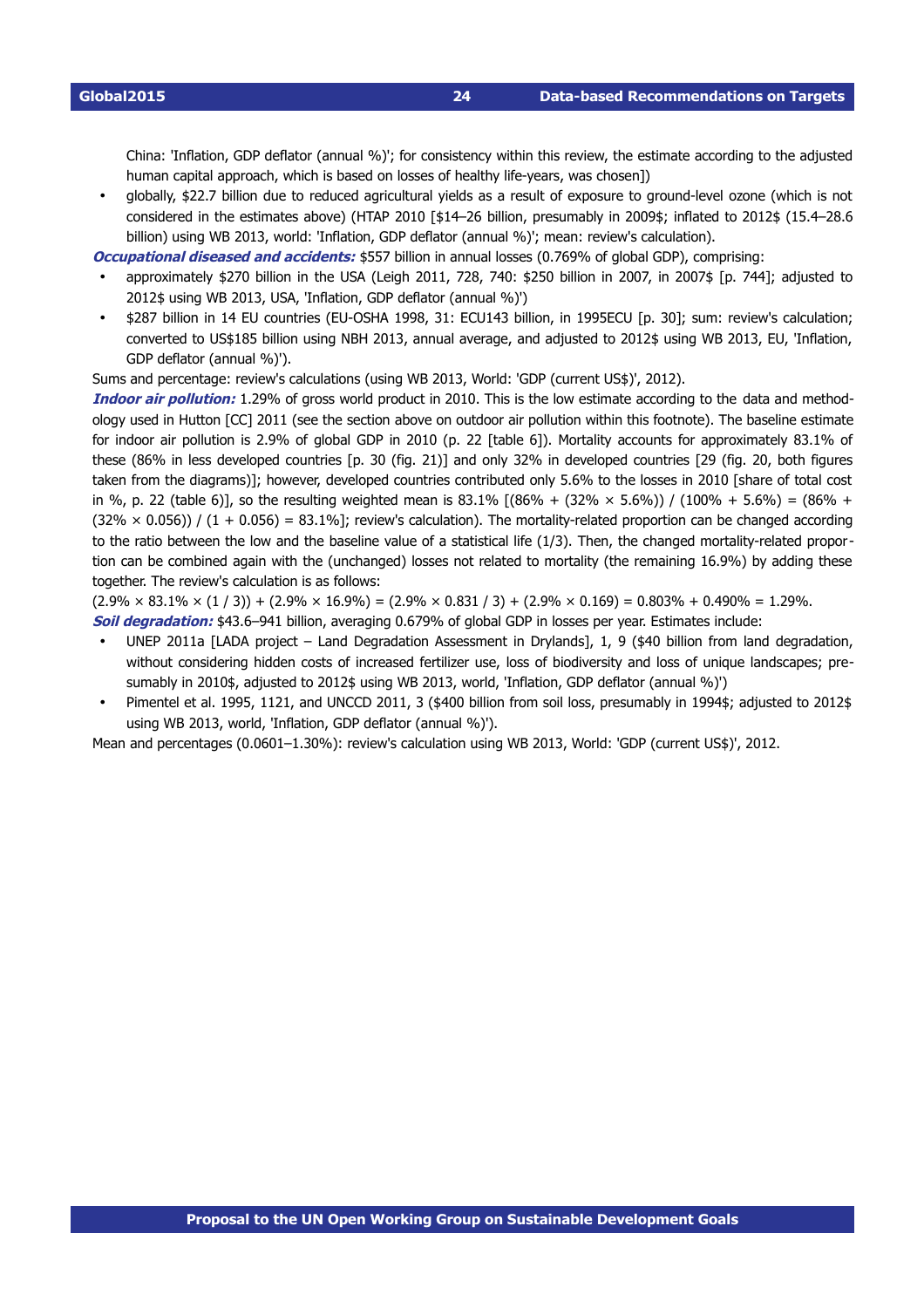### <span id="page-24-0"></span>**Sources**

- Ackerman et al. 2008 Francis Ackerman, Elizabeth A. Stanton, Stephane Alberth et al.: Did the Stern Review underestimate U.S. and global climate change? (Stockholm Environment Institute: Working Paper WP-US-0802).
- (http://sei-international.org/mediamanager/documents/Publications/Climate/stern-review-us-global-climate-damages.pdf).
- Bain et al. 2014 Robert Bain, Ryan Cronk, Rifat Hossain et al.: Global assessment of exposure to faecal contamination through drinking water based on a systematic review. In: Tropical Medicine and International Health [Epub ahead of print]. [\(http://onlinelibrary.wiley.com/doi/10.1111/tmi.12334/pdf\)](http://onlinelibrary.wiley.com/doi/10.1111/tmi.12334/pdf).
- BCBS 2011 Basel Committee on Banking Supervision: Basel III; A global regulatory framework for more resilient banks and banking systems; Revision in June 2011. (ISBN 92-9197-859-0) [\(http://bis.org/publ/bcbs189.pdf\)](http://bis.org/publ/bcbs189.pdf).
- BIS 2012 Bank for International Settlements: Report to G20 Leaders on Basel III Implementation. June 2012. [\( www.bis.org/publ/bcbs220 .pdf\)](http://www.bis.org/publ/bcbs220.pdf).
- Black et al. 2013 Robert E. Black, Cesar G. Victora, the Maternal and Child Nutrition Study Group et al.: Maternal and child undernutrition and overweight in low-income and middle-income countries. In: The Lancet 382 (9890), 427–51. (http://www.thelancet.com/journals/lancet/article/PIIS0140-6736(13)60937-X/fulltext). [Corrected version as of June 20, 2013.]
- Blakely et al. [WHO] 2004 Tony Blakely et al.: Distribution of risk factors by poverty. In: World Health Organization: Comparative Quantification of Health Risks (ISBN 92-4-158031-3) Switzerland: WHO, Ch 24, 1941-2128. (http://www.who.int/publications/cra/chapters/volume2/1941-2128.pdf).
- Braat et al. [TEEB] 2008 The Cost of Policy Inaction; The case of not meeting the 2010 biodiversity target. Ed.: L. Braat and P. ten Brink. Wageningen University, Brussels. [\(http://www.globio.info/downloads/85/Report%20%20Braat%20&%20ten%20Brink%20eds%20\(2008\)%20The%20Cost](http://www.globio.info/downloads/85/Report%20-%20Braat%20&%20ten%20Brink%20eds%20(2008)%20The%20Cost%20of%20Policy%20Ina.pdf) [%20of%20Policy%20Ina.pdf\)](http://www.globio.info/downloads/85/Report%20-%20Braat%20&%20ten%20Brink%20eds%20(2008)%20The%20Cost%20of%20Policy%20Ina.pdf).
- Brahmbhatt [WB] 2006 Milan Brahmbhatt [World Bank]: Economic Impacts of Avian Influenza Propagation. [Presentation at the First International Conference on Avian Influenza in Humans Institut Pasteur, Paris, France, June 29, 2006]. [\( http://siteresources.worldbank.org/INTEASTASIAPACIFIC/Resources/Pasteur\\_Institute\\_Brahmbhatt\\_ppt](http://siteresources.worldbank.org/INTEASTASIAPACIFIC/Resources/Pasteur_Institute_Brahmbhatt_ppt.pdf) .pdf).
- Burns et al. [WB] 2008 Andrew Burns, Dominique van der Mensbrugghe, Hans Timmer [World Bank]: Evaluating the Economic Consequences of Avian Influenza.

[\(http://siteresources.worldbank.org/EXTAVIANFLU/Resources/EvaluatingAHIeconomics\\_2008.pdf\)](http://siteresources.worldbank.org/EXTAVIANFLU/Resources/EvaluatingAHIeconomics_2008.pdf).

CBO 2006 – Congressional Budget Office: A Potential Influenza Pandemic: Possible Macroeconomic Effects and Policy Issues. Washington, D.C., 8 December 2005; revised 27 July 2006.

(http://www.cbo.gov/sites/default/files/cbofiles/ftpdocs/69xx/doc6946/12-08-birdflu.pdf).

Chan [WHO] 2013 – Margaret Chan [Director-General of WHO] quotation in: UNAIDS 2013: UNAIDS urges countries to rapidly scale up access to antiretroviral medicines to maximize HIV treatment and prevention gains. (Press release)

[\(http://www.unaids.org/en/resources/presscentre/pressreleaseandstatementarchive/2013/july/20130713prtreatment/\)](http://www.unaids.org/en/resources/presscentre/pressreleaseandstatementarchive/2013/july/20130713prtreatment/).

- Christian Aid 2006: The climate of poverty: facts, fears and hope; A Christian Aid report. (http://www.christianaid.org.uk/Images/climate-of-poverty.pdf).
- DARA 2012 Climate Vulnerability Monitor 2<sup>nd</sup> Edition: A Guide to the Cold Calculus of a Hot Planet. (http://www.daraint.org/wp-content/uploads/2012/10/CVM2-Low.pdf).
- Dye et al. 2002 Christopher Dye, Marcos A Espinal, Catherine J. Watt et al: Worldwide Incidence of Multidrug-Resistant Tuberculosis. In: The Journal of Infectious Diseases, 185, 1197–202. [\(http://jid.oxfordjournals.org/content/185/8/1197.full.pdf\)](http://jid.oxfordjournals.org/content/185/8/1197.full.pdf).
- CDC 2013 Centers for Disease Control and Prevention (U.S. Department of Health and Human Service): Antibiotic Resistance Threats in the United States. Atlanta.

(http://www.cdc.gov/drugresistance/threat-report-2013/pdf/ar-threats-2013-508.pdf).

ECDC et al. 2009 – European Centre for Disease Control and Prevention/European Medicines Agency Joint Working Group: The bacterial challenge: time to react.

(http://www.ecdc.europa.eu/en/publications/Publications/0909\_TER\_The\_Bacterial\_Challenge\_Time\_to\_React.pdf ).

EU-OSHA 1998 – European Agency for Safety and Health at Work: Economic Impact of Occupational Safety and Health in the Member States of the European Union. (11-97-689-EN-C) Bilbao (no year of publication given, according to the website 1998). [\(http://osha.europa.eu/en/publications/reports/302\)](http://osha.europa.eu/en/publications/reports/302).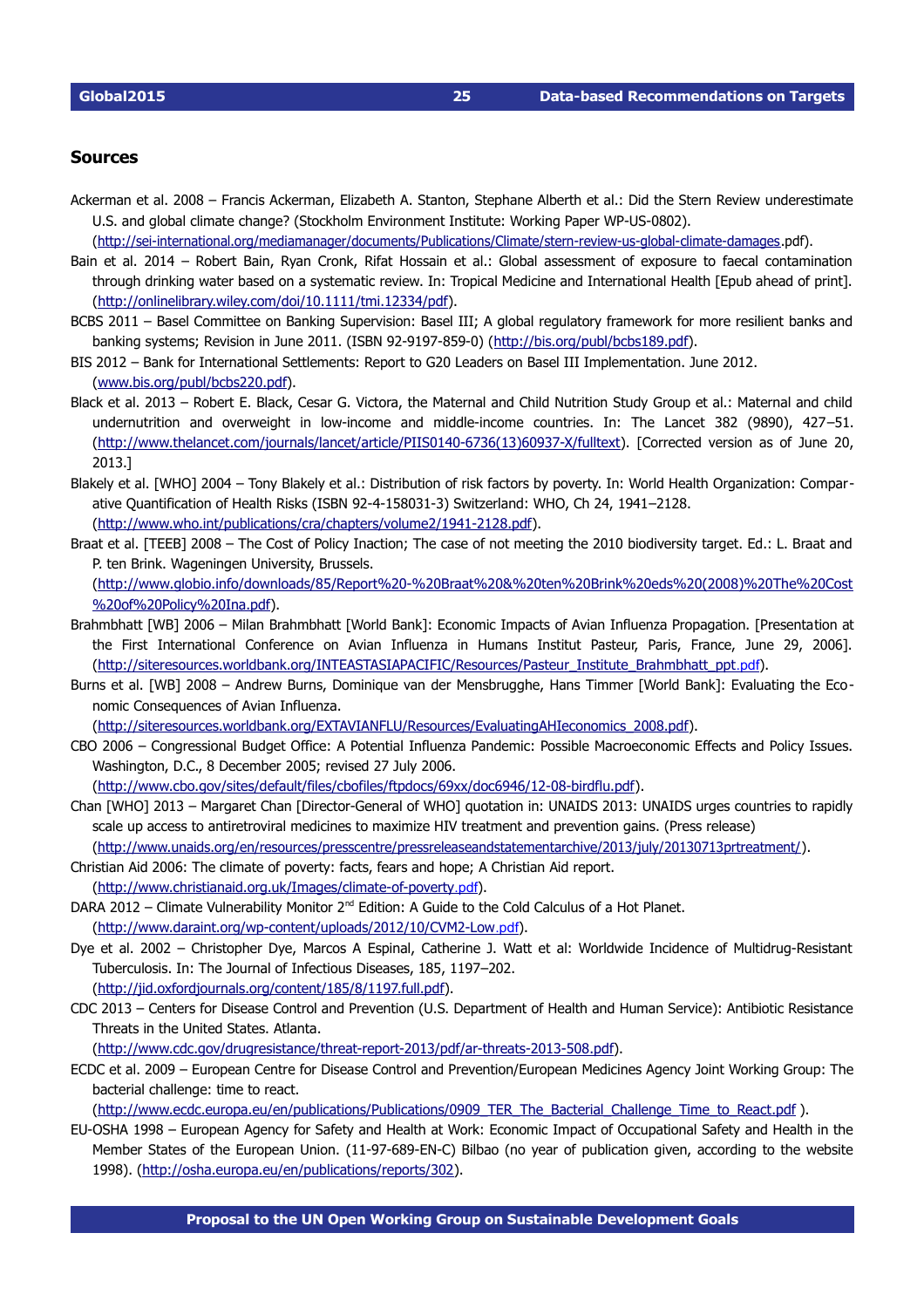Evans et al. 2009 – David Evans and Chris Hope.: Regional Distribution of the Costs and benefits of Climate Change: Adaptation and Mitigation, World Economic and Social Survey.

(http://www.un.org/en/development/desa/policy/wess/wess\_bg\_papers/bp\_wess2009\_evans\_hope.pdf).

- Fewtrell et al. 2005 Lorna Fewtrell, Rachel B. Kaufmann, John M. Colford Jr. et al.: Water, sanitation, and hygiene interven tions to reduce diarrhoea in less developed countries: a systematic review and meta-analysis. In: Lancet Infectious Disease 5 (1), 42–52. [\(http://download.thelancet.com/pdfs/journals/laninf/PIIS1473309904012538.pdf\)](http://download.thelancet.com/pdfs/journals/laninf/PIIS1473309904012538.pdf).
- Fischer Walker et al. 2013 Christa L. Fischer Walker, Igor Rudan, Li Liu et al.: Global burden of childhood pneumonia and diarrhoea. In: The Lancet, 381 (9875), 1405–1416.

(http://www.thelancet.com/journals/lancet/article/PIIS0140-6736%2813%2960222-6/fulltext).

- FAO 2013 Food and Agriculture Organization of the United Nations: Food wastage footprint; Impacts on natural resources; Summary Report. (ISBN 978-92-5-107752-8) [\(http://www.fao.org/docrep/018/i3347e/i3347e.pdf\)](http://www.fao.org/docrep/018/i3347e/i3347e.pdf).
- FRB 2011– Federal Reserve Board: Foreign Exchange Rates (Annual). (G.5A Release). January 6, 2011. [\(http://federalreserve.gov/releases/g5a/20110818/\)](http://federalreserve.gov/releases/g5a/20110818/).
- G20 2008 Group of Twenty: Declaration; Summit on Financial Markets and the World Economy. [and] Action Plan to Implement Principles for Reform.

(http://www.treasury.gov/resource-center/international/g7-g20/Documents/Washington%20Nov%20Leaders%20Declaration.pdf).

GBD 2012 – Global Burden of Disease 2010 Study. In: The Lancet 2012; 380: 2053–2260.

- (http://www.thelancet.com/themed/global-burden-of-disease):
	- pp. 2063–2066: C. J. L. Murray, Majid Ezzati and Alan D. Lopez et al.: The Global Burden of Disease Study 2010: design, definitions and metrics. In. The Lancet 2012; 380: 2063–2066. (http://www.thelancet.com/journals/lancet/article/PIIS0140-6736(12)61899-6/fulltext ).
	- pp. 2095–2128: Rafael Lozano, Mohsen Naghavi and Christopher J. L. Murrayet al.: Global and regional mortality from 235 causes of death for 20 age groups in 1990 and 2010: a systematic analysis for the Global Burden of Disease Study 2010. In: The Lancet 2012; 380: 2095–2128. [\( http://www.thelancet.com/pdfs/journals/lancet/PIIS0140673612617280 .pdf\)](http://www.thelancet.com/pdfs/journals/lancet/PIIS0140673612617280.pdf).
	- pp. 2197–2223: Christopher J. L. Murray, Theo Vos and Alan D. Lopez et al.: Disability-adjusted life years (DALYs) for 291 diseases and injuries in 21 regions, 1990–2010: a systematic analysis for the Global Burden of Disease Study 2010. In: The Lancet 2012; 380: 2197–2223. [\( http://www.thelancet.com/pdfs/journals/lancet/PIIS0140673612616894 .pdf\)](http://www.thelancet.com/pdfs/journals/lancet/PIIS0140673612616894.pdf).
	- pp. 2224–2260: Stephen Lim, Theo Vos, Majid Ezzati et al.: A comparative risk assessment of burden of disease and injury attributable to 67 risk factors and risk factor clusters in 21 regions, 1990-2010: a systematic analysis for the Global Burden of Disease Study 2010. In: The Lancet, Vol. 380. Issue 9859, 2224–2260. [Including corrections published on April 12, 2013.]

[\( http://download.thelancet.com/pdfs/journals/lancet/PIIS0140673612617668 .pdf\)](http://download.thelancet.com/pdfs/journals/lancet/PIIS0140673612617668.pdf).

- GBD 2012a Supplementary appendix to R. Lozano et al.; Global and regional mortality from 235 causes of death for 20 age groups in 1990 and 2010: a systematic analysis for the Global Burden of Disease Study 2010. In: The Lancet 2012; 380: 2095–2128. [\(http://www.rkp.wustl.edu/GlobalBurdenofDisease/Appendix/2.pdf\)](http://www.rkp.wustl.edu/GlobalBurdenofDisease/Appendix/2.pdf)
- GHF 2009 Global Humanitarian Forum: Human Impact Report: Climate Change; The Anatomy of a Silent Crisis. (ISBN: 978 2-8399-0553-4) Geneva. (http://www.eird.org/publicaciones/humanimpactreport.pdf).
- Hämäläinen et al. 2009 Päivi Hämäläinen, Kaija Leena Saarela and Jukka Takala: Global trend according to estimated number of occupational accidents and fatal work-related diseases at region and country level. In: Journal of Safety Research 40, 125-139.

(http://osha.europa.eu/en/press/articles/global-trend-according-to-estimated-number-of-occupational-accidents-and-fatalwork-related-diseases-at-region-and-country-level).

HTAP 2010 – Hemispheric Transport of Air Pollution, 2010. Part A: Ozone and Particulate Matter. Air Pollution Studies No. 17. (eds. Dentener, F., Keating T. and Akimoto, H. Prepared by the Task Force on Hemispheric Transport of Air Pollution (HTAP) acting within the framework of the Convention on Long-range Transboundary Air Pollution (LRTAP) of the United Nations Economic Commission for Europe (UNECE). United Nations, New York and Geneva.).

[\(http://www.geosciences.unl.edu/~jwang/docs/publication/paper\\_pdf/2010/HTAP2010\\_chapter\\_5.pdf\)](http://www.geosciences.unl.edu/~jwang/docs/publication/paper_pdf/2010/HTAP2010_chapter_5.pdf).

Hutton [CC] 2011 – Guy Hutton [Copenhagen Consensus on Human Challenges]: Air Pollution; Global Damage Costs of Air Pollution from 1900 to 2050; Assessment Paper.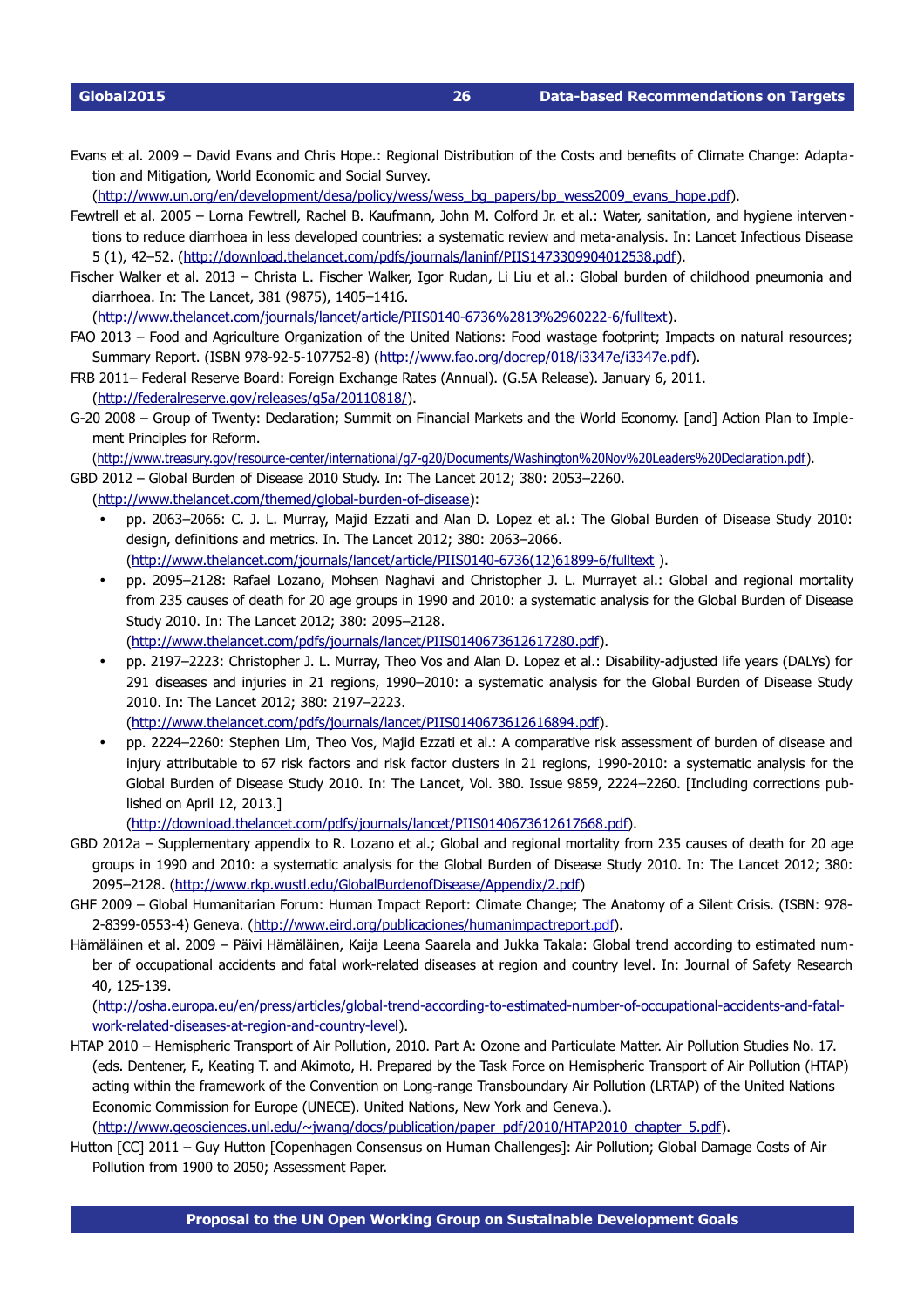[\(http://www.copenhagenconsensus.com/sites/default/files/air\\_pollution.pdf\)](http://www.copenhagenconsensus.com/sites/default/files/air_pollution.pdf).

- IEA 2012 International Energy Agency: World Energy Outlook 2012; Executive summary. Paris. [\( http://www.iea.org/Textbase/npsum/weo2012sum](http://www.iea.org/Textbase/npsum/weo2012sum.pdf) [.pdf](http://www.iea.org/Textbase/npsum/weo2012sum.pdf)).
- IEA 2013 International Energy Agency: World Energy Outlook 2013; Executive summary. Paris. (http://www.iea.org/Textbase/npsum/WEO2013\_Executive\_Summary\_English[.pdf](http://www.iea.org/Textbase/npsum/WEO2013_Executive_Summary_English.pdf))
- ILO 1999 International Labour Organization: Occupational Health (Fact Sheet N°84). (https://apps.who.int/inf-fs/en/fact084.html).
- ILO 2009 International Labour Organization: Rules of the Game; A brief introduction to International Labour Standards. Revised Edition 2009. (ISBN 978-92-2-122183-8) Geneva.

(http://www.ilo.org/wcmsp5/groups/public/---ed\_norm/---normes/documents/publication/wcms\_108393.pdf).

ILO 2011 – International Labour Organization: XIX World Congress on Safety and Health at Work: Istanbul Turkey, 11-15 September 2011.

(http://www.ilo.org/wcmsp5/groups/public/---ed\_protect/---protrav/---safework/documents/publication/wcms\_162662.pdf).

- IMF 2011 International Monetary Fund: World Economic Outlook April 2011; Tensions from the Two-Speed Recovery Unem-ployment, Commodities, and Capital Flows. [\(http://www.imf.org/external/pubs/ft/weo/2011/01/pdf/text.pdf\)](http://www.imf.org/external/pubs/ft/weo/2011/01/pdf/text.pdf).
- IMF 2011a International Monetary Fund: World Economic Outlook April 2011; Figure 3.9, Oil Scarcity and the Global Economy: Benchmark Scenario. [\(http://www.imf.org/external/pubs/ft/weo/2011/01/c3/fig3\\_9.csv\)](http://www.imf.org/external/pubs/ft/weo/2011/01/c3/fig3_9.csv).
- IMF 2011b International Monetary Fund: World Economic Outlook April 2011;Figure 3.10, Alternative Scenario 1: Greater Sub-stitution away from Oil. [\(http://www.imf.org/external/pubs/ft/weo/2011/01/c3/fig3\\_10.csv\)](http://www.imf.org/external/pubs/ft/weo/2011/01/c3/fig3_10.csv).
- IMF 2011c International Monetary Fund: World Economic Outlook April 2011; Figure 3.11, Alternative Scenario 2: Greater Decline in Oil Production. [\(http://www.imf.org/external/pubs/ft/weo/2011/01/c3/fig3\\_11.csv\)](http://www.imf.org/external/pubs/ft/weo/2011/01/c3/fig3_11.csv).
- IMF 2011d International Monetary Fund: World Economic Outlook April 2011; Figure 3.12, Alternative Scenario 3: A Greater Economic Role for Oil. [\(http://www.imf.org/external/pubs/ft/weo/2011/01/c3/fig3\\_12.csv\)](http://www.imf.org/external/pubs/ft/weo/2011/01/c3/fig3_12.csv).
- IMF 2013 International Monetary Fund: Global Financial Stability Report; Transition Challenges to Stability. October 2013. [\( http://www.imf.org/external/pubs/ft/gfsr/2013/02/pdf/text](http://www.imf.org/external/pubs/ft/gfsr/2013/02/pdf/text.pdf) [.pdf](http://www.imf.org/external/pubs/ft/gfsr/2013/02/pdf/text.pdf)).
- IPCC 2007 Intergovernmental Panel on Climate Change: Climate Change 2007; Impacts, Adaptation and Vulnerability; Contribution of Working Group II to the Fourth Assessment Report of the Intergovernmental Panel on Climate Change. Eds.: M. L. Parry, O. F. Canziani, J. P. Palutikof, P. J. van der Linden and C. E. Hanson. (http://www.ipcc.ch/pdf/assessment-report/ar4/wg2/ar4\_wg2\_full\_report[.pdf](http://www.ipcc.ch/pdf/assessment-report/ar4/wg2/ar4_wg2_full_report.pdf)).
- IPCC 2007a Intergovernmental Panel on Climate Change: Impacts, Adaptation and Vulnerability; Contribution of Working Group II to the Fourth Assessment Report of the IPCC. Cambridge University Press, Cambridge, UK. (http://www.ipcc.ch/pdf/assessment-report/ar4/wg1/ar4-wg1-chapter2[.pdf](http://www.ipcc.ch/pdf/assessment-report/ar4/wg1/ar4-wg1-chapter2.pdf)).
- IPCC 2007b Intergovernmental Panel on Climate Change: The Fourth IPCC Assessment Report: Summary for Policymakers of Working Group I. Cambridge University Press, Cambridge, UK.

(http://www.ipcc.ch/pdf/assessment-report/ar4/wg1/ar4-wg1-spm[.pdf](http://www.ipcc.ch/pdf/assessment-report/ar4/wg1/ar4-wg1-spm.pdf)).

- IPCC 2007c Intergovernmental Panel on Climate Change: The Physical Science Basis; Contribution of Working Group I to the Fourth Assessment Report of the IPCC. Cambridge University Press, Cambridge, UK. (http://www.ipcc.ch/pdf/assessment-report/ar4/wg1/ar4-wg1-chapter10[.pdf](http://www.ipcc.ch/pdf/assessment-report/ar4/wg1/ar4-wg1-chapter10.pdf)).
- IPCC 2013 Intergovernmental Panel on Climate Change: Working Group I Contribution to the IPCC Fifth Assessment Report; Climate Change 2013: The Physical Science Basis; Summary for Policymakers. [Including corrections published in November 2013; according to file properties: created in December 2013, modified in January 2014] (http://www.climatechange2013.org/images/report/WG1AR5\_SPM\_FINAL[.pdf](http://www.climatechange2013.org/images/report/WG1AR5_SPM_FINAL.pdf)).
- IPCC 2014 Intergovernmental Panel on Climate Change: Working Group II Contribution to the IPPC Fifth Assessment Report; Climate Change 2014: Impacts, Adaptation, and Vulnerability; Summary for Policymakers. (http://ipcc-wg2.gov/AR5/images/uploads/IPCC\_WG2AR5\_SPM\_Approved[.pdf](http://ipcc-wg2.gov/AR5/images/uploads/IPCC_WG2AR5_SPM_Approved.pdf)).
- IPCC 2014a Intergovernmental Panel on Climate Change: Working Group II Contribution to the IPPC Fifth Assessment Report; Climate Change 2014: Impacts, Adaptation, and Vulnerability; Chapter 6: Ocean Systems. (http://ipcc-wq2.gov/AR5/images/uploads/WGIIAR5-Chap6\_FGDall[.pdf](http://ipcc-wg2.gov/AR5/images/uploads/WGIIAR5-Chap6_FGDall.pdf)).
- IPCC 2014b Intergovernmental Panel on Climate Change: Working Group II Contribution to the IPPC Fifth Assessment Report; Climate Change 2014: Impacts, Adaptation, and Vulnerability; Chapter 7: Food Security and Food Production Systems. (http://ipcc-wg2.gov/AR5/images/uploads/WGIIAR5-Chap7\_FGDall[.pdf](http://ipcc-wg2.gov/AR5/images/uploads/WGIIAR5-Chap7_FGDall.pdf)).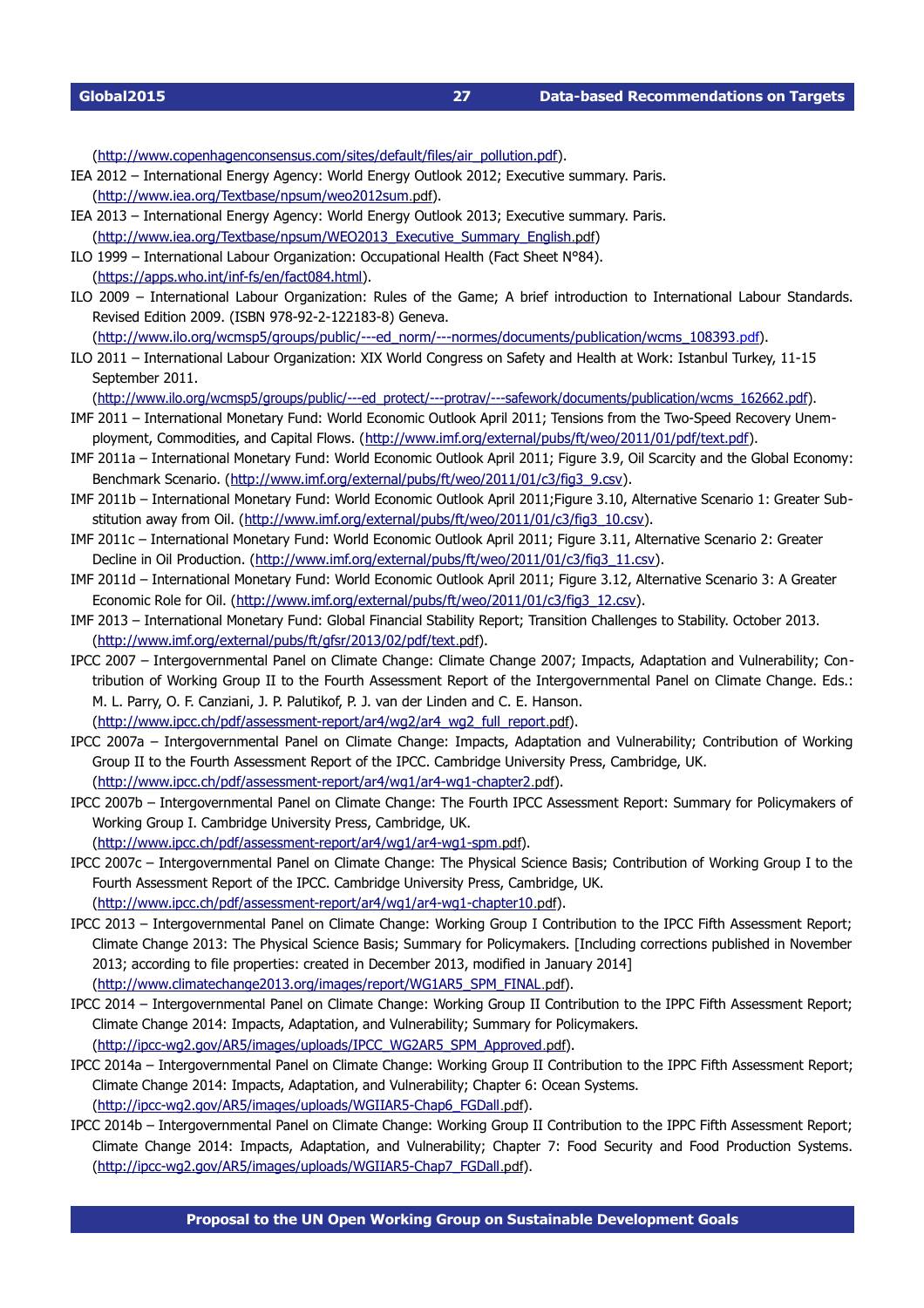Kassebaum et al. 2014 - Nicholas J. Kassebaum, Amelia Bertozzi-Villa, Rafael Lozano et al.: Global, regional, and national levels and causes of maternal mortality during 1990–2013: a systematic analysis for the Global Burden of Disease Study 2013. In: The Lancet, Early Online Publication, 2 May 2014.

[\( http://download.thelancet.com/pdfs/journals/lancet/PIIS0140673614606966](http://download.thelancet.com/pdfs/journals/lancet/PIIS0140673614606966.pdf?id=eaa2ys4J4M3vaaz2WnHxu) [.pdf](http://download.thelancet.com/pdfs/journals/lancet/PIIS0140673614606966.pdf?id=eaa2ys4J4M3vaaz2WnHxu) [?id=eaa2ys4J4M3vaaz2WnHxu\)](http://download.thelancet.com/pdfs/journals/lancet/PIIS0140673614606966.pdf?id=eaa2ys4J4M3vaaz2WnHxu).

Kemfert [DIW] 2005 – Claudia Kemfert: Global Climate Protection – Immediate Action Will Avert High Costs. In: DIW Berlin Weekly Report No. 12, 135–141.

[\( http://www.diw.de/documents/publikationen/73/diw\\_01.c.43084.de/diw\\_wr\\_200512](http://www.diw.de/documents/publikationen/73/diw_01.c.43084.de/diw_wr_2005-12.pdf) [.pdf](http://www.diw.de/documents/publikationen/73/diw_01.c.43084.de/diw_wr_2005-12.pdf)).

Kemfert et al. [DIW] 2005 - Claudia Kemfert and Katja Schumacher: Costs of Inaction and Costs of Action in Climate Protection; Assessment of Costs of Inaction or Delayed Action of Climate Protection and Climate Change; Final Report; Project FKZ 904 41 362 for the Federal Ministry for the Environment. (DIW Berlin: Politikberatung kompakt 13) Berlin, Deutsches Institut für Wirtschaftsforschung, 2005.

(http://www.diw.de/documents/publikationen/73/43922/diwkompakt\_2005-013[.pdf](http://www.diw.de/documents/publikationen/73/43922/diwkompakt_2005-013.pdf)).

Krausmann et al. 2011 – Fridolin Krausmann et al.: Growth in global materials use, GDP and population during the 20<sup>th</sup> century; Version  $1.2$  (August 2011), including data 1900-2009.

(http://www.uni-klu.ac.at/socec/downloads/Online\_data\_global\_flows\_update\_2011.xls).

- Leggett 2006 Mark Leggett: An indicative costed plan for the mitigation of global risks. In: Futures 38, 778–809. [\(http://www.sciencedirect.com/science/article/pii/S0016328705002156\)](http://www.sciencedirect.com/science/article/pii/S0016328705002156).
- Leigh 2011 J. Paul Leigh: Economic Burden of Occupational Injury and Illness in the United States. In: The Milbank Quarterly, 89, (4), 728–772. [\(http://www.ncbi.nlm.nih.gov/pubmed/22188353\)](http://www.ncbi.nlm.nih.gov/pubmed/22188353).

Lim et al. 2012 – see under GBD 2012.

- Lo Fo Wong [WHO] 2013: Resistant drugs. 2013. (Interview with BBC World Service, podcast) [\(http://www.bbc.co.uk/programmes/p0146ggz\)](http://www.bbc.co.uk/programmes/p0146ggz).
- Lozano et al. 2012 see under GBD 2012.
- McKibbin et al. 2006 Warwick McKibbin and Alexandra Sidorenko: Global Macroeconomic Consequences of Pandemic Influenza. Lowy Institute for International Policy, Sydney. Feb 2006.

[\(http://lowyinstitute.cachefly.net/files/pubfiles/McKibbin\\_Sidorenko%2C\\_Global\\_macroeconomic.pdf\)](http://lowyinstitute.cachefly.net/files/pubfiles/McKibbin_Sidorenko%2C_Global_macroeconomic.pdf)

- Mendelsohn et al. 2000 Robert O. Mendelsohn, Michael E. Schlesinger and Lawrence J. Williams: Comparing Impacts across Climate Models. In: Integrated Assessment Volume 1, Issue 1, 2000,pp. 37–48. [\(http://journals.sfu.ca/int\\_assess/index.php/iaj/article/view/173/125\)](http://journals.sfu.ca/int_assess/index.php/iaj/article/view/173/125).
- Mohd Hanafiah et al. 2013 Khayriyyah Mohd Hanafiah, Justina Groeger, Steven T. Wiersma et al.: Global epidemiology of hepatitis C virus infection: new estimates of age-specific antibody to HCV seroprevalence. In: Hepatology Volume 57, Issue(4, Apr 2013, pp.1333-1342. . [\(http://onlinelibrary.wiley.com/doi/10.1002/hep.26141/abstract\)](http://onlinelibrary.wiley.com/doi/10.1002/hep.26141/abstract).
- Morens et al. 2008 David M. Morens, Jeffery K. Taubenberger and Anthony S. Fauci: Predominant Role of Bacterial Pneumonia as a Cause of Death in Pandemic Influenza; Implications for Pandemic Infuenza Preparedness. In: The Journal of Infectious Diseases, Volume 198, Issue 7,1 Oct 2008, pp.962–970.

[\(http://jid.oxfordjournals.org/content/198/7/962.full.pdf+html\)](http://jid.oxfordjournals.org/content/198/7/962.full.pdf+html).

- Muller et al. 2007 N. Z. Muller and R. Mendelsohn: Measuring the Damages of Air Pollution in the United States. In: Journal of Environmental Economics and Management, Volume 54, Issue 1, Jul 2007, pp. 1–14. [\(http://aida.econ.yale.edu/~nordhaus/Resources/Muller\\_overview.pdf\)](http://aida.econ.yale.edu/~nordhaus/Resources/Muller_overview.pdf).
- Murray et al. 2006 Christopher J. L. Murray, Alan D. Lopez, Brian Chin, Dennis Feehan and Kenneth H. Hill: Estimation of potential global pandemic influenza mortality on the basis of vital registry data from the 1918–20 pandemic: a quantitative analysis. In: The Lancet, Volume 368, Issue 9554, 23 Decr 2006, pp. 2211–2218. [\(http://download.thelancet.com/pdfs/journals/lancet/PIIS0140673606698954.pdf\)](http://download.thelancet.com/pdfs/journals/lancet/PIIS0140673606698954.pdf).

Murray et al. 2012 – see under GBD 2012.

- NBH 2013 National Bank of Hungary: Yearly average exchange rates. (Date taken from document properties) [\(http://english.mnb.hu/Root/Dokumentumtar/ENMNB/Statisztika/mnben\\_statisztikai\\_idosorok/en0301\\_arfolyam.xls\)](http://english.mnb.hu/Root/Dokumentumtar/ENMNB/Statisztika/mnben_statisztikai_idosorok/en0301_arfolyam.xls).
- Nordhaus 2008 W. Nordhaus: A Question of Balance: Weighing the Options on Global Warming Policies. (ISBN: 978-0-300-13748-4). Yale University Press: New Haven, 2008.

[\(www.econ.yale.edu/~nordhaus/homepage/Balance\\_2nd\\_proofs.pdf\)](http://www.econ.yale.edu/~nordhaus/homepage/Balance_2nd_proofs.pdf).

OECD 2008 - Organisation for Economic Co-operation and Development: Executive Summary in OECD Environmental Outlook to 2030. (ISBN 978-92-64-04048-9) Paris, 2008, pp. 1-14. [\(http://www.oecd.org/dataoecd/29/33/40200582.pdf\)](http://www.oecd.org/dataoecd/29/33/40200582.pdf).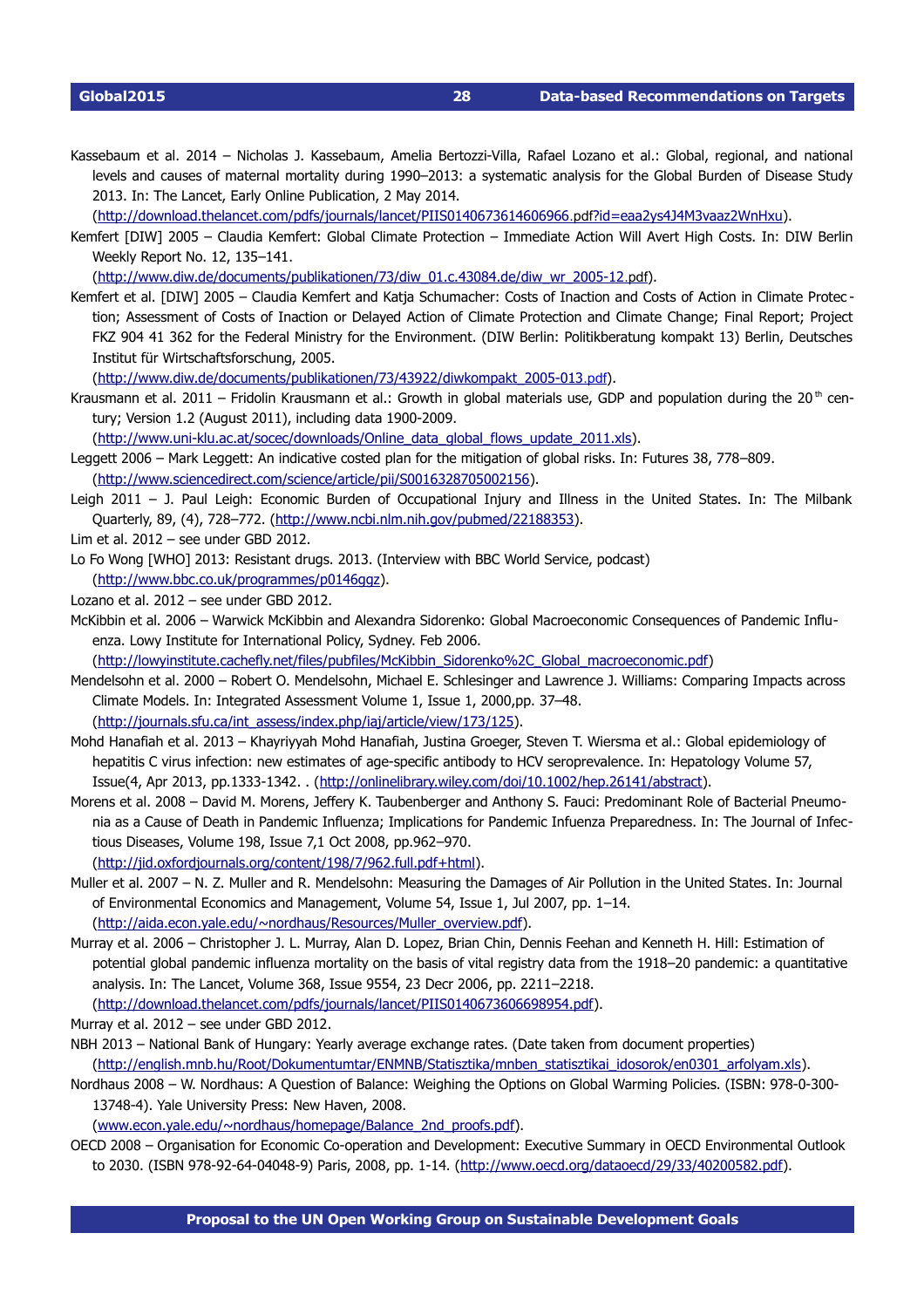OECD 2012 - Organisation for Economic Co-operation and Development: OECD Environmental Outlook to 2050: The Consequences of Inaction; Highlights. OECD Publishing, (ISBN: 978-92-64-122161), Mar 2012. [\(http://www.oecd.org/env/environmentalindicatorsmodellingandoutlooks/49846090.pdf\)](http://www.oecd.org/env/environmentalindicatorsmodellingandoutlooks/49846090.pdf).

- OECD 2012a Organisation for Economic Co-operation and Development: OECD Environment Outlook to 2050; Premature deaths worldwide from exposure to PM: Baseline: Panel A - Total. 2012. [\(http://dx.doi.org/10.1787/888932571589\)](http://dx.doi.org/10.1787/888932571589).
- OWG 2014 United Nations Open Working Group on Sustainable Development Goals: Introduction and Proposed Goals and Targets on Sustainable Development for the Post2015 Development Agenda. (Zero Draft, Revision 1) [\(http://sustainabledevelopment.un.org/content/documents/4044zerodraft.pdf\)](http://sustainabledevelopment.un.org/content/documents/4044zerodraft.pdf).
- Osterholm 2005 Michael T. Osterholm: Preparing for the Next Pandemic. In: N Engl J Med Volume 352, Issue 18, 5 May 2005, pp.1839-1842.[\(http://www.nejm.org/doi/full/10.1056/NEJMp058068\)](http://www.nejm.org/doi/full/10.1056/NEJMp058068).
- PBC 2009 The People's Bank of China: Exchange Rate. (Last Modified 27 Aug 2009).

[\(http://www.pbc.gov.cn/publish/html/2003S5.htm\)](http://www.pbc.gov.cn/publish/html/2003S5.htm).

- Pimentel et al. 1995 David Pimentel, C. Harvey, P. Resosudarmo, K. Sinclair, D. Kurz, M. McNair, S. Crist, L. Shpritz, L. Fitton, R. Saffouri and R. Blair: Environmental and economic costs of soil erosion and conservation benefits. In: Science Volume 267, Number 5201 (24 Feb 1995), pp. 1117–1123. [\(http://www.sciencemag.org/content/267/5201/1117.full.pdf\)](http://www.sciencemag.org/content/267/5201/1117.full.pdf).
- Pimentel et al. 2001 David Pimentel, S. McNair, T. Tsomondo et al.: Economic and environmental threats of alien plant, animal, and microbe invasions. In: Agriculture, Ecosystems and Environment Volume 84, Issue 1, Mar2001, pp.1–20. (http://siteresources.worldbank.org/EXTABOUTUS/Resources/gss-economic-environ-threats-ias.pdf).
- Prüss-Üstün [WHO] et al. 2004 Annette Prüss-Üstün, David Kay, Jamie Bartram et al.: Unsafe water, sanitation and hygiene. In: Ezzati M, Lopez AD, Rodgers A, Murray CJL eds. Comparative quantification of health risks. Volume 2. Geneva. (ISBN 92 4 158031 3) (http://www.who.int/publications/cra/chapters/volume2/1321-1352.pdf).
- Roson et al. 2012 Roberto Roson and Dominique van der Mensbrugghe: Climate change and economic growth: Impacts and interactions. In: International Journal of Sustainable Economy, 4, (3), 270–285. (http://inderscience.metapress.com/content/x34r60602p6hv102/fulltext.pdf - no free access; draft: [https://www.gtap.agecon.purdue.edu/resources/download/4928](https://www.gtap.agecon.purdue.edu/resources/download/4928.pdf) [.pdf](https://www.gtap.agecon.purdue.edu/resources/download/4928.pdf)).
- SE4ALL 2013 Sustainable Energy for All: Global Tracking Framework. (No year of publication provided, taken from file properties.) [\(http://www-](http://www-wds.worldbank.org/external/default/WDSContentServer/WDSP/IB/2013/05/28/000112742_20130528084417/Rendered/PDF/778890GTF0full0report.pdf)

[wds.worldbank.org/external/default/WDSContentServer/WDSP/IB/2013/05/28/000112742\\_20130528084417/Rendered/PD](http://www-wds.worldbank.org/external/default/WDSContentServer/WDSP/IB/2013/05/28/000112742_20130528084417/Rendered/PDF/778890GTF0full0report.pdf) [F/778890GTF0full0report.pdf\)](http://www-wds.worldbank.org/external/default/WDSContentServer/WDSP/IB/2013/05/28/000112742_20130528084417/Rendered/PDF/778890GTF0full0report.pdf).

- Silva et al. 2013 Raquel A. Silva, J. Jason West, Susan C. Anenberg et al.: Global premature mortality due to anthropogenic outdoor air pollution and the contribution of past climate change. In: Environmental Research Letters 8. (http://iopscience.iop.org/1748-9326/8/3/034005/pdf/1748-9326\_8\_3\_034005.pdf).
- Spellberg et al. 2008 Brad Spellberg, Robert Guidos, John Edwards Jr. et al.: The Epidemic of Antibiotic-Resistant Infections: A Call to Action for the Medical Community from the Infectious Diseases Society of America. In: Clinical Infectious Dis-eases, 46 (2), 155-164 (http://cid.oxfordjournals.org/content/46/2/155.full[.pdf](http://cid.oxfordjournals.org/content/46/2/155.full.pdf)).
- Stern 2006 Nicholas Stern: The Economics of Climate Change. (Report to the Prime Minister and the Chancellor of the Exchequer of the United Kindom of Great Britain and Northern Ireland.) Print: Cambridge University Press 2007. (Executive Summary, pp. i–xxvii: [www.gnc.org.ar/downloads/Executive\\_Summary.pdf\)](http://www.gnc.org.ar/downloads/Executive_Summary.pdf) (Full Report; [http://mudancasclimaticas.cptec.inpe.br/~rmclima/pdfs/destaques/sternreview\\_report\\_complete.pdf\)](http://mudancasclimaticas.cptec.inpe.br/~rmclima/pdfs/destaques/sternreview_report_complete.pdf).
- Taubenberger et al. 2006: Jeffery K. Taubenberger and David M. Morens: 1918 Influenza: the Mother of All Pandemics. In: Emerging Infectious Diseases, 12 (1), 15–22. (http://wwwnc.cdc.gov/eid/article/12/1/pdfs/05-0979.pdf).
- Tol [CC] 2011 Richard S. J. Tol [Copenhagen Consensus on Human Challenges]: Climate Change; The Economic Impact of Climate Change in the  $20<sup>th</sup>$  and  $21<sup>st</sup>$  Centuries; Assessment Paper. [\(http://www.copenhagenconsensus.com/sites/default/files/climate\\_change.pdf\)](http://www.copenhagenconsensus.com/sites/default/files/climate_change.pdf)
- Tol 2013 Richard S. J. Tol: Bootstraps for Meta-Analysis with an Application to the Impact of Climate Change. (Working Paper 64). (https://www.sussex.ac.uk/webteam/gateway/file.php?name=wps-64-2013[.pdf](https://www.sussex.ac.uk/webteam/gateway/file.php?name=wps-64-2013.pdf&site=24)&site=24).
- TRL 2000 Transport Research Laboratory: Estimating global road fatalities. By G. Jacobs, A. Aeron-Thomas, A. Astrop. (TRL Report, No. 445) Crowthorne, Transport Research Laboratory.

(http://www.transport-links.org/transport\_links/filearea/publications/1\_329\_TRL445.pdf).

UN 2013 – United Nations. The Millennium Development Goals Report 2013. [\(http://mdgs.un.org/unsd/mdg/Resources/Static/Products/Progress2013/English2013.pdf\)](http://mdgs.un.org/unsd/mdg/Resources/Static/Products/Progress2013/English2013.pdf).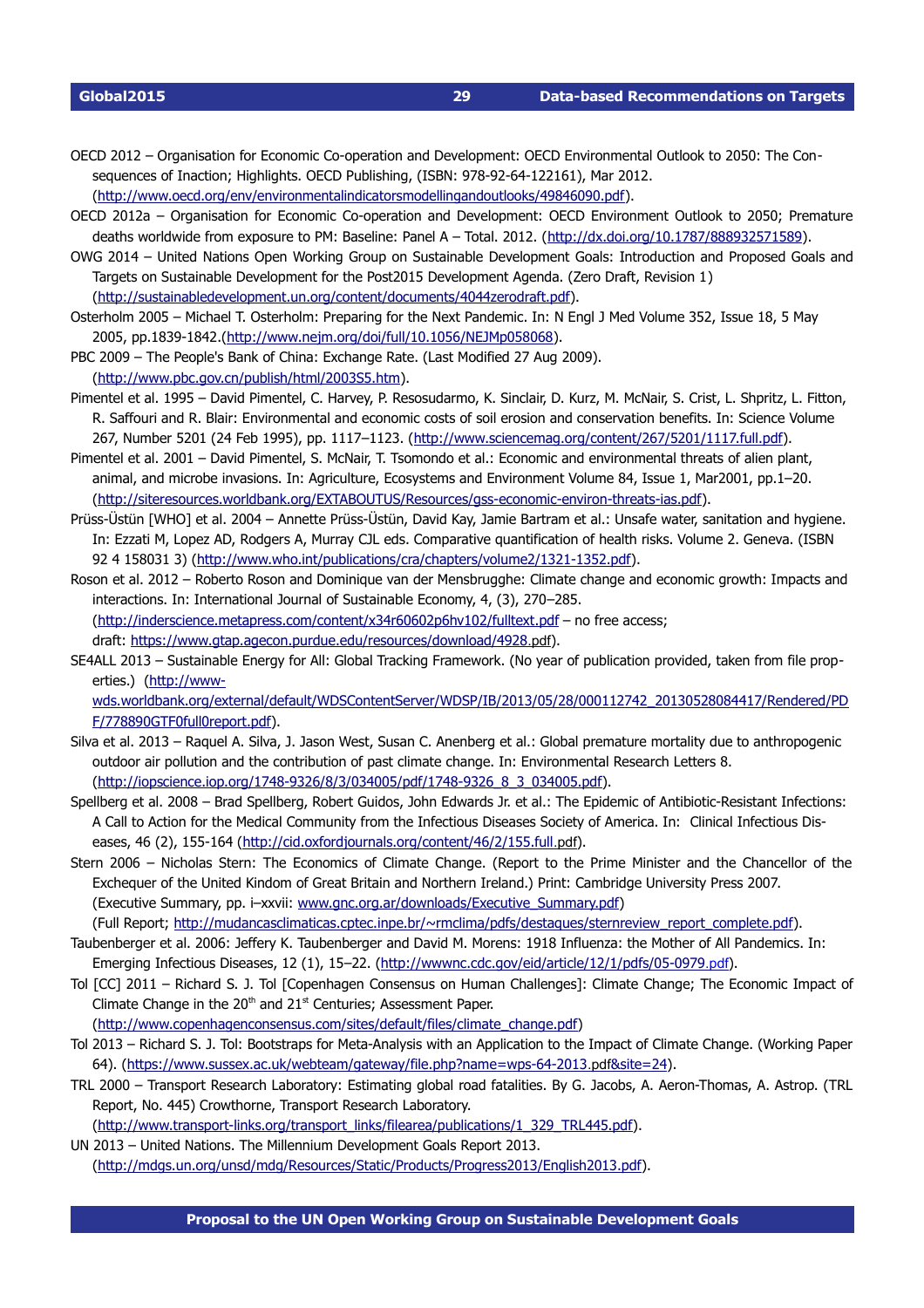UN 2013a – United Nations: Millennium Development Goals, targets and indicators, 2013: statistical tables. [Statistical Annex to The Millennium Development Goals Report 2013.]

[\(http://mdgs.un.org/unsd/mdg/Resources/Static/Products/Progress2013/Statistical Annex.doc\)](http://mdgs.un.org/unsd/mdg/Resources/Static/Products/Progress2013/Statistical%20Annex.doc).

UN 2013b – United Nations, Department of Economic and Social Affairs, Population Division: Model-based Estimates and Projections of Family Planning Indicators; 2013 Revision. New York. [\(http://www.un.org/en/development/desa/population/publications/dataset/contraception/data/Table\\_Model-](http://www.un.org/en/development/desa/population/publications/dataset/contraception/data/Table_Model-based_estimates_Regions_Run20130509.xls)

[based\\_estimates\\_Regions\\_Run20130509.xls\)](http://www.un.org/en/development/desa/population/publications/dataset/contraception/data/Table_Model-based_estimates_Regions_Run20130509.xls).

UNAIDS 2013 – Joint United Nations Programme on HIV/AIDS: Global Report; UNAIDS report on the global AIDS epidemic 2013.

[\( http://www.unaids.org/en/media/unaids/contentassets/documents/epidemiology/2013/gr2013/UNAIDS\\_Global\\_Report\\_2013\\_en](http://www.unaids.org/en/media/unaids/contentassets/documents/epidemiology/2013/gr2013/UNAIDS_Global_Report_2013_en.pdf) [.pdf](http://www.unaids.org/en/media/unaids/contentassets/documents/epidemiology/2013/gr2013/UNAIDS_Global_Report_2013_en.pdf)).

UNCCD 2011 – United Nations Convention to Combat Desertification, Secretariat: Measuring the value of land; The Economics of Desertification, Land Degradation and Drought. Bonn.

[\(http://www.unccd.int/Lists/SiteDocumentLibrary/Publications/ATT4J7FE.pdf\)](http://www.unccd.int/Lists/SiteDocumentLibrary/Publications/ATT4J7FE.pdf).

- UNEP 2011 United Nations Environment Programme: Decoupling Natural Resource Use and Environmental Impacts from Economic Growth. Editor: International Resource Panel, Working Group on Decoupling. (ISBN 978-92-807-3167-5) Nairobi. [\( http://www.unep.org/resourcepanel/decoupling/files/pdf/decoupling\\_report\\_english](http://www.unep.org/resourcepanel/decoupling/files/pdf/decoupling_report_english.pdf) .pdf).
- UNEP 2011a UNEP Evaluation Office: Terminal Evaluation of the UNEP/FAO/GEF Project "Land Degradation Assessment in Drylands (LADA)". Authors/editors: Klaus Kellner, Camillo Risoli and Markus Metz. [\(http://www.unep.org/eou/Portals/52/Reports/DL\\_LADA\\_TE\\_FinalReport.pdf\)](http://www.unep.org/eou/Portals/52/Reports/DL_LADA_TE_FinalReport.pdf).
- UNEP 2013 United Nations Environment Programme: The Emissions Gap Report 2013; A UNEP Synthesis Report. (ISBN: 978-92-807-3353-2) Nairobi. (www.unep.org/pdf/UNEPEmissionsGapReport2013[.pdf](http://www.unep.org/pdf/UNEPEmissionsGapReport2013.pdf)).
- UNFCCC 2010 United Nations Framework Convention on Climate Change: The Cancun Agreements: Outcome of the work of the Ad Hoc Working Group on Long-term Cooperative Action under the Convention. (http://unfccc.int/resource/docs/2010/cop16/eng/07a01.pdf#page=2).
- UNFPA et al. 2012 UNFPA & Guttmacher Institute: Adding It Up: Costs and Benefits of Contraceptive Services: Estimates for
- 2012.

[\(http://www.unfpa.org/webdav/site/global/shared/documents/publications/2012/AIU%20Paper%20%20Estimates%20for%202012%20final.pdf\)](http://www.unfpa.org/webdav/site/global/shared/documents/publications/2012/AIU%20Paper%20-%20Estimates%20for%202012%20final.pdf).

UNICEF 2013 – United Nations Children's Fund: Committing to Child Survival: A Promise Renewed; Progress Report 2013. (ISBN: 978-92-806-4706-8)

[\(http://www.unicef.org/publications/files/APR\\_Progress\\_Report\\_2013\\_9\\_Sept\\_2013.pdf\)](http://www.unicef.org/publications/files/APR_Progress_Report_2013_9_Sept_2013.pdf).

- UNICEF et al. 2006 UNICEF and WHO: Pneumonia: The forgotten killer of children. (ISBN: 978-92-806-4048-9) New York, Geneva. [\(http://www.unicef.org.uk/Documents/Publications/UNICEF\\_pneumonia\\_diarrhoea\\_report.pdf\)](http://www.unicef.org.uk/Documents/Publications/UNICEF_pneumonia_diarrhoea_report.pdf).
- UN OWG 2014: see OWG 2014.
- Wang et al. 2014 Haidong Wang, Chelsea A. Liddell, Christopher J. L. Murray et al.: Global, regional, and national levels of neonatal, infant, and under-5 mortality during 1990-2013: a systematic analysis for the Global Burden of Disease Study 2013. In: The Lancet, Early Online Publication, 2 May 2014.

[\(http://download.thelancet.com/pdfs/journals/lancet/PIIS0140673614604979.pdf?id=qaa3dvX4mpFHY4V4F8Hxu\)](http://download.thelancet.com/pdfs/journals/lancet/PIIS0140673614604979.pdf?id=qaa3dvX4mpFHY4V4F8Hxu).

- WB 2004 World Bank: Sustaining Forests; A Development Strategy. (ISBN 0-8213-5755-7) Washington DC. (http://www.illegal-logging.info/uploads/WorldBankSustainingForests.pdf).
- WB 2006 World Bank: Avian Flu; Economic Impacts. June 29, 2006. [\(http://go.worldbank.org/004JPVX050\)](http://go.worldbank.org/004JPVX050).
- WB 2009 World Bank: The Sunken Billions; The Economic Justification for Fisheries Reform. (ISBN 978 0 8213 7790 1)
	- [\(http://siteresources.worldbank.org/EXTARD/Resources/3366811224775570533/SunkenBillionsFinal.pdf\)](http://siteresources.worldbank.org/EXTARD/Resources/336681-1224775570533/SunkenBillionsFinal.pdf).
- WB 2010 World Bank: The World Development Report 2010; Development and Climate Change. (http://siteresources.worldbank.org/INTWDR2010/Resources/5287678-1226014527953/WDR10-Full-Text.pdf).
- WB 2012 World Bank: Turn Down the Heat: Why a 4°C Warmer World Must Be Avoided. November 2012. [\(https://openknowledge.worldbank.org/bitstream/handle/10986/11860/Turn\\_Down\\_the\\_heat\\_Why\\_a\\_4\\_degree\\_centrigrad](https://openknowledge.worldbank.org/bitstream/handle/10986/11860/Turn_Down_the_heat_Why_a_4_degree_centrigrade_warmer_world_must_be_avoided.pdf?sequence=3) [e\\_warmer\\_world\\_must\\_be\\_avoided.pdf?sequence=3\)](https://openknowledge.worldbank.org/bitstream/handle/10986/11860/Turn_Down_the_heat_Why_a_4_degree_centrigrade_warmer_world_must_be_avoided.pdf?sequence=3).
- WB 2013 World Bank: World Development Indicators. Dec 18 2013. [\(http://databank.worldbank.org/data/download/WDI\\_csv.zip\)](http://databank.worldbank.org/data/download/WDI_csv.zip).
- WB 2014 World Bank: Financial Crises. (No date of publication given [retrieved in 2014]) [\(http://econ.worldbank.org/WBSITE/EXTERNAL/EXTDEC/EXTRESEARCH/EXTPROGRAMS/EXTFINRES/0,,contentMDK:20292](http://econ.worldbank.org/WBSITE/EXTERNAL/EXTDEC/EXTRESEARCH/EXTPROGRAMS/EXTFINRES/0,,contentMDK:20292132~menuPK:546095~pagePK:64168182~piPK:64168060~theSitePK:478060,00.html)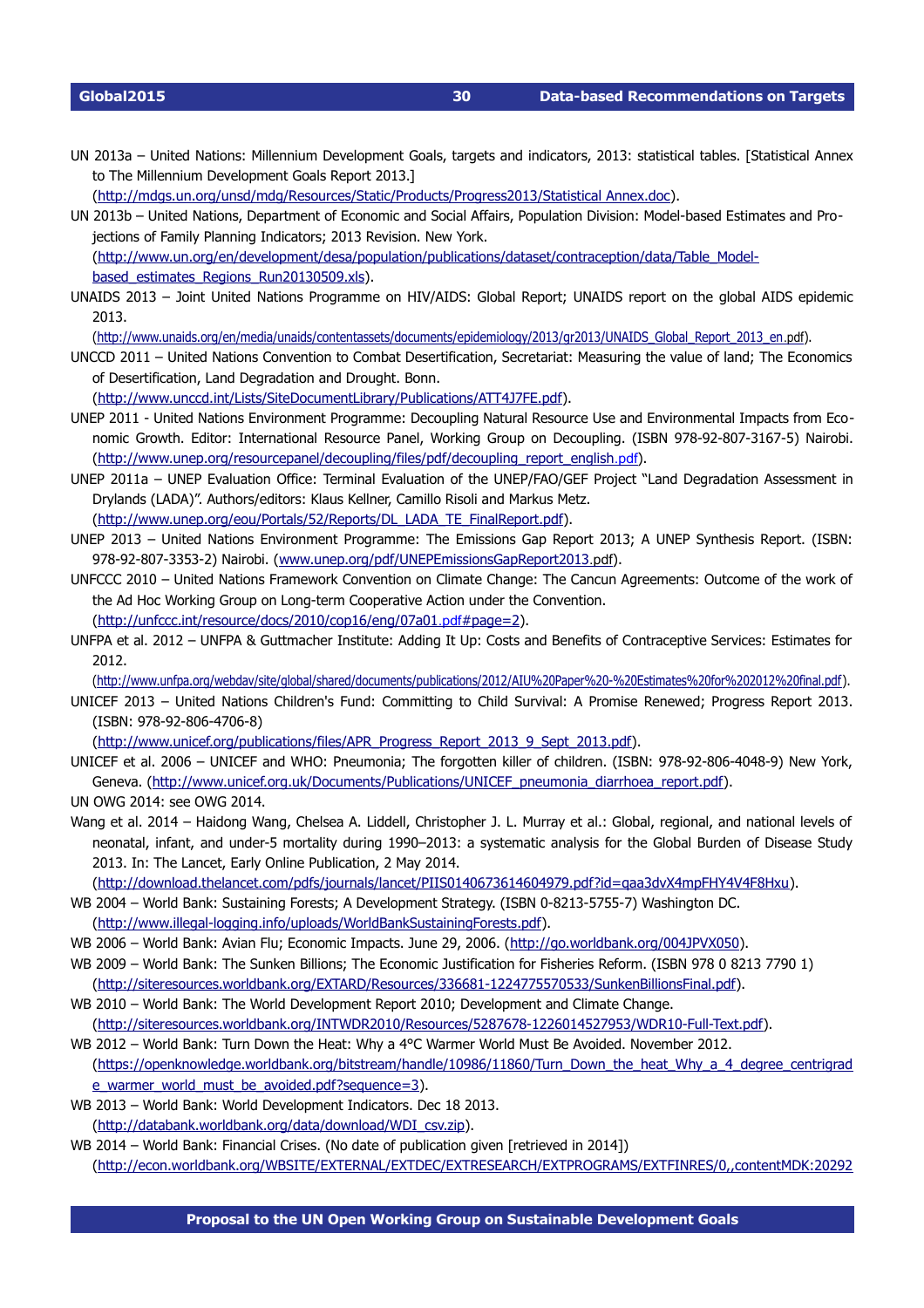[132~menuPK:546095~pagePK:64168182~piPK:64168060~theSitePK:478060,00.html\)](http://econ.worldbank.org/WBSITE/EXTERNAL/EXTDEC/EXTRESEARCH/EXTPROGRAMS/EXTFINRES/0,,contentMDK:20292132~menuPK:546095~pagePK:64168182~piPK:64168060~theSitePK:478060,00.html).

- WB et al. 2007 The World Bank, The Government of the People's Republic of China: Cost of Pollution in China (Health costs only); Economic Estimates of Physical Damages (Conference Edition).
- [\(http://siteresources.worldbank.org/INTEAPREGTOPENVIRONMENT/Resources/China\\_Cost\\_of\\_Pollution.pdf\)](http://siteresources.worldbank.org/INTEAPREGTOPENVIRONMENT/Resources/China_Cost_of_Pollution.pdf).
- WB et al. 2014 The World Bank and Institute for Health Metrics and Evaluation: Transport for Health; The Global Burden of Disease from Motorized Road Transport. (ISBN 978-0-9894752-9-7) [\(http://www](http://www-wds.worldbank.org/external/default/WDSContentServer/WDSP/IB/2014/03/28/000333037_20140328141207/Rendered/PDF/863040IHME0T4H0ORLD0BANK0compressed.pdf)[wds.worldbank.org/external/default/WDSContentServer/WDSP/IB/2014/03/28/000333037\\_20140328141207/Rendered/PD](http://www-wds.worldbank.org/external/default/WDSContentServer/WDSP/IB/2014/03/28/000333037_20140328141207/Rendered/PDF/863040IHME0T4H0ORLD0BANK0compressed.pdf) [F/863040IHME0T4H0ORLD0BANK0compressed.pdf\)](http://www-wds.worldbank.org/external/default/WDSContentServer/WDSP/IB/2014/03/28/000333037_20140328141207/Rendered/PDF/863040IHME0T4H0ORLD0BANK0compressed.pdf).
- WHO 2004 World Health Organization: World report on road traffic injury prevention; Summary. (ISBN 92 4 159131 5) Geneva. [\(http://www.who.int/violence\\_injury\\_prevention/publications/road\\_traffic/world\\_report/summary\\_en\\_rev.pdf\)](http://www.who.int/violence_injury_prevention/publications/road_traffic/world_report/summary_en_rev.pdf).
- WHO 2007 World Health Organization: The World Health Report 2007; A Safer Future; Global Public Health Security in the 21st Century. [\(http://www.who.int/whr/2007/whr07\\_en.pdf\)](http://www.who.int/whr/2007/whr07_en.pdf).
- WHO 2008 World Health Organization: The Global Burden of Disease; 2004 Update. (ISBN 978 92 4 156371 0). [\(http://www.who.int/entity/healthinfo/global\\_burden\\_disease/GBD\\_report\\_2004update\\_full.pdf\)](http://www.who.int/entity/healthinfo/global_burden_disease/GBD_report_2004update_full.pdf).
- WHO 2009 World Health Organization: Global Health Risks; Mortality and burden of disease attributable to selected major risks. (ISBN 978 92 4 156387 1)

[\(http://www.who.int/healthinfo/global\\_burden\\_disease/GlobalHealthRisks\\_report\\_full.pdf\)](http://www.who.int/healthinfo/global_burden_disease/GlobalHealthRisks_report_full.pdf).

- WHO 2010 World Health Organization, 63rd World Health Assembly: WHA63.24: Accelerated progress towards achievement of Millennium Development Goal 4 to reduce child mortality: prevention and treatment of pneumonia. In: WHO: Resolutions. 2010. (http://apps.who.int/qb/ebwha/pdf\_files/WHA63-REC1/WHA63\_REC1-P2-en.pdf).
- WHO 2011 World Health Organization: World Malaria Report 2011. (ISBN 978 92 4 156440 3) [\(http://apps.who.int/iris/bitstream/10665/44792/2/9789241564403\\_eng\\_full.pdf\)](http://apps.who.int/iris/bitstream/10665/44792/2/9789241564403_eng_full.pdf).
- WHO 2012 World Health Organization: World Malaria Report 2012. (ISBN 978 92 4 156453 3) [\(http://www.who.int/entity/malaria/publications/world\\_malaria\\_report\\_2012/wmr2012\\_full\\_report.pdf\)](http://www.who.int/entity/malaria/publications/world_malaria_report_2012/wmr2012_full_report.pdf).
- WHO 2013 World Health Organization: Global Health Estimates; Summary Tables: Deaths by Cause, Age and Sex, by World Bank Income Group. [\(http://www.who.int/healthinfo/global\\_burden\\_disease/GHE\\_DthGlobal\\_2000\\_2011.xls\)](http://www.who.int/healthinfo/global_burden_disease/GHE_DthGlobal_2000_2011.xls).
- WHO 2013a World Health Organization: World Health Statistics 2013. (ISBN 978 92 4 156458 8) [\(http://www.who.int/entity/gho/publications/world\\_health\\_statistics/EN\\_WHS2013\\_Full.pdf\)](http://www.who.int/entity/gho/publications/world_health_statistics/EN_WHS2013_Full.pdf).
- WHO 2013b World Health Organization: Pneumonia. (Fact Sheet No.331) November 2013. [\(http://www.who.int/mediacentre/factsheets/fs331/en/index.html\)](http://www.who.int/mediacentre/factsheets/fs331/en/index.html).
- WHO 2013c World Health Organization: Global Tuberculosis Report 2013. (ISBN 978 92 4 156465 6) [\(http://apps.who.int/iris/bitstream/10665/91355/1/9789241564656\\_eng.pdf\)](http://apps.who.int/iris/bitstream/10665/91355/1/9789241564656_eng.pdf).
- WHO 2013d World Health Organization: Climate change and health. (Fact sheet N° 266) November 2013. [\(http://www.who.int/mediacentre/factsheets/fs266/en/index.html\)](http://www.who.int/mediacentre/factsheets/fs266/en/index.html).
- WHO 2013e World Health Organization: World Malaria Report 2013. (ISBN 978 92 4 156469 4) [\(http://www.who.int/iris/bitstream/10665/97008/1/9789241564694\\_eng.pdf\)](http://www.who.int/iris/bitstream/10665/97008/1/9789241564694_eng.pdf).
- WHO 2013f World Health Organization: WHO methods and data sources for global causes of death 2000-2011. Geneva. [\(http://www.who.int/healthinfo/statistics/GlobalCOD\\_method.pdf\)](http://www.who.int/healthinfo/statistics/GlobalCOD_method.pdf).
- WHO 2013g World Health Organization: Global Health Estimates Summary Tables; Projection of Deaths by Cause, Age and Sex, by World Bank Income Group. Geneva.

[\(http://www.who.int/entity/healthinfo/global\\_burden\\_disease/GHE\\_DthWBInc\\_Proj\\_2015\\_2030.xls\)](http://www.who.int/entity/healthinfo/global_burden_disease/GHE_DthWBInc_Proj_2015_2030.xls).

WHO 2014 – World Health Organization: Global Health Estimates Summary Tables: Deaths by Cause, Age and Sex, by World Bank Income Group. June 2014, Geneva.

[\(http://www.who.int/healthinfo/global\\_burden\\_disease/GHE\\_DthGlobal\\_2000\\_2012.xls\)](http://www.who.int/healthinfo/global_burden_disease/GHE_DthGlobal_2000_2012.xls).

WHO 2014a – World Health Organization: Global Health Estimates Summary Tables: DALY by Cause, Age and Sex, by World Bank Income Category, 2000-2012. June 2014, Geneva.

[\(http://www.who.int/entity/healthinfo/global\\_burden\\_disease/GHE\\_DALY\\_WBInc\\_2000\\_2012.xls\)](http://www.who.int/entity/healthinfo/global_burden_disease/GHE_DALY_WBInc_2000_2012.xls).

WHO 2014b – World Health Organization: Antimicrobial resistance. (Fact sheet N°194) Updated April 2014. [\(http://www.who.int/mediacentre/factsheets/fs194/en/index.html\)](http://www.who.int/mediacentre/factsheets/fs194/en/index.html).

WHO 2014c - World Health Organization, sixty-seventh World Health Assembly: Monitoring the achievement of the health-related Millennium Development Goals. (A67/19) April 2014.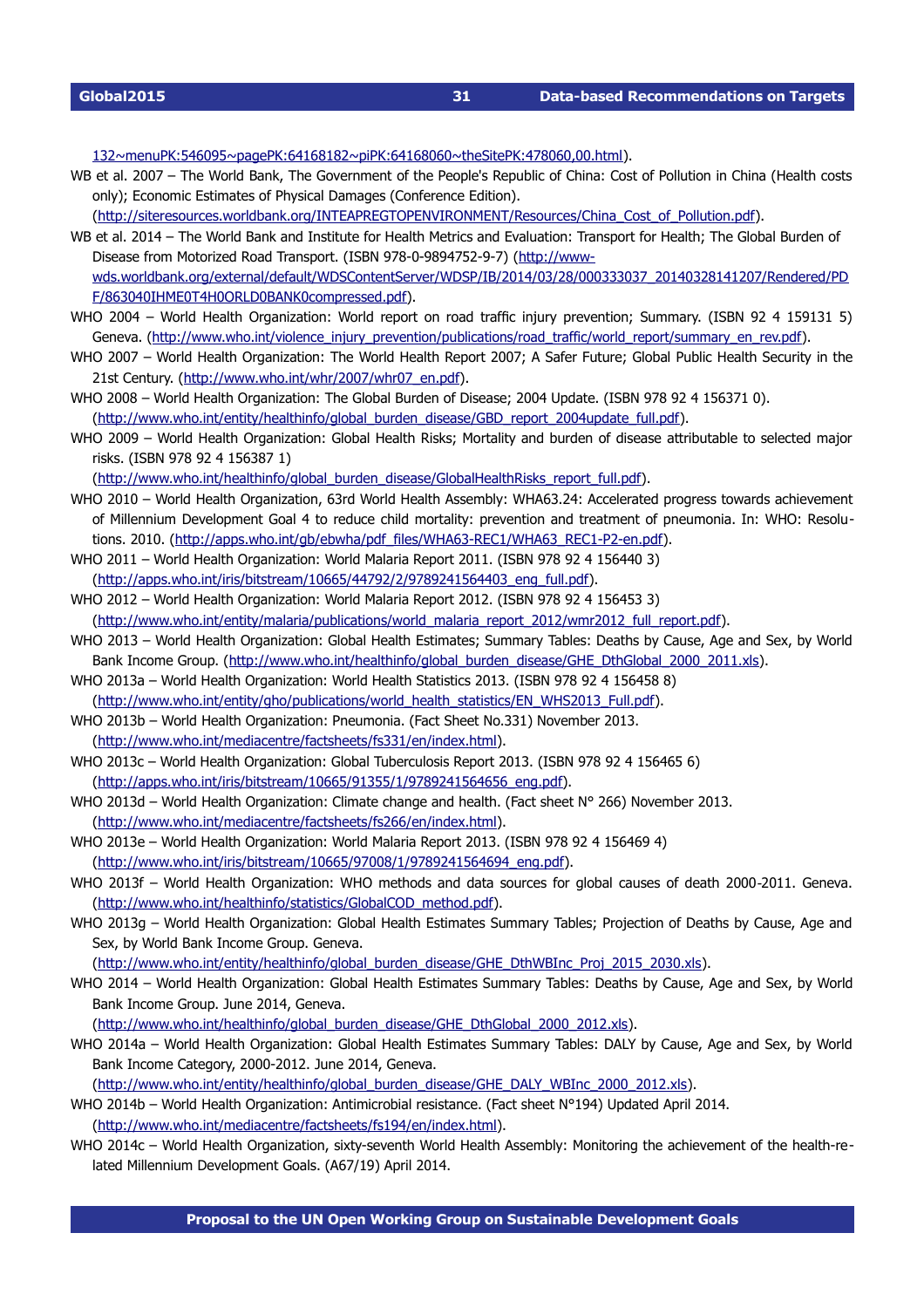(http://apps.who.int/qb/ebwha/pdf\_files/WHA67/A67\_19-en.pdf).

- WHO 2014d World Health Organization: World Health Statistics 2014. (ISBN 978 92 4 069267 1) [\(http://apps.who.int/iris/bitstream/10665/112738/1/9789240692671\\_eng.pdf\)](http://apps.who.int/iris/bitstream/10665/112738/1/9789240692671_eng.pdf).
- WHO 2014e World Health Organization: Hepatitis B. (Fact sheet N°204) June 2014. [\(http://www.who.int/mediacentre/factsheets/fs204/en/index.html\)](http://www.who.int/mediacentre/factsheets/fs204/en/index.html).
- WHO 2014f World Health Organization: Hepatitis C. (Fact sheet N°164) April 2014. [\(http://www.who.int/mediacentre/factsheets/fs164/en/\)](http://www.who.int/mediacentre/factsheets/fs164/en/).
- WHO 2014g World Health Organization: Ambient (outdoor) air quality and health. (Fact sheet N°313) March 2014. [\(http://www.who.int/mediacentre/factsheets/fs313/en/\)](http://www.who.int/mediacentre/factsheets/fs313/en/).
- WHO 2014h World Health Organization: Antimicrobial resistance; Global Report on surveillance 2014. (ISBN 978 92 4 156474 8). [\(http://apps.who.int/iris/bitstream/10665/112642/1/9789241564748\\_eng.pdf\)](http://apps.who.int/iris/bitstream/10665/112642/1/9789241564748_eng.pdf).
- WHO 2014i World Health Organization: Burden of Disease from Ambient Air Pollution for 2012. [\(http://www.who.int/phe/health\\_topics/outdoorair/databases/FINAL\\_HAP\\_AAP\\_BoD\\_24March2014.pdf?ua=1\)](http://www.who.int/phe/health_topics/outdoorair/databases/FINAL_HAP_AAP_BoD_24March2014.pdf?ua=1).
- WHO 2014j World Health Organization: Burden of Disease from Household Air Pollution for 2012.

[\(http://www.who.int/phe/health\\_topics/outdoorair/databases/FINAL\\_HAP\\_AAP\\_BoD\\_24March2014.pdf?ua=1\)](http://www.who.int/phe/health_topics/outdoorair/databases/FINAL_HAP_AAP_BoD_24March2014.pdf?ua=1).

- WHO 2014k World Health Organization: 7 million premature deaths annually linked to air pollution. (News release). (http://www.who.int/mediacentre/news/releases/2014/air-pollution/en/).
- WHO 2014l World Health Organization: Burden of disease from the joint effects of Household and Ambient Air Pollution for 2012. [\(http://www.who.int/phe/health\\_topics/outdoorair/databases/FINAL\\_HAP\\_AAP\\_BoD\\_24March2014.pdf?ua=1\)](http://www.who.int/phe/health_topics/outdoorair/databases/FINAL_HAP_AAP_BoD_24March2014.pdf?ua=1).
- WHO/UNICEF 2009 World Health Organization and United Nations Children's Fund: GAPP: Global Action Plan for the Preven-tion and Control of Pneumonia. [\(http://whqlibdoc.who.int/hq/2009/WHO\\_FCH\\_CAH\\_NCH\\_09.04\\_eng.pdf\)](http://whqlibdoc.who.int/hq/2009/WHO_FCH_CAH_NCH_09.04_eng.pdf).
- WHO/UNICEF 2011 World Health Organization and United Nations' Children Fund and Joint Monitoring Programme for Water Supply and Sanitation: Thematic Report on Drinking Water 2011: Drinking Water; Equity, safety and sustainability. [\(http://www.wssinfo.org/fileadmin/user\\_upload/resources/report\\_wash\\_low.pdf\)](http://www.wssinfo.org/fileadmin/user_upload/resources/report_wash_low.pdf).
- WHO/UNICEF 2012 World Health Organization and United Nations' Children Fund and Joint Monitoring Programme for Water Supply and Sanitation: Progress on Drinking Water and Sanitation. 2012 update.
- (http://www.wssinfo.org/fileadmin/user\_upload/resources/JMP-report-2012-en.pdf).
- WHO et al. 2013 World Health Organization, UNICEF and UNAIDS: Global Update on HIV Treatment 2013.

[\(http://apps.who.int/iris/bitstream/10665/85327/1/WHO\\_HIV\\_2013.9\\_eng.pdf\)](http://apps.who.int/iris/bitstream/10665/85327/1/WHO_HIV_2013.9_eng.pdf).

- WHO et al. 2014 World Health Organization, UNICEF, UNFPA, World Bank and United Nations: Trends in Maternal Mortality: 1990 to 2013; Estimates by WHO, UNICEF, UNFPA, The World Bank and the United Nations Population Division. (ISBN 978 92 4 150722 6) [\(http://apps.who.int/iris/bitstream/10665/112682/2/9789241507226\\_eng.pdf?ua=1\)](http://apps.who.int/iris/bitstream/10665/112682/2/9789241507226_eng.pdf?ua=1).
- Zignol et al. 2006 Matteo Zignol, Mehran S. Hosseini, Christopher Dye et al.: Global Incidence of Multidrug Resistant Tuberculosis. In: Journal of Infectious Diseases, 194 (4), 479–485. [\(http://jid.oxfordjournals.org/content/194/4/479.long\)](http://jid.oxfordjournals.org/content/194/4/479.long).